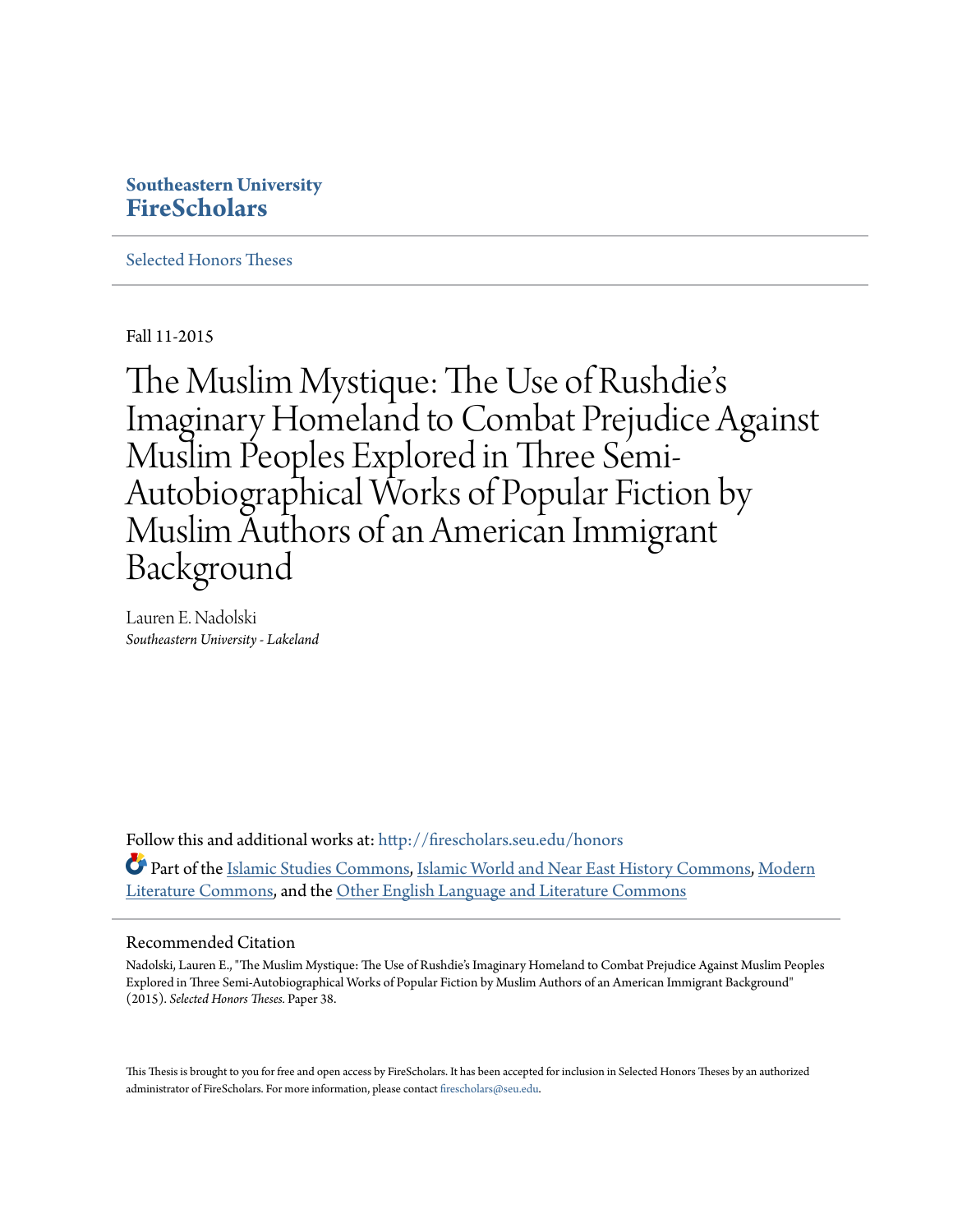The Muslim Mystique:

The Use of Rushdie's Imaginary Homeland to Combat Prejudice Against Muslim Peoples Explored in Three Semi-Autobiographical Works of Popular Fiction by Muslim Authors of an American Immigrant Background

by

Lauren Nadolski

Submitted to the Honors Program Council in partial fulfillment of the requirements of

University Honors Scholars

Southeastern University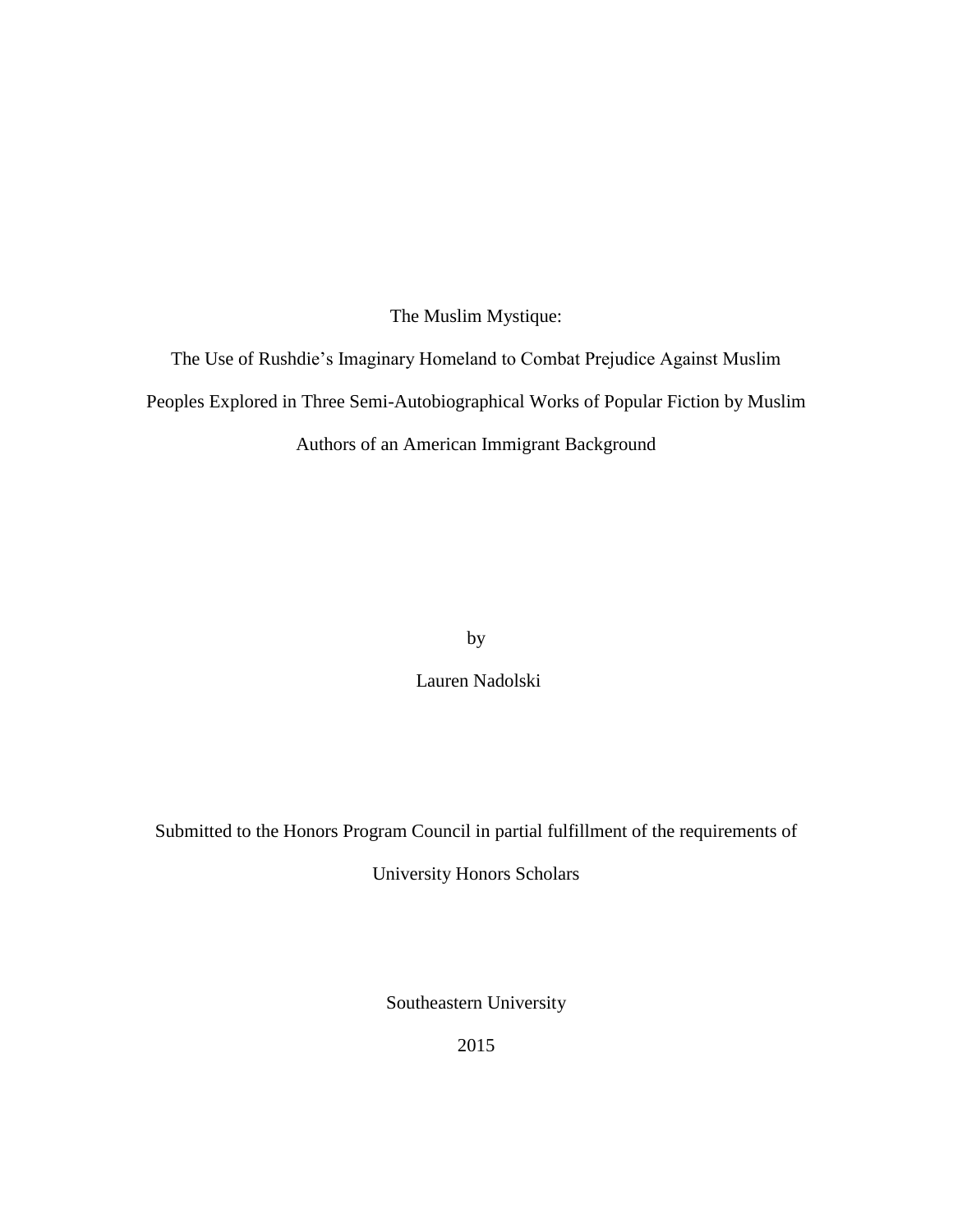#### The Muslim Mystique:

The Use of Rushdie's Imaginary Homeland to Combat Prejudice Against Muslim Peoples Explored in Three Semi-Autobiographical Works of Popular Fiction by Muslim Authors of an American Immigrant Background

Lauren Nadolski

Southeastern University, 2015

There is a largely unexplored trend in recent popular fiction that regards the semiautobiographical work of authors of an immigrant or refugee background. These works seldom fall into the trap exposed by Said's *Orientalism,* but instead present the author's native country and culture through a lens similar what Salman Rushdie described as "imaginary homelands." This thesis examines three primary texts that fit that description: *The Kite Runner* by Kahled Hosseni, *The Reluctant Fundamentalist* by Moshin Hamid, and *Habibi* by Naomi Shihab Nye for their inclusion of the Islamic faith and their portrayal of America. The texts are analyzed and recommended based on their ability to combat racial and religious prejudice and ignorance in light of topical news and media portrayals of Muslim peoples.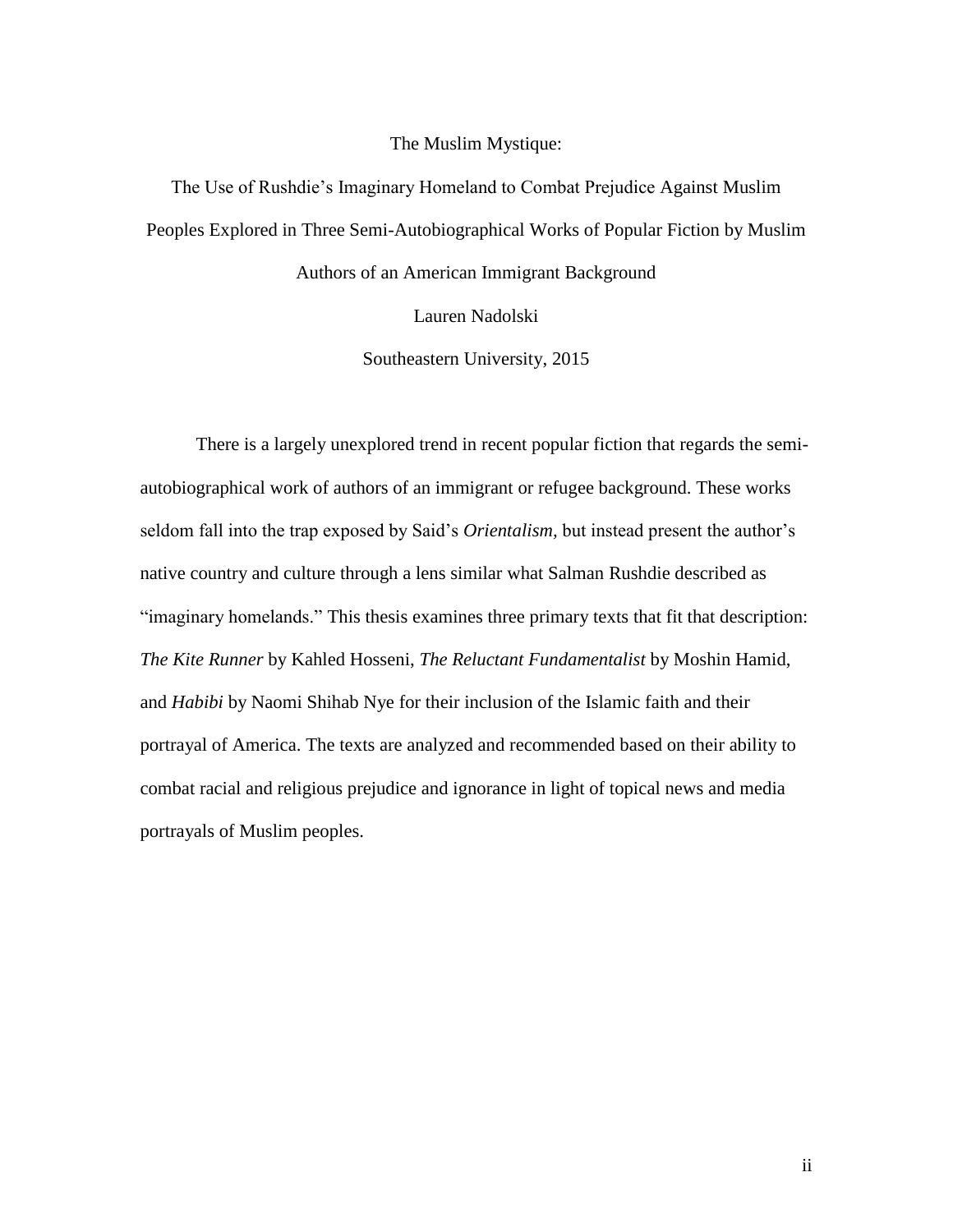## TABLE OF CONTENTS

|                                               | Page |
|-----------------------------------------------|------|
|                                               | 1    |
|                                               |      |
| CHAPTER 2: THE RELUCTANT FUNDAMENTALIST       | 24   |
|                                               | 39   |
|                                               | 47   |
| DISCUSSION OF WEAKNESSES AND FURTHER RESEARCH |      |
|                                               | 50   |
|                                               | 52.  |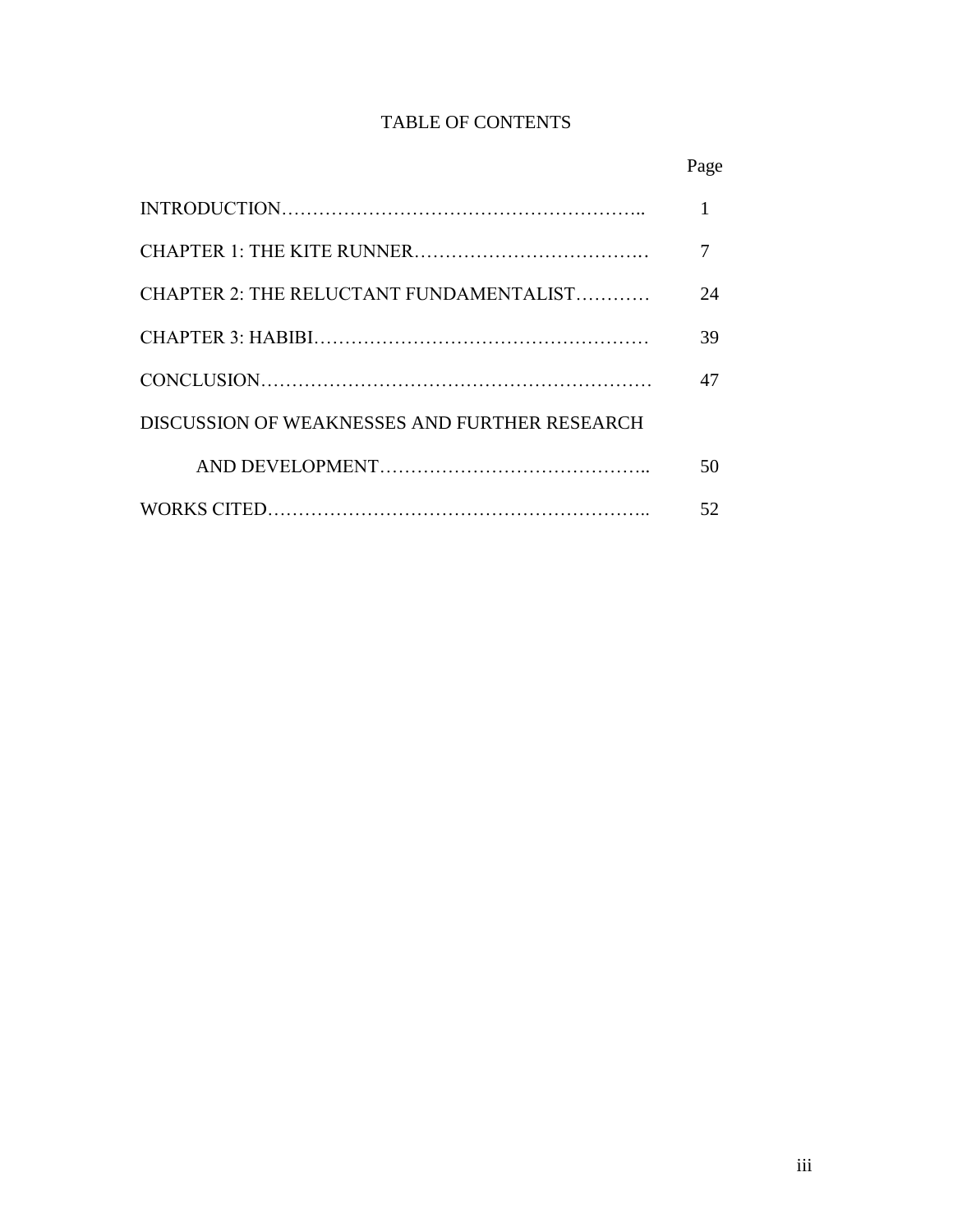#### **INTRODUCTION**

"It may be that writers in my position, exiles or expatriates, are haunted by some sense of loss, some urge to reclaim, to look back, even at the risk of being mutilated into pillars of salt….We will not be capable of reclaiming precisely the thing that was lost; that we will, in short, create fiction, not actual cities or villages, but invisible ones, imaginary homelands, Indias of the mind."

Salman Rushdie, "Imaginary Homelands: Essays and Criticisms 1981-1991"

What does the typical American know of Muslim culture? After the terrorist attack on September  $11<sup>th</sup>$ , 2001, the United States ceased to feel safe. Violent extremists had infiltrated the nation's airspace, killing over 2,000 people, and bringing a once-secure nation to its knees. After that day, lawmakers and security forces quickened to change policy that would fortify an "us versus them" barrier (separating Muslims and the Orient from the "rest of America"), and ignorance of both practice and mentality that would last well into the following decade, and beyond.

While President Bush rallied support for the "War on Terror," 31-year-old Mark Stroman walked into a Texaco station in Dallas, Texas. With a red bandana covering the lower part of his face, no doubt something he saw in a movie about outlaws, he took a loaded gun and shot the man behind the counter (Sager). The shooter, a meth addict and white supremacist with a criminal history, had already shot two people in a rampage he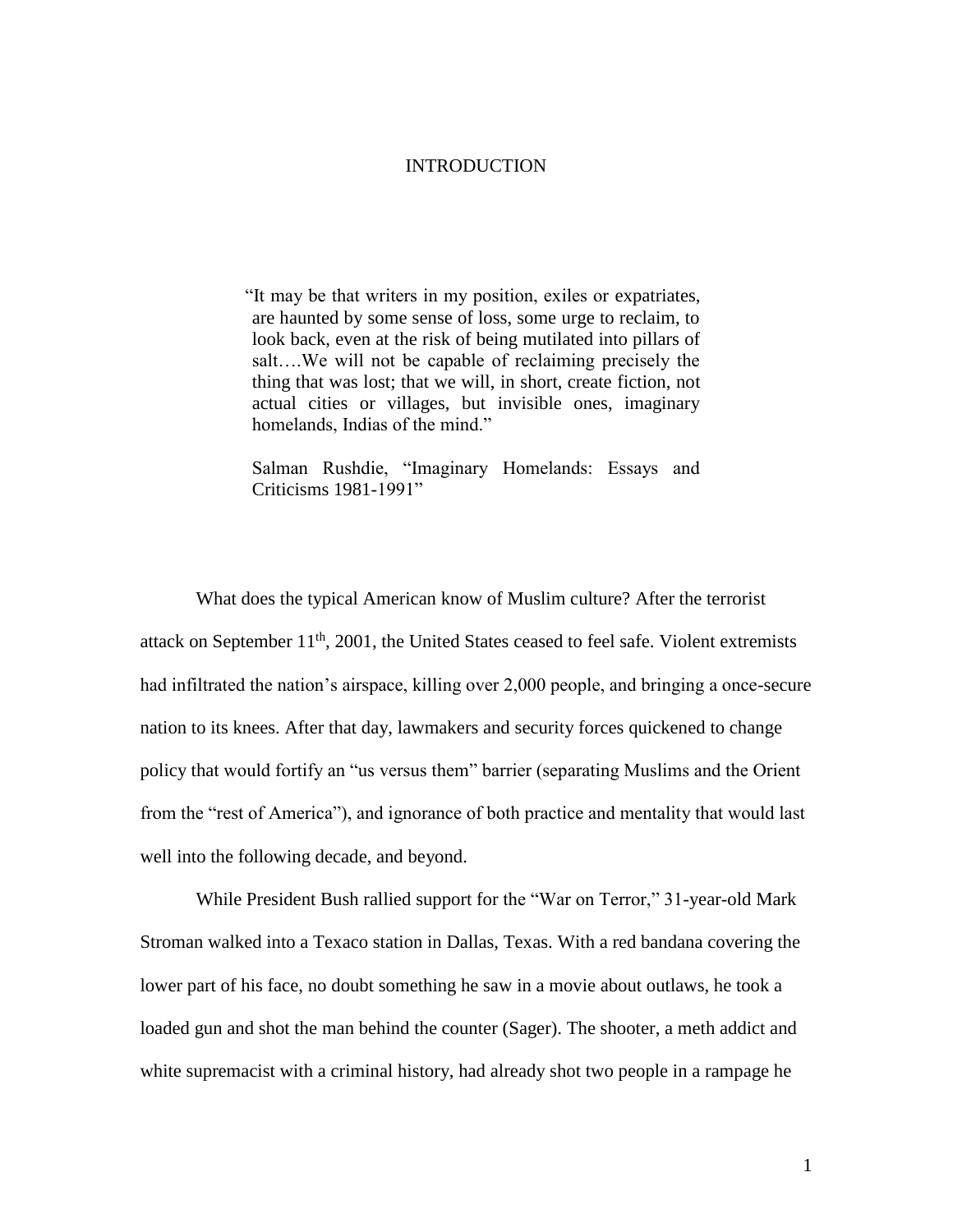claimed was what "all Americans wanted to do" at the time. The others were two immigrants, one from Pakistan and one from India. Both were killed. The man in the Texaco station, Rais Bhuiyan, an immigrant from Bangladesh, survived the attack, but was left with shattered pellets from the bullet lodged in his face and head, and thousands of dollars of medical bills.

The outcome of this story will be revisited, but what stands out is this: none of these people who were attacked shared an ethnic background with the group of people who carried out the terrorist attack on September  $11<sup>th</sup>$ , 2001. Only a portion (including Bhuiyan) were even Muslim. The shooter in this case had a history of drugs and racism, but this was not an isolated attack in the days following 9/11 and even up until today. Clearly there have been large gaps in recognition of Oriental ethnicities and Muslims in the U.S., and a pattern of generalization in regards to viewing all Muslim peoples as terrorists (Nussbaum).

America has had an uneasy history with Middle-Eastern and Asian peoples, especially Muslims (Alsultany). In 2011, when France completely banned face-covering Muslim headscarves, or hijabs, in public places, Americans debated whether or not the U.S. should adopt a similar policy (Winter). There are countless stories from the days surrounding 9/11 as well. When a mosque was to be built just a few blocks away from where The Towers fell, Americans clamored in outrage, and those Muslims living in New York City, many of them far removed from the kind of extremism that lead to modern terrorist attacks, had to question their identities as often occurs when Muslims face the (Ali, Duderija, Kaplan). For those who have lived in New York their whole lives, they were now being treated with contempt and hatred in the street, though the attack had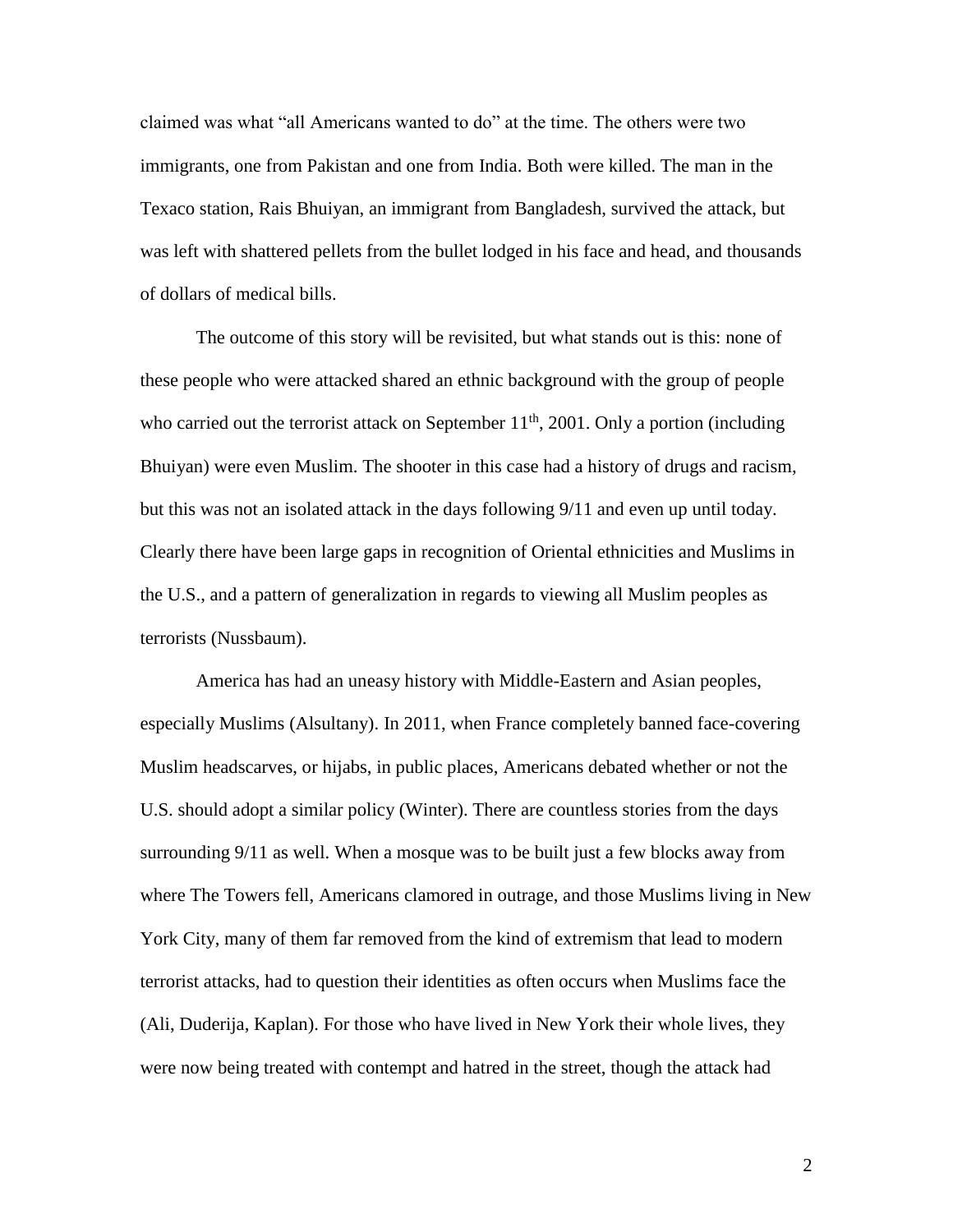shaken these Muslim peoples just as much as those of the majority who considered themselves "true Americans" (Telhami).

These incidences did not begin with 9/11, however. Though this does not immediately concern America's home front at the moment, the current actions of the radical Islamic State around the world, especially the frightfully common instances of people from various countries and ethnic descents leaving to fight in their support, leave news updates filled with terrifying and alarming reports of their "spectacles of destruction" of both cultural and human life (Harmanşah). Pair this with the Syrian refugee crisis and the global movement of millions of displaced peoples (many of them Muslim) relocating to "the West," and assimilating into neighborhoods, schools, and careers, and it becomes crucial that Americans cease to remain in ignorance of Muslim backgrounds and cultural make-ups (Callaway).

The problem here is that the average American has no personal frame of reference for the Muslim person except that of television, films, media, and literature (Hussain). Troublesome news reporting in the past has shed an alarmingly negative light on Muslim peoples, and the villainous Arab/Oriental peoples, not all of whom would even be Muslims, portrayed in popular movies do not add to an accurate portrayal of these people (Nurullah).

Where, then, is one to turn to find a genuine, healthy understanding of Muslims in art and media? Popular media and literature should not be easily trusted. Thankfully, studies have shown that readers exposed to multicultural fiction are supplied with a deeper, more complex understanding of the cross-cultural peoples in the story (Baer and Glasgow). Not all cross-cultural literature is accessible to the general reader, however,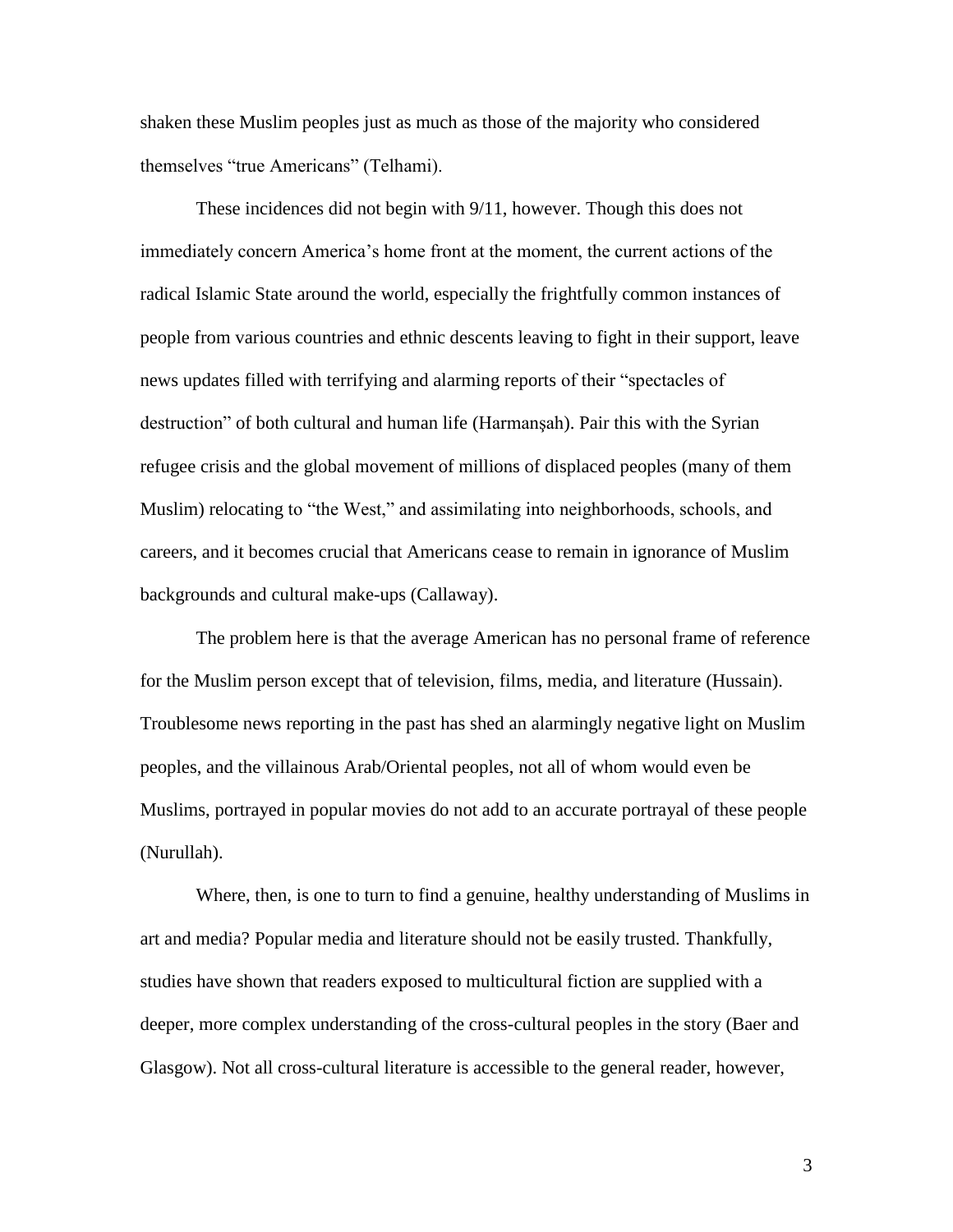and can serve as harmful Muslim images instead of enlightening depictions. One turns to popular fiction, for instance, and doesn't have to look any farther from a book's cover to spot troublesome visages of overtly sexualized or inaccurately represented Muslim women (Ahmad). Yet, sadly, those are the glamorous novels and the portrayals that immediately appeal to hungry readers.

There must be a balance between popular fiction and rich, accurate portrayals of Muslim peoples that heightens Americans' understanding and enlightens them as to the cultural nuances of what so many have associated with violence, "otherness," and hatred. Even the use of the word "accurate" is problematic: news reports are accurate; statistics are accurate. Are people "accurate?" Are stories "accurate?"

Narrative is so often useful as a means of connecting people across time, space, culture, and socio-economic gaps. In the past, most popular entertainment involving Muslim peoples has aided in furthering this gap instead of bridging it (Ahmed). This largely has to do with the fact that many of these portrayals have been created by non-Muslims and people completely outside the varied worldviews of Muslim people. It is difficult to imagine, therefore, a proper Muslim depiction outside of an author of Muslim background. Such authors exist, and are currently writing popular American fiction, but there remains an undiscovered trend in the work of popular Muslim (secular or practicing) authors, and that is the aspect of semi-autobiographicalism (Chan, Fitzpatrick).

In recent years, there have been a number of fiction texts written by authors of Muslim background that correspond highly to his or her personal narrative. These authors tend to come from an immigrant or refugee background and are writing about their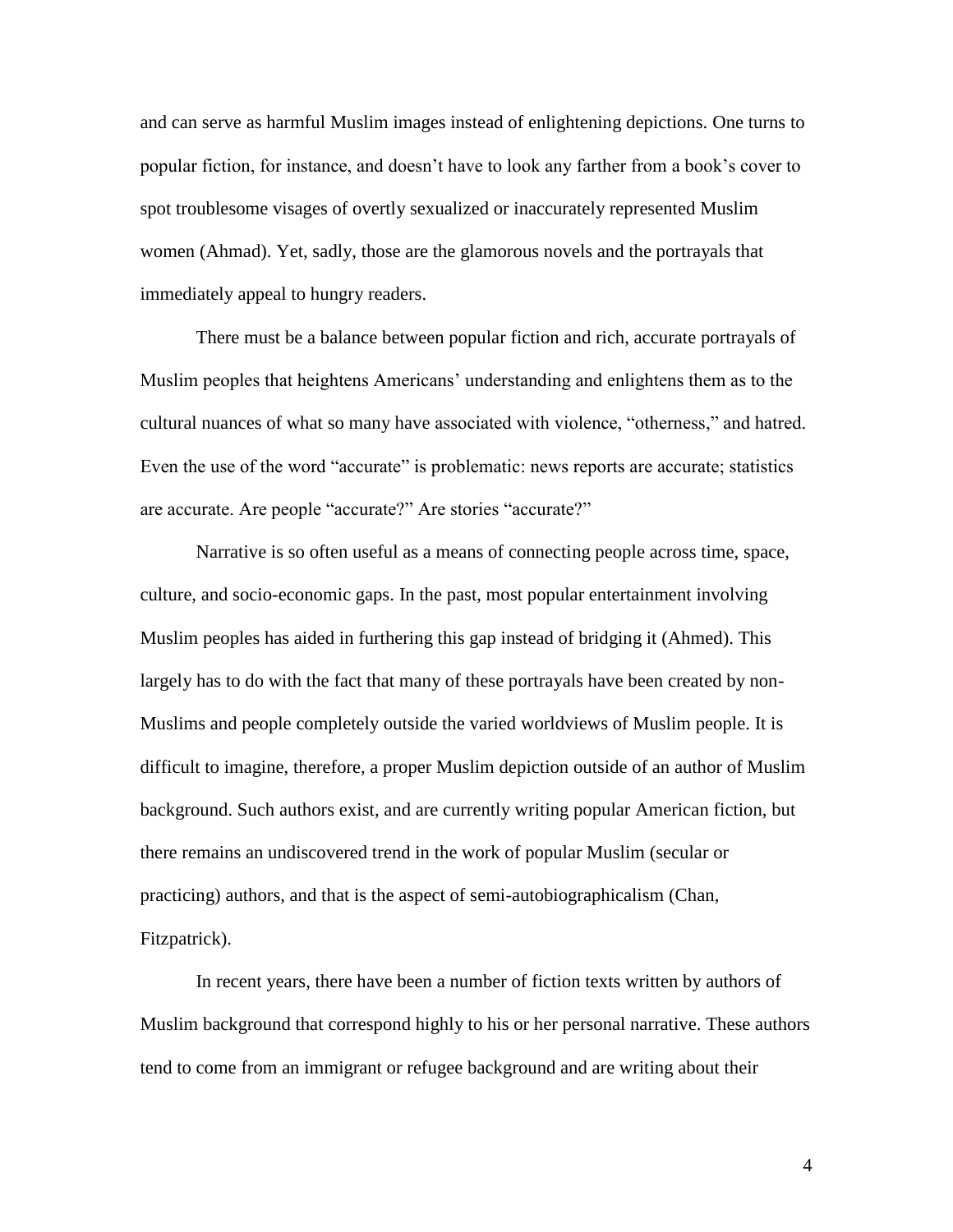homeland from the United States. These works convey stories that are impossible to separate from their personal, cultural, and religious aspects, and (subliminally or not) inform the reader one way or another of the lives of Muslim peoples (Auguste).

There is another aspect of texts by refugee, immigrant, or expatriate authors, however, that sheds necessary light on the cultural works read for greater understanding of the locus of the novel. In his essays "Imaginary Homelands," Salman Rushdie considers the fact that his writing about India, the place of his birth and childhood before his immigration to Britain, is inevitably steeped in years of nostalgia and childlike associations, and thus are translated into fiction: not as crystalline images of Bombay to be read as a factual tourist's or historian's guide but as a broken mirror image of that time and place. The "storification" of an author's homeland is often inevitable when writing from their adopted homes. According to Rushdie, it is a "useful tool with which to work in the present."

Numerous Muslim (secular or practicing) authors who have spent time or grown up in America have unavoidably adopted the visage of an "imaginary homeland" with which to craft their novels. Given today's political and religious climate regarding Muslims, and the chronic "otherfication" of Muslim peoples as outlined in Edward Said's *Orientalism*, a question arises: how does the often-enchanting portrayal of a (perhaps Americanized) "imaginary homeland" affect an American reading of works of fiction by American immigrant authors?

Three important texts in particular that lend for interesting analysis on this subject are *The Kite Runner* by Khaled Hosseini (Afghanistan), *The Reluctant Fundamentalist* by Moshin Hamid (Pakistan), and *Habibi*, by Naomi Shihab Nye (Israel). These texts will be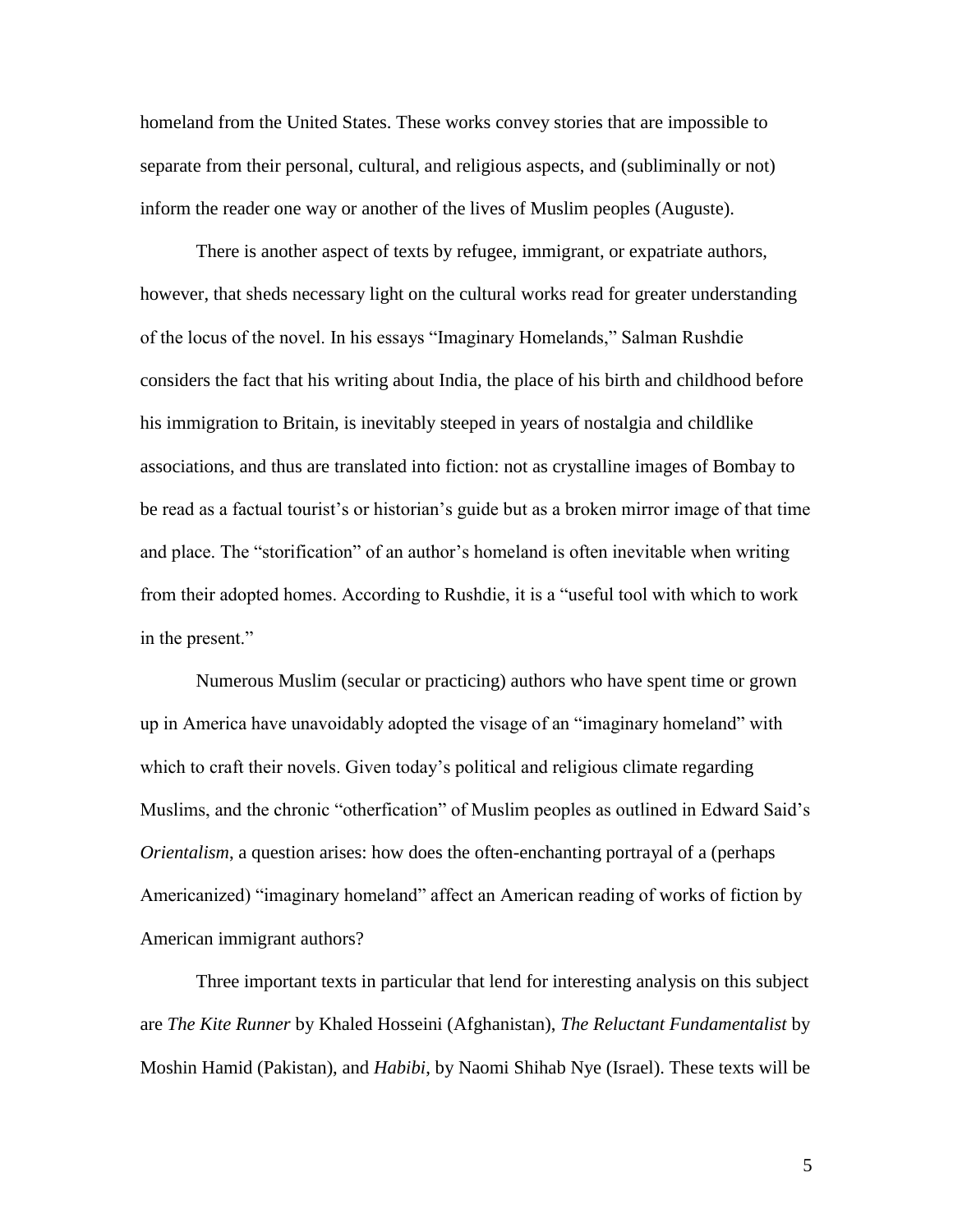analyzed as integral American popular texts that are important to the understanding of Muslim people groups. They will be studied for their popularity, their inclusion of the Muslim religion and subject matter, and the relationship between America (an American culture) and the author's use of the imaginary homeland in respect to the nations and cultures of their heritage.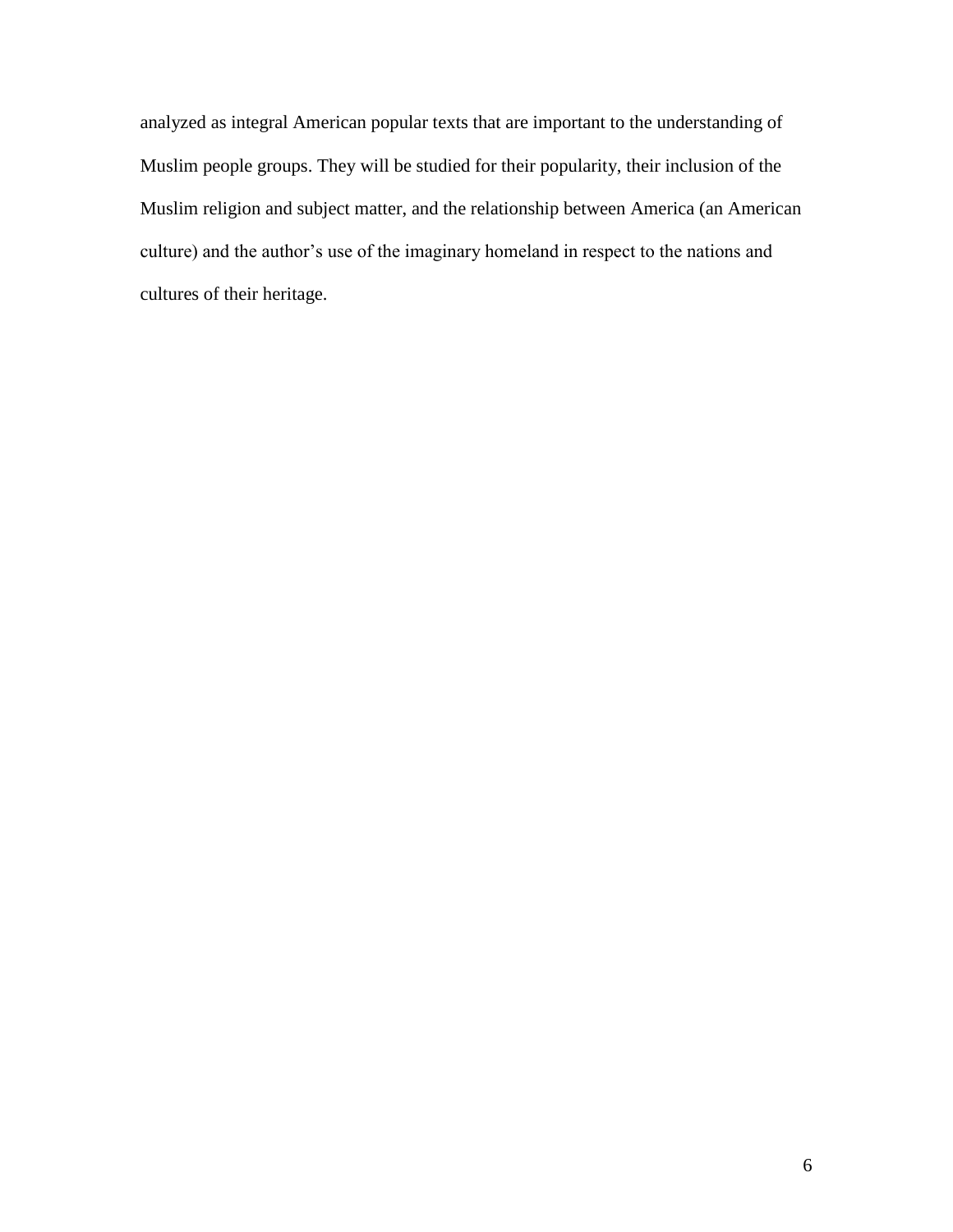## CHAPTER 1: THE KITE RUNNER

## Islam in *The Kite Runner*

*The Kite Runner*, with its unparalleled achievement in popularity, is the most important text in this study. In January of 2009, Timothy Aubry, professor of English at Baruch College, New York, studied Amazon.com reviews for *The Kite Runner* from 4 June 2003 to 1 January 2006 (Aubry). The book, which has spent over two years on the New York Times Bestseller list (Random House), is the first novel published in English by an author from Afghanistan (Milvy), and not an obvious choice to reach top-seller status. Aubry examined the appeal of the novel to American Amazon customers, noting that "overall, the book has encouraged increased tolerance and sympathy for Muslims" and "*The Kite Runner* seems only to activate the desire to overcome or elude partisan, ethnic, religious, and national divisions." The reviews he surveyed speak to the experience of reading *The Kite Runner* in the midst of War on Terrorism America. It is an anomaly that this novel, set in a remote land that was currently being antagonized with gusto by the American media at the time of publication, and containing a lexicon of Farsi vocabulary laced throughout the pages, would grace the everyday American's bookshelf with a cover that boasts glowing reviews by Diane Sawyer and *People* magazine, and eventually earn a place in the family's DVD collection with the 2007 film adaptation.

Aubry's study of Amazon reviews points to the novel's "strategic universalism" as the means by which the story became a cultural touchstone among readers of American popular fiction. One does not have to enter the novel with any frame of reference for the Afghan people or nation in order to feel the grip and sting of the text's themes of betrayal, regret, loyalty, and redemption. Many questions have been asked as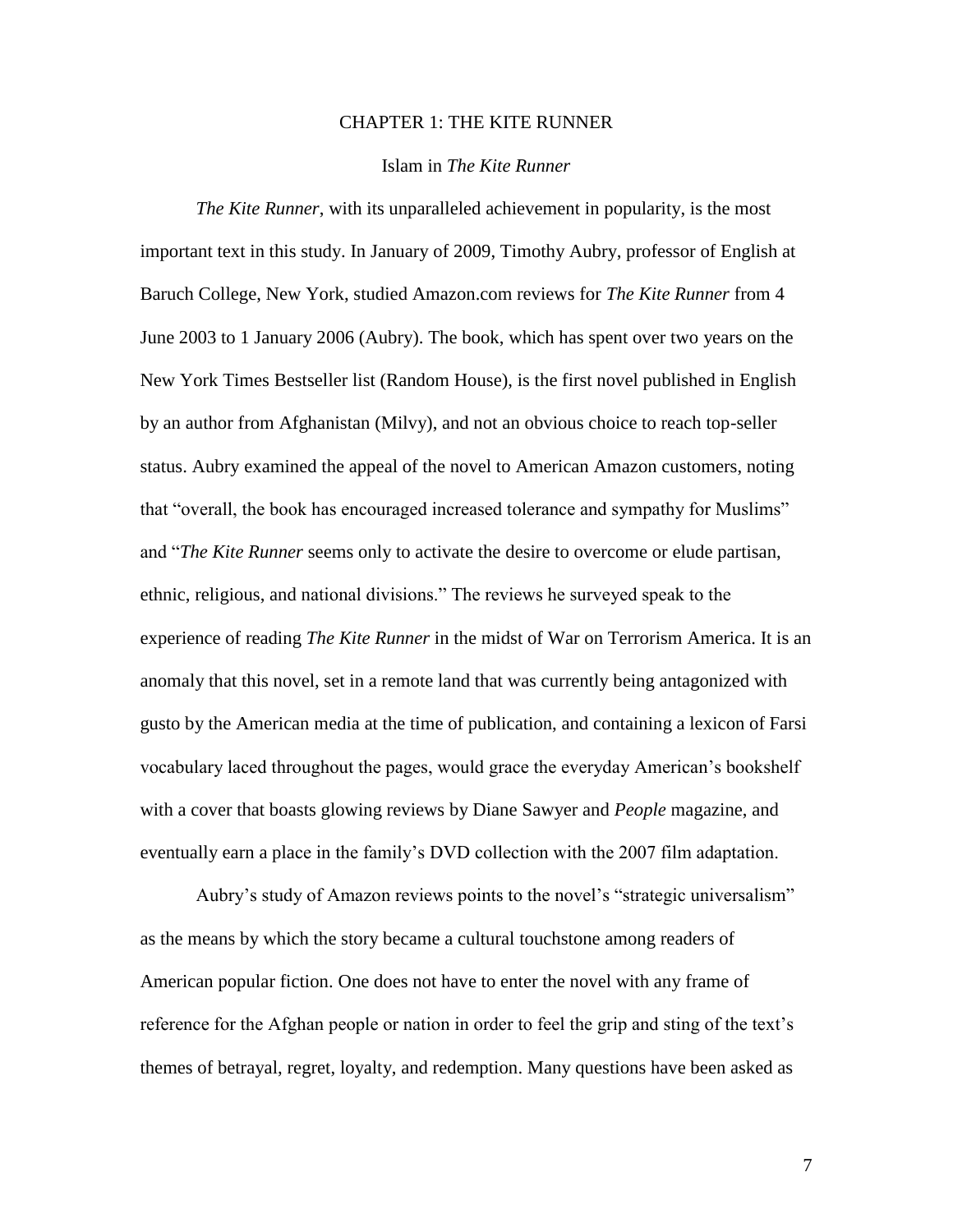to what makes this novel so accessible to the American reader, and its themes serve as one answer.

Another explanation stems from the author's background. According to the author's promotional website (khaledhosseini.com), Hosseini was born in Kabul, Afghanistan in 1965, and became an expatriate with the rise of the Soviet coup in Afghanistan. His family spent 4 years in Paris from 1976 to 1980, originally intending to move back to Kabul when the militaristic dust settled, but ended up seeking political asylum in the United States. The family settled in San Jose, California, where Hosseini went to high school and was educated as a physician. When he had the chance to return to Afghanistan at the age of 38, he experienced Afghanistan under Taliban rule and confessed that he "felt like a tourist in [his] own country" (Milvy).

There are many parallels to be drawn between Hosseini and *The Kite Runner's* protagonist, Amir. Both men's mothers were teachers of Farsi and history in Afghanistan, both were raised with Hazara servants in the homes of their childhood, both emigrated to the Bay Area in California as refugees after the Soviet Coup, and both returned to Afghanistan at the same age.

*The Kite Runner* is rich in author-protagonist parallels and testimonials of its perspective-shaking effect of American readers, but does Hosseini ever falter? Are there any elements in the novel's portrayal of Afghanistan and Islam that are problematic or questionable? Some scholars, such as Chan and Lam, have deemed Hosseini's fiction problematic for its portrayal of Muslims and have gone as far as to suggest that he gives in to the pitfalls outlined by Said. For a complete analysis and recommendation, it must first be studied for the nature of its inclusion of Islam and the relationship between the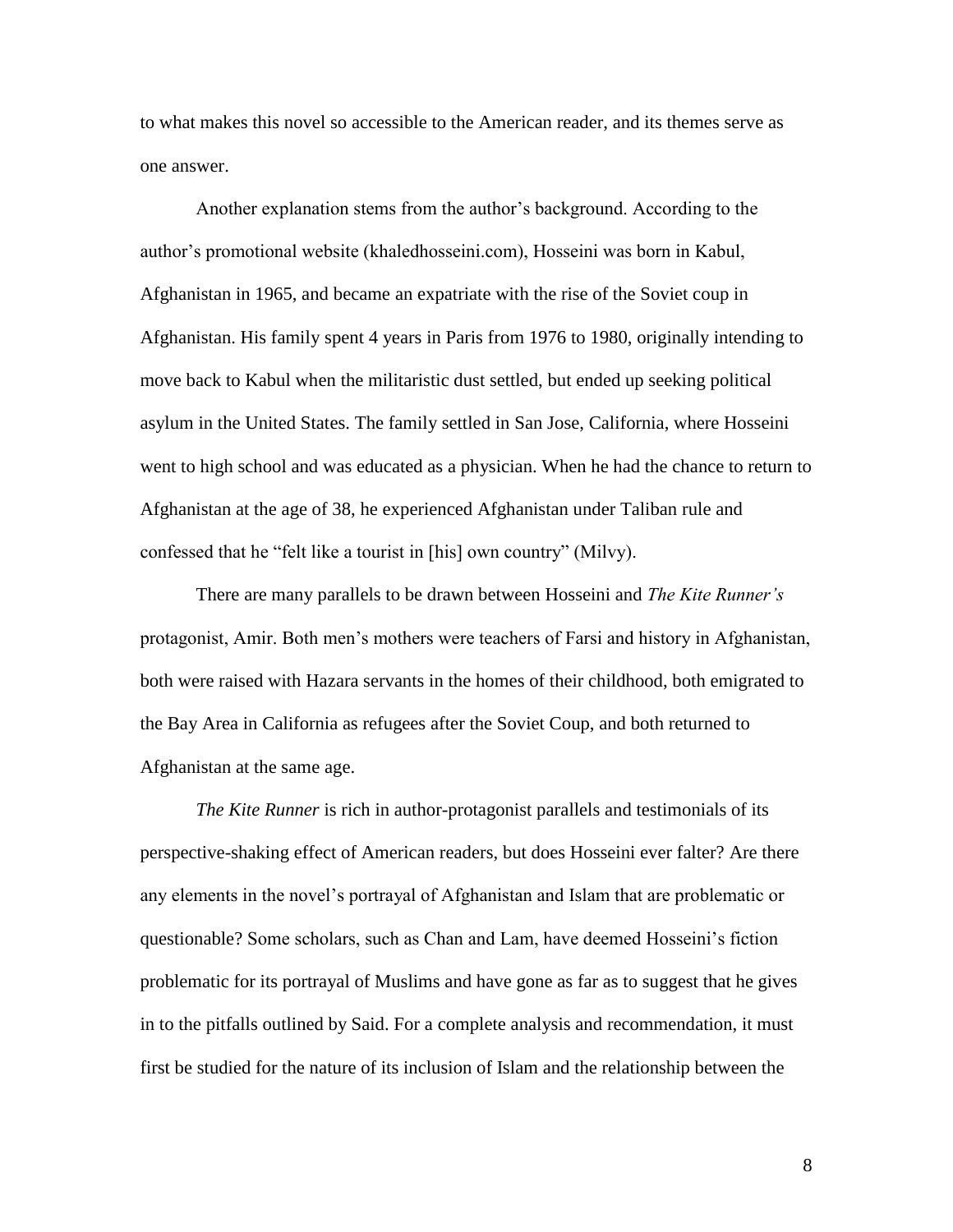East and the West: Hosseini's original home of Kabul, Afghanistan, and his adopted home of California, U.S.A.

The storyline of *The Kite Runner* can be divided into three distinct parts. The first is Amir's childhood in Kabul in the 1970's, where Hassan and Amir's friendship is strongest. Amir thirsts for the approval of his father, and Kabul remains in a state that is largely unaltered by military advances. The shift takes place after Hassan and Ali leave Baba's home, the Soviets invade, and Amir and Baba leave Afghanistan for Pakistan and eventually begin anew in America. The third and final part of the novel begins when Amir, a married adult without children, is summoned to Pakistan by Rahim Khan, told the truth about Baba and Hassan, and makes his journey to Taliban-occupied Kabul.

Islam has a part to play in each of the three movements of the novel. In the first part, it is clear that Amir is being raised in a Muslim society:

> When I was in fifth grade, we had a mullah who taught us about Islam. His name was Mullah Fatiullah Khan….He lectured us about the virtues of *zakat* and the duty of *hadj*; he taught us the intricacies of performing the five daily *namaz* prayers, and made us memorize verses from the Koran – and though he never translated the words for us, he did stress, sometimes with the help of a stripped willow branch, that we had to pronounce the Arabic words correctly so God would hear us better. (Hosseini 15-16)

This passage introduces the reader to the overall function of the Islamic faith in Part One of the novel: that of an out-of-touch, linguistically foreign religion. The surrounding pages reveal Baba's views towards Islam, and all religion, which is formative and definitive for Amir at this stage of life. For Baba, God is not a certainty, and sin all has its origin in the command not to steal: murder robbed a spouse of a partner, and a child of a parent, and so on. However, it isn't what Baba states he believes in this passage that stands out so much as what he doesn't believe. When Amir questions him about sin, Baba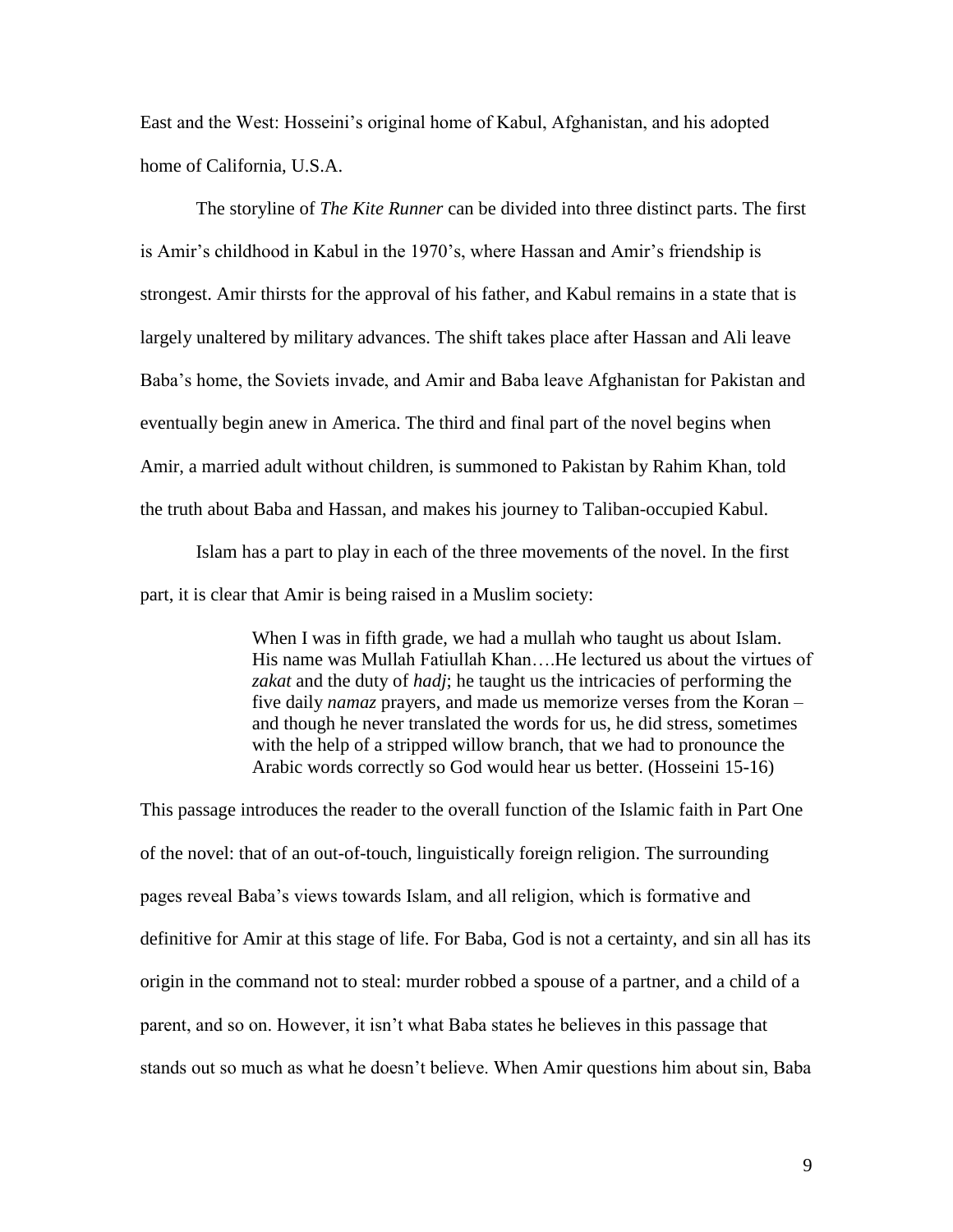turns on the fundamentalists who teach Islam in Afghanistan: "You'll never learn anything of value from those bearded idiots….I mean all of them. Piss on the beards of those self-righteous monkeys…. God help us all if Afghanistan ever falls into their hands" (Hosseini 16-17).

This short, darkly foreshadowing statement has an immediate effect in distancing the protagonist family from the Islamic "bad guys" of the Taliban regime, something contemporary American readers would recognize and appreciate instantly. That this conversation occurs so early in the book is also significant. If Baba had made a statement of support of or favor towards Islamic fundamentalists, American audiences would not have been as welcoming to the book, tossing it aside as extremist propaganda. The rejection of strict Islamic principles by the man who, at this point, is the novel's most noble character, is a comforting invitation to read on, as if this is Hosseini's first declaration of "it's okay; you can trust me."

What is problematic here is that there is not a distinction between strict adherence to Islam and religious education and outright extremism. It is suggested, in the knowing foreboding of Baba's fear of the nation falling to "those self-righteous monkeys," that the Taliban would be comprised of ordinary teachers and instructors of Islam from the streets of Kabul, which is not representative of the true origin of the Taliban (Akhtar, Williams).

Baba's opinion, though spoken most forthrightly and sternly, is not the only voice in Part One of the novel, however. Hassan and Ali are both devout, practicing Muslims (although, as Hazaras, they were Shi'a, while Pashtun Amir and Baba were Sunni, a fact noted by Amir as not "easy to overcome") (Hosseini 25, Baiza). Several times in the novel, Amir refers to Hassan as "the face of Afghanistan" for him, and throughout this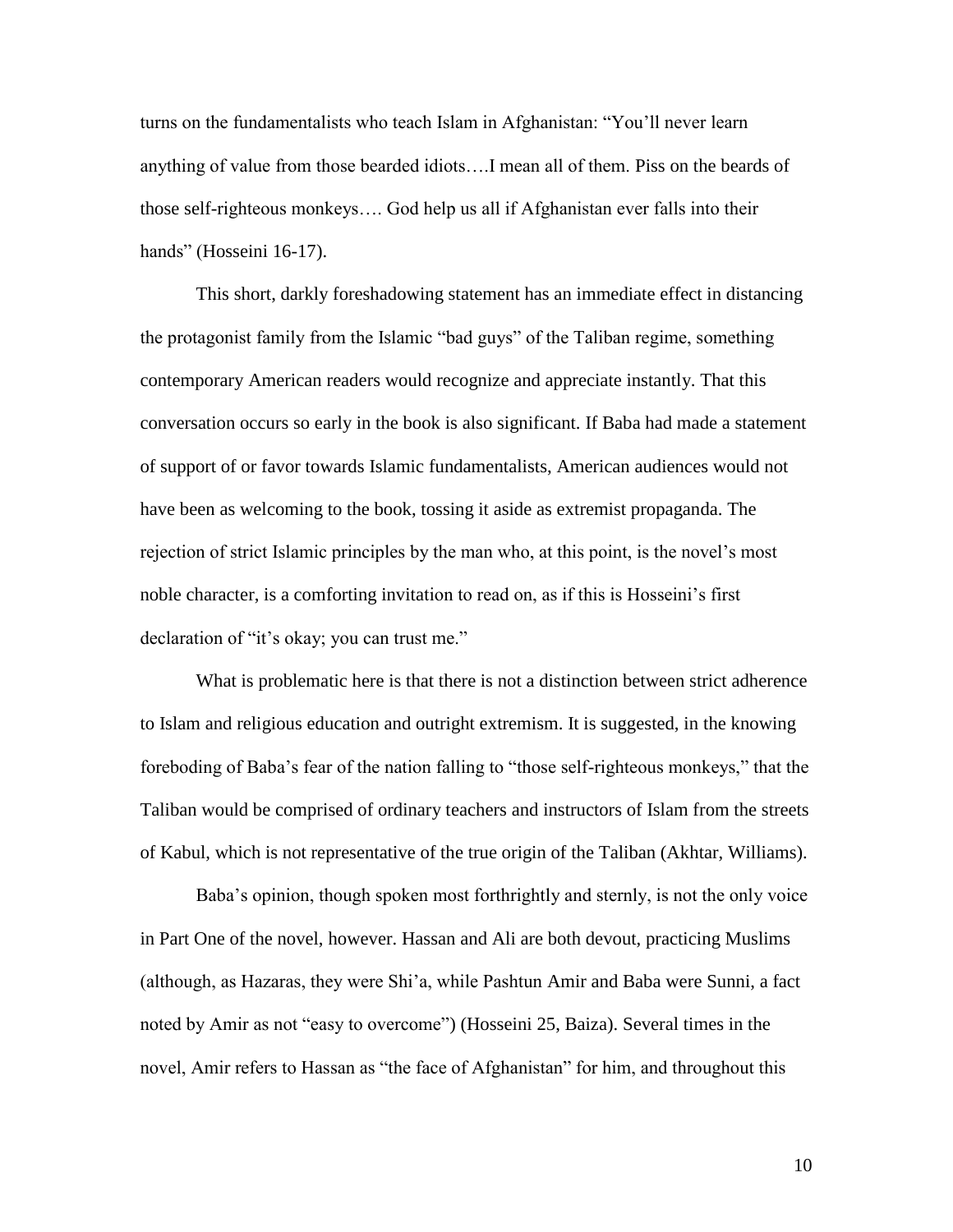portion of the novel Hassan is as large of an influence on Amir as Baba is, though Amir would never admit it. Though Hassan and Ali are the most economically, socially, and educationally bereft characters in the novel, they are also the most idealized and the most longed for. One argues that not only is Hassan meant to be the symbol for Afghanistan in the protagonist's life, but representative of Islam as well.

During the second part of the novel, Islam takes a backseat to the ubiquitous descriptions and explanations of Afghan society, but it maintains a subtly present role in the American lives of the Afghan refugee community. Once again, the figure of Baba is at odds with Islamic tradition, but this time for the last time. His funeral is held "at the mosque in Hayward" (Hosseini 173), and the mullah and an attendee argue over which verse of the Koran to read at the gravesite (as one last allusion to Baba's hatred of selfrighteous religion), but the Islamic funeral is overall fitting and portrayed as worthy of Baba, being well-attended and respectful of Afghan and Islamic tradition. This section seems to suggest that Islam in Afghanistan is not the beginning or end of Afghan community, as the closest connection to religious worship in the immigrant social experience is most heavily expressed through the weekly flea market, which is held on Sundays, a Christian day of worship. Apart from Muslim funerals and Afghan traditions, Hosseini does not hint at any sort of healthy practicing Islamic community in America.

When Amir gets the call summoning him to Pakistan, and the third part of the novel begins, his adventures in his homeland become crucial for the portrayal of Islam in the text, as American audiences search with hungry eyes for depictions of the Taliban to compare to the media coverage of them that they have already devoured. Amir's first conversation about the Taliban while in Pakistan is with Rahim Khan, who is a figure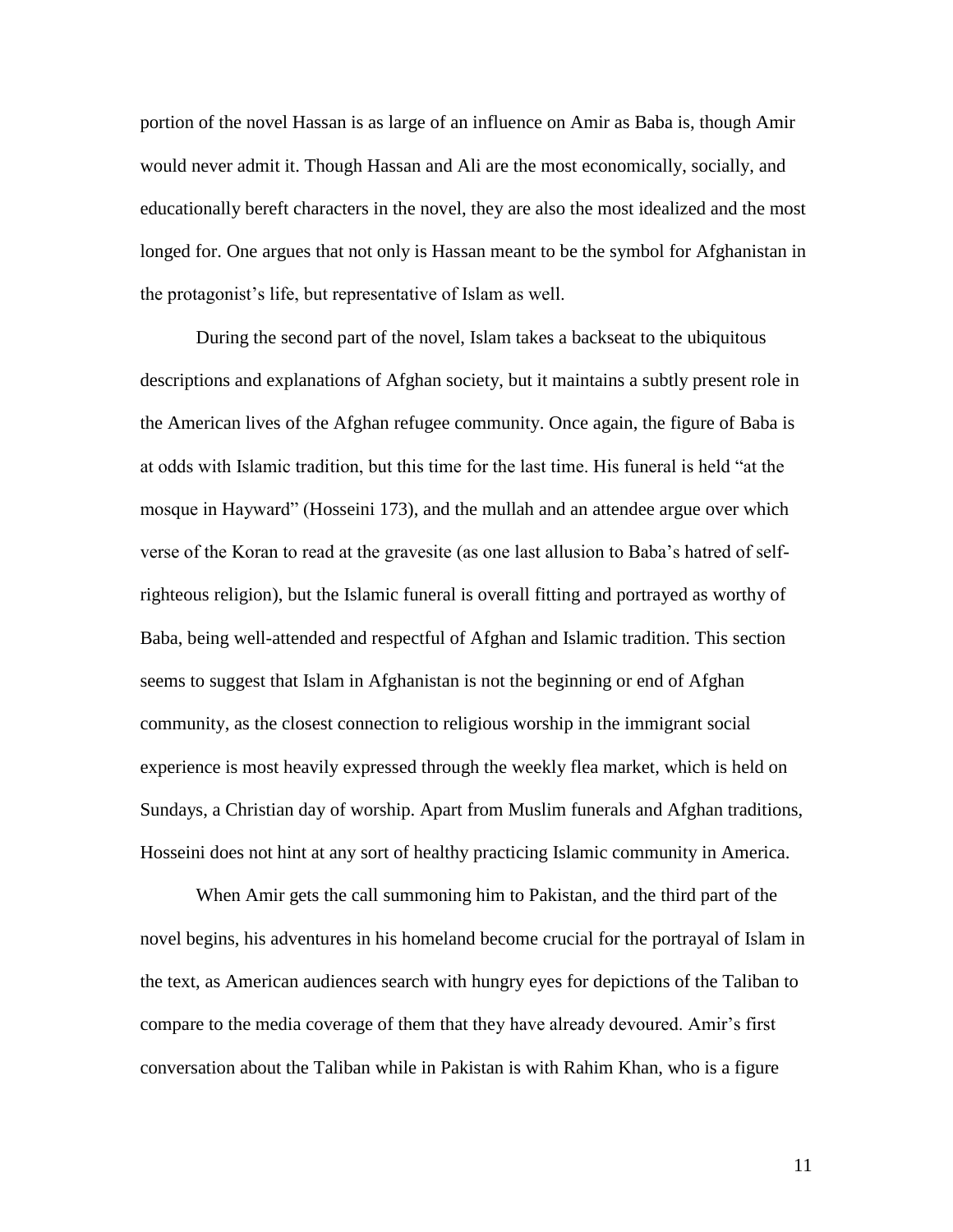who holds great influence in Amir's life and is central to his character development and is also a self-professed Muslim, who faithfully prays *namaz* and frequently invokes the name of Allah (Hosseini 227). Adult Amir holds him and Ali's family in admiration and reverence, and they all happen to be devout Muslims. From this initial conversation about the influence of the Taliban, it is clear which side the novel is to take; backing the belief that Islamic Extremism is separate from the true Islam, and not representative of Islamic people as a whole. When he first arrives in Pakistan, his driver declares "Muslims have to help Muslims" in reference to the Taliban reign in Afghanistan (Hosseini 194). Also, the stadium scene is a fierce indictment of Taliban brutality as it describes the event of an adulterous man and women being stoned to death as entertainment during a soccer match. The Talib official on the scene reminds the crowd why such an act is necessary:

> When the prayer was done, the cleric cleared his throat. "Brothers and sisters!" he called, speaking in Farsi, his voice booming through the stadium. "We are here today to carry out *Shari'a*. We are here today to carry out justice. We are here today because the will of Allah and the word of the Prophet Muhammad, peace be upon him, are alive and well here in Afghanistan, our beloved homeland. We listen to what God says and we obey because we are nothing but humble, powerless creatures before God's greatness. And what does God say? I ask you! WHAT DOES GOD SAY? God says that every sinner must be punished in a manner befitting his sin. Those are not my words, nor the words of my brothers. Those are the words of GOD!" (Hosseini 270)

The horror of the scene speaks for itself of the twisted, inhumane public rituals of the Taliban, and Hosseini immediately distances the central characters and "true" Islamic religion from the horrific display as Farid shakes his head and whispers "And they call themselves Muslims" (Hosseini 271). As Amir watches, he recalls his father's words that he would "Piss on the beards of those self-righteous monkeys," and the reader is made to feel sorrow and horror, but also this suggests a slight comfort in the fact that the beloved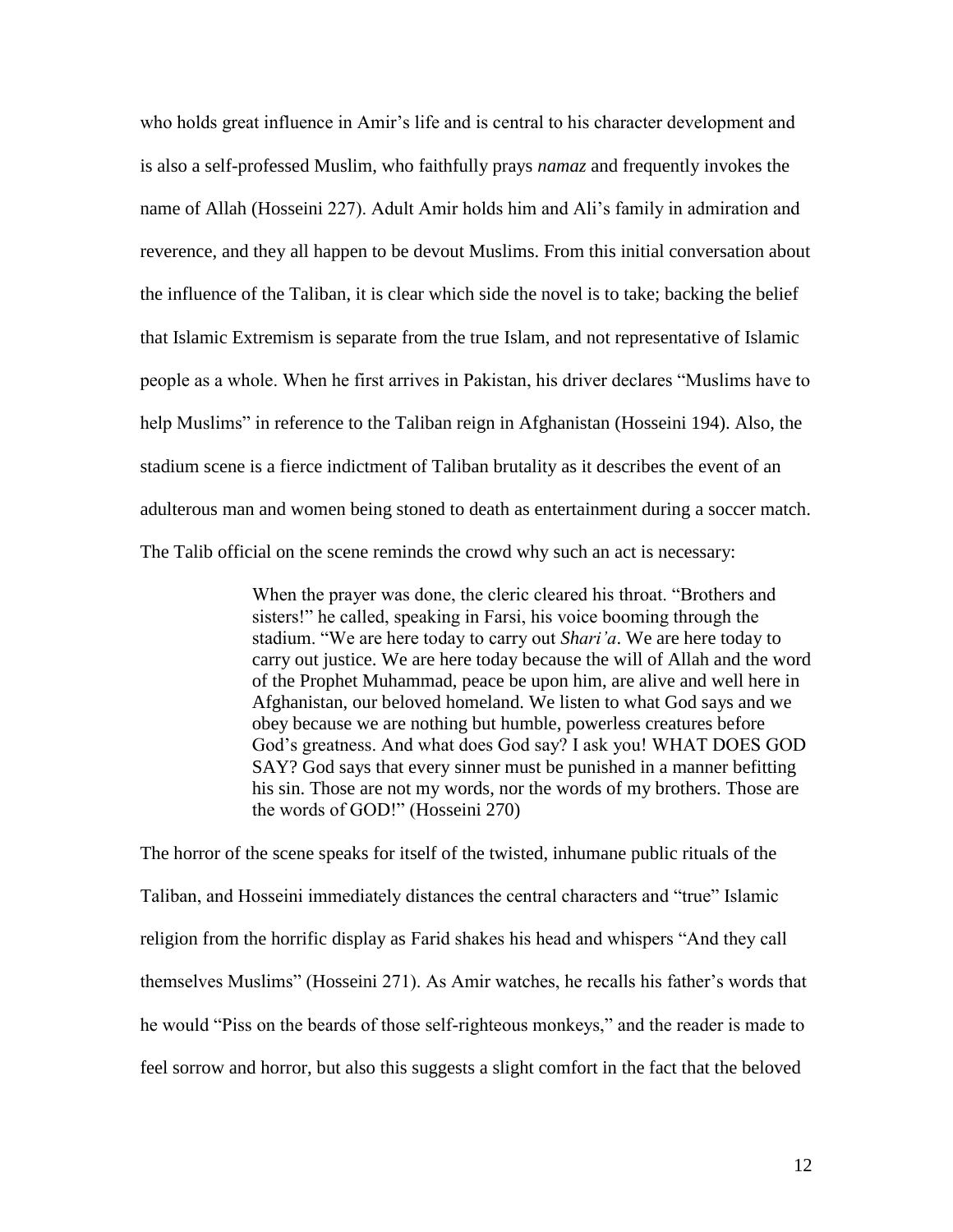characters of the text were never without wisdom in their judgment and distance from extremism (Hosseini 270).

When Amir is granted a meeting with the Talib official from the stadium, who he is told has Sohrab in his possession, an allegory unfolds involving Islam and Afghanistan. In a cinematically dramatic turn of events, the Talib is discovered to be Assef, the half-Afghan, half-German menace who made Amir's childhood an anxious mess and who raped Hassan in the alleyway in the event that launches the remainder of the story. When Amir finds him, Assef has Sohrab in his grasp as a sex slave. During Amir's meeting with him, Assef is portrayed with even more psychopathic tendencies than he was when he was a neighborhood bully. He describes his draw to the Taliban:

> "You don't know the meaning of the word 'liberating' until you've done that, stood in a roomful of targets, let the bullets fly, free of guilt and remorse, knowing you are virtuous, good, and decent. Knowing you're doing God's word. It's breathtaking." He kissed the prayer beads, tilted his head. (Hosseini 277)

Throughout the novel Assef spouts rhetoric that is laced with ideas that are laced with ideas that are racist, anti-Semitist, pro-Hitler, anti-Hazara, and proposing what Amir calls "ethnic cleansing" (Hosseini 284). These remarks are painted as evidence of the character's severe mental instability and a departure from true Islam, though as a Talib official he is clearly using extremism as a vehicle to accomplish his sadistic desires.

Several plot pieces point to evidence of an allegorical meaning with Assef representing Islamic extremism (embodied by the Taliban) and Amir and Sohrab as the culture, people, and nation of Afghanistan. Assef is foreign born, yet passes as completely Afghan, citing the Islamic religion as a mandate for unthinkable violence and destruction. This description belongs to the Taliban as well. Assef rapes Hassan as the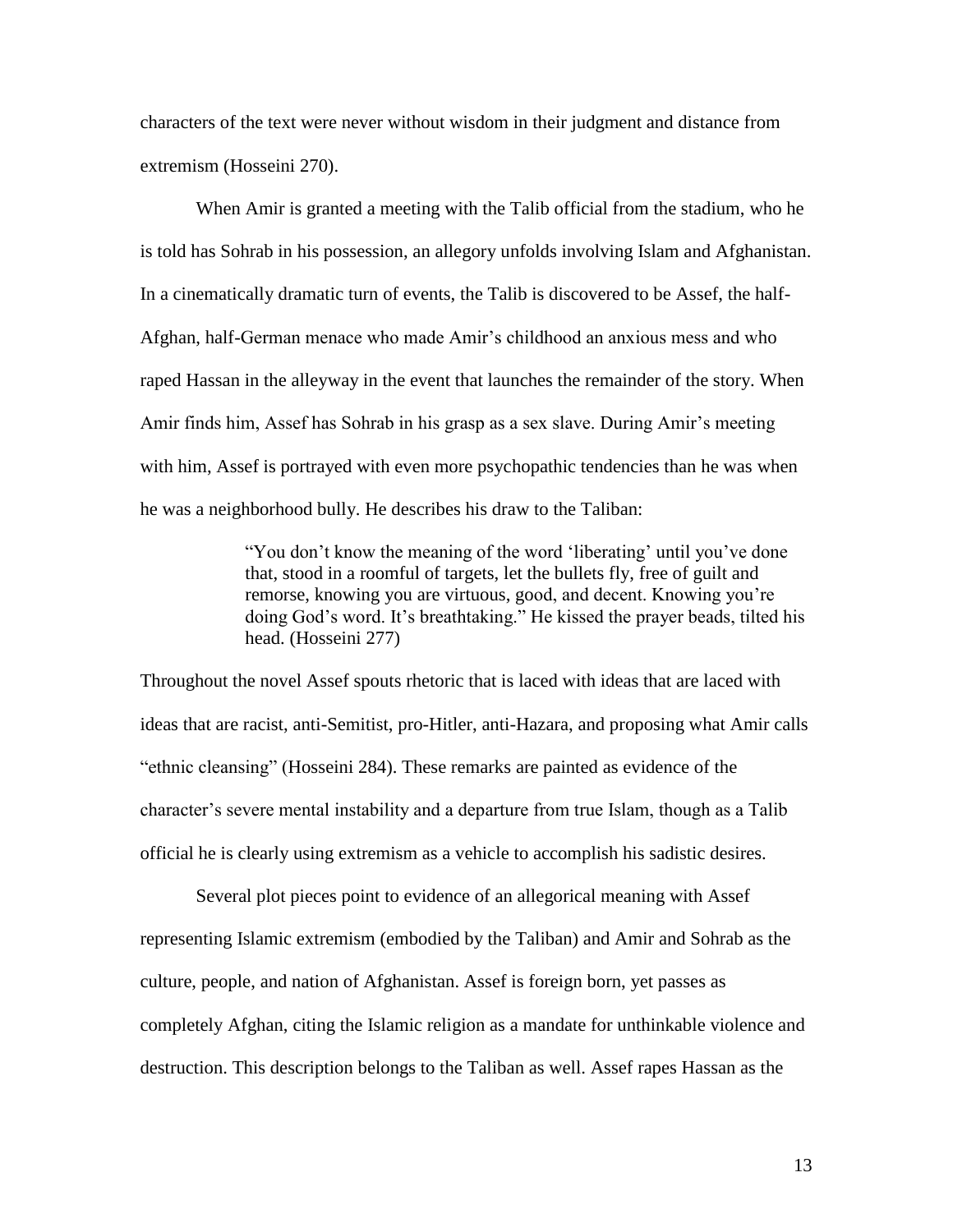Taliban have raped (both literally and figuratively) Afghanistan. The tipping point, however, resides with Sohrab, who represents the future of Afghanistan. It is clear that the younger generations of Afghanistan have endured the same assault as previous generations, but the story must unfold in order for the American reader to discover what is to come of young Afghanistan. This allegory and its implications will be revisited in the next section of this chapter.

As the plot unfolds, Islam takes on a more graceful face in the life of Amir. When he discovers Sohrab's attempted suicide in the hotel bathtub and is waiting to hear news of his survival in the hospital lobby, he becomes a desperate man, proclaiming, "I know what I have to do" (Hosseini 345) and pulling a white bed sheet from a hospital supply closet to use as a "makeshift *jai-namaz*" (Hosseini 345), or prayer rug, and bows to the west for the first time in fifteen years:

> I have long forgotten the words. But it doesn't matter. I will utter those few words I still remember: *La illaha il Allah, Muhammad u rasul ullah*. There is no God but Allah and Muhammad is His messenger. I see now that Baba was wrong, there is a God, there always has been. I see Him there, in the eyes of the people in this corridor of desperation. This is the real house of God, this is where those who have lost God will find Him, not the white *masjid* with its bright diamond lights and its towering minarets. There is a God, there has to be, and now I will pray….I bow to the west and kiss the ground and promise that I will do *zakat*, I will do *namaz*, I will fast during Ramadan and when has passed I will go on fasting, I will commit to memory every last word of His holy book, and I will set on a pilgrimage to that sweltering city in the desert and bow before the Ka'bah too. I will do all of this and I will think of Him everyday from this day on if He only grants me this one wish: My hands are stained with Hassan's blood; I pray God doesn't let them get stained with the blood of his boy too.... I pray that my sins have not caught up with me the way I'd always feared they would. (Hosseini 345-346)

For Amir, desperation is a vehicle that propels him to faith. For the first time in his life,

he is seeing God with clarity, beyond the smoke of his father's opinions and the Taliban's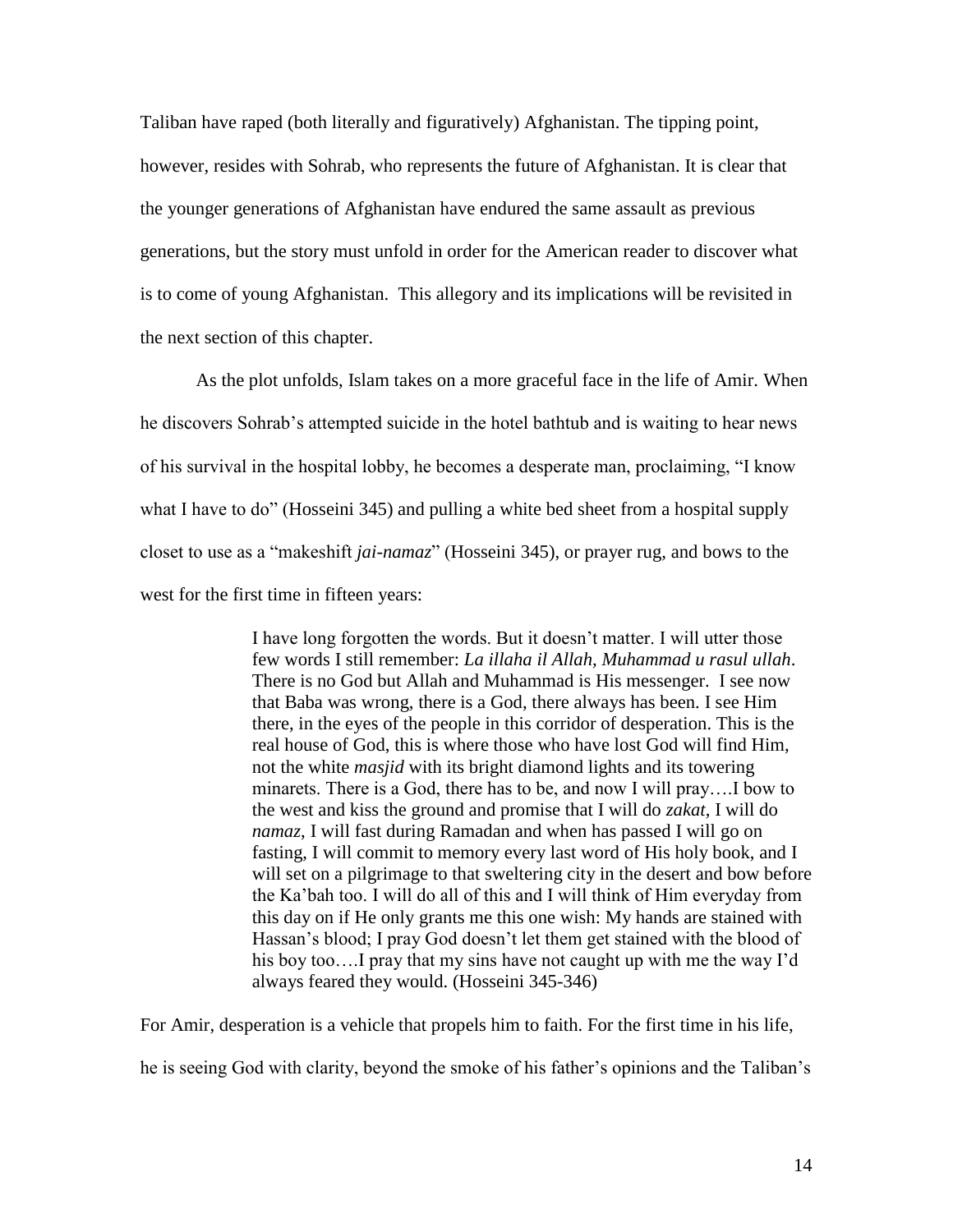cruelties. What he finally sees of Islam is that, with all its traditions and behavioral regulations, it ultimately worships a God who can wound and restore, strike down and heal in equal measure. Amir turns to this God as something untethered by anything but love – his love for Hassan and therefore Sohrab, and guilt – that he believes Hassan is dead because of him, and he cannot live with the possibility of having killed his son as well.

Sohrab heals (physically), and ultimately Amir makes good on his promise to honor Allah even as he returns to his life in California: "I prayed morning *namaz* while Soraya slept – I didn't have to consult the prayer pamphlet I had obtained from the mosque anymore; the verses came naturally now, effortlessly" (Hosseini 364). The story ends with the protagonist's surrender and adoption of Islamic ritual and faith, but it is his coming to faith that is not foreign or threatening to American readers. He becomes a believer through fear, desperation, and bargaining, which is an oft-sung tune in the world of fiction and cinema that portray Christian faith began in medical desperation. This fact is crucial to probing the acceptance and understanding of the Islamic faith that has been gleaned from this book by Americans. Hosseini encased the testimony of his protagonist in a familiar narrative that makes frequent appearance in Christian faith circles.

Overall, though there are a few troublesome renderings of Islam and Islamic life in *The Kite Runner,* the subject overall is treated with a bias that is favorable to American readers. Though some may cite it as manipulative, it is nonetheless authentic and effective in bringing Americans who are ignorant and perhaps even scared of the religion into greater understanding.

The Role of America in *The Kite Runner*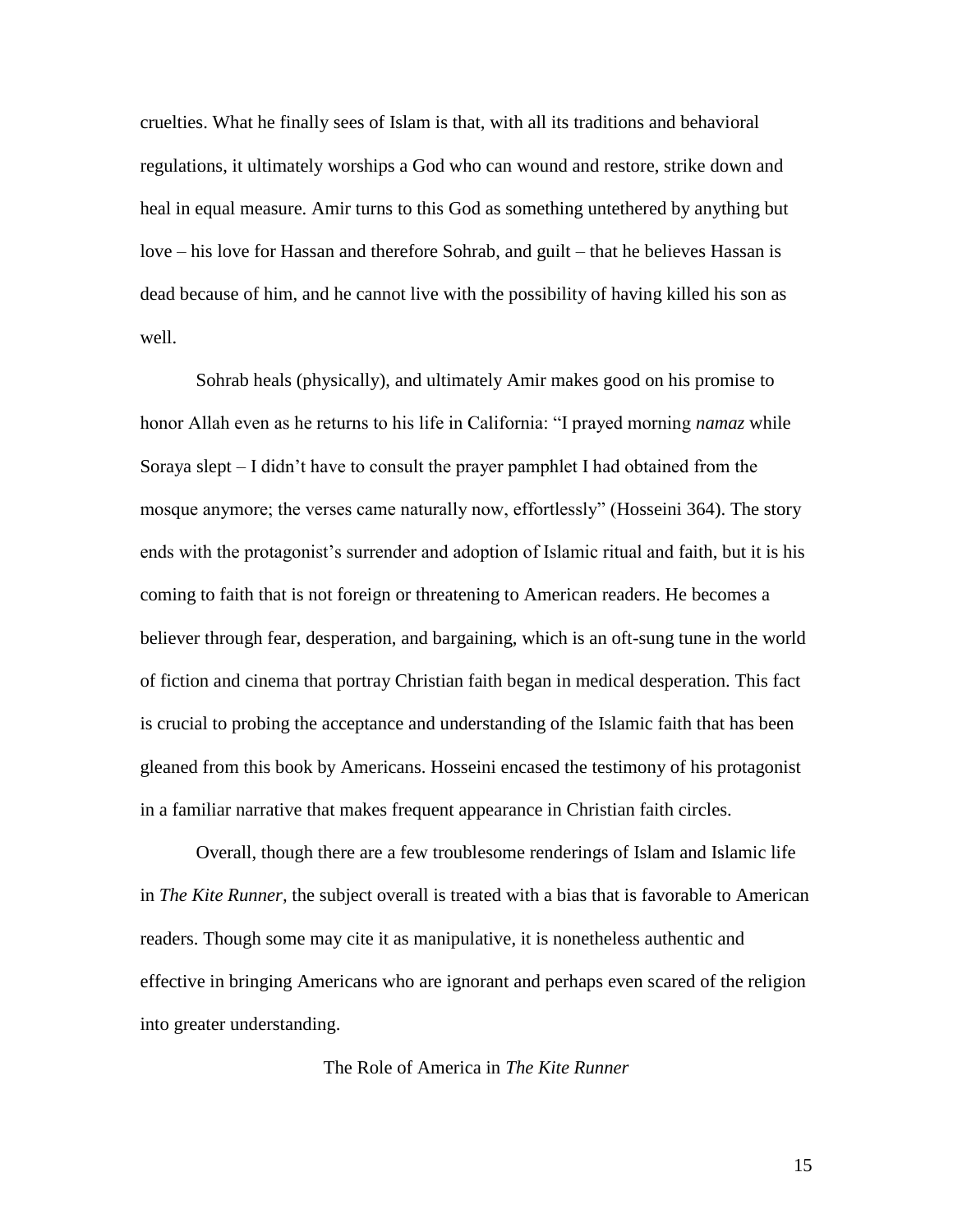Hosseini's "imaginary homeland" is contrasted with America in all three sections of the text. In Part One, the romanticization of Kabul begins almost immediately with descriptions on page 3 of Hassan and Amir climbing the poplar tree in the yard of Baba's house and continues to describe winter nights of card-playing and kite running juxtaposed by summer days of climbing trees and walls, reading underneath the pomegranate tree, and drinking lemonade from the street vendors. Growing up as Baba's son meant living in one of the nicest houses in all of Kabul, and the place seemed a safe sanctuary of childhood exploration and delight. The interruptions of the Soviet invasion and Hassan's rape are brazen contrasts that serve as the greatest threats to Amir's enchanting way of life in Afghanistan and are the eventual reasons why he and Baba leave. These circumstances are beyond their direct control, and thus, for the rest of the novel, the time and place of Kabul in the 1970s is forever associated with deep longing and nostalgia.

As a boy, Amir and Hassan are largely unaware of American culture and politics (Baba once points out Henry Kissinger to his son at a Kabul party, and Amir has no idea who he is) (Hosseini 21). However, their childhoods are both fashioned by their joint obsession with American Western films, yet they initially fail to understand that the movies are indeed American:

> We saw our first Western together, *Rio Bravo* with John Wayne, at the Cinema Park, across the street from my favorite bookstore. I remember begging Baba to take us to Iran so we could meet John Wayne. Baba burst out in gales of his deep-throated laughter – a sound not unlike a truck engine revving  $up$  – and, when he could talk again, explained to us the concept of voice dubbing. Hassan and I were stunned. Dazed. John Wayne didn't really speak Farsi and he wasn't Iranian! He was American, just like the friendly, longhaired man and women we always saw hanging around in Kabul, dressed in their tattered, brightly colored shirts (Hosseini 28).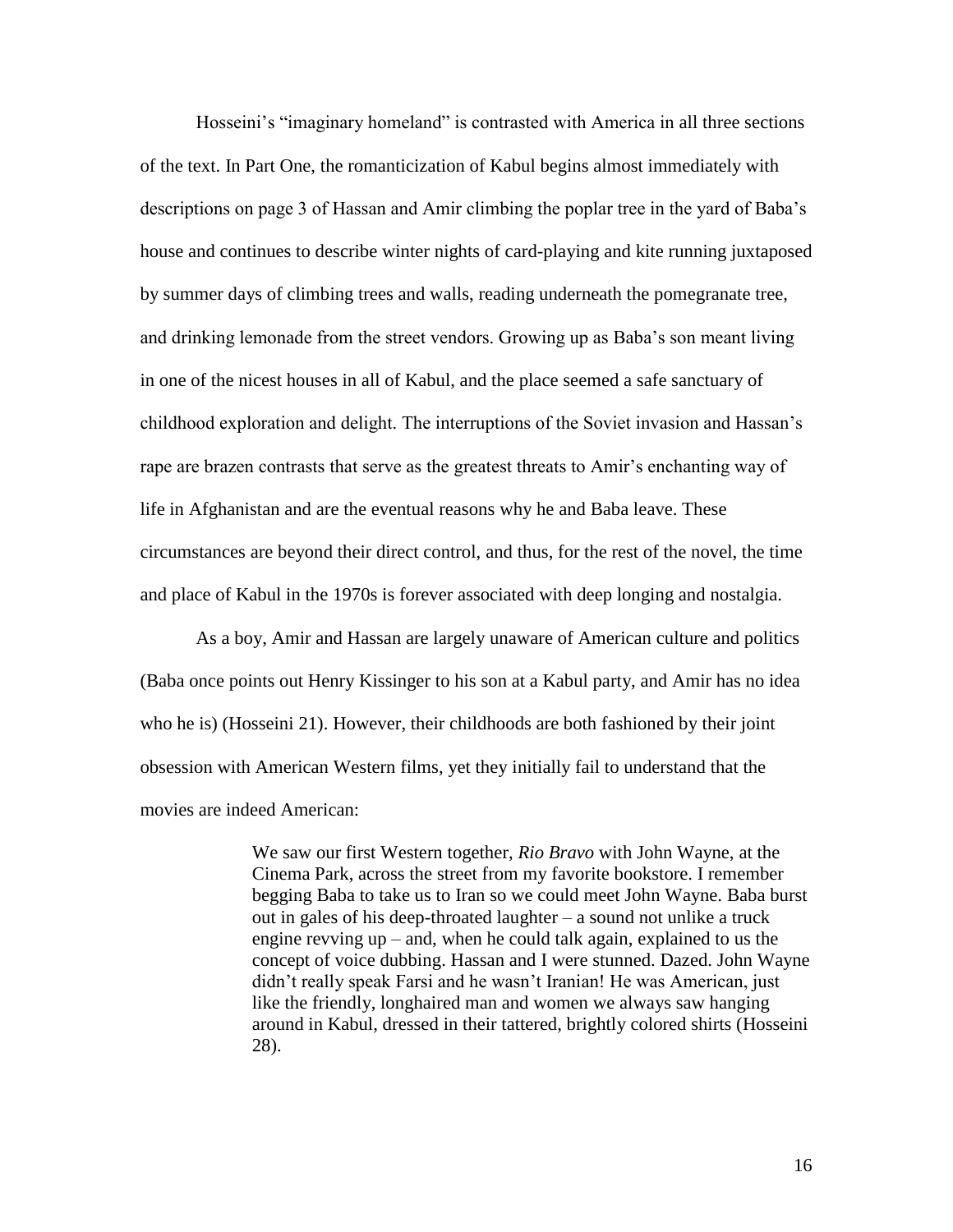Here, America is almost as romanticized as Kabul, being that Amir now knows it is the land of his favorite films and is home to the "friendly" tourists. America, or what little Amir thinks he knows about it, is mentioned as a desirable place in Part One of the book, though its significance is overshadowed by the charming, though certainly complicated and imperfect, world of Kabul in the 1970's.

Part Two of the novel begins with the inscription "*Fremont, California. 1980s*," followed by the opening line: "Baba loved the *idea* of America. It was living in America that gave him ulcers" (Hosseini 125). This initial chapter is full of Baba's interactions with Americans and American politics. He calls the nation "the brash savior" and one of the only "real men in the world," along with Britain and Israel (Hosseini 125). Afghanistan is not listed under that title. He determined the worth of American presidents based on their stance against the Soviet Union, calling Jimmy Carter a "big-toothed cretin" but buying a framed picture of Ronald Reagan and hanging it in the hallway when he called the Soviets "the Evil Empire" (Hosseini 126). Baba did not assimilate well into an American lifestyle as Amir did, refusing to enroll in ESL classes out of his pride and maintaining a job as the manager of a gas station (who was privy to occasional cultureshock related meltdowns), while in Kabul he had been one of the most economically powerful men (Hosseini 126-128).

Amir's reception of the new country was opposite: "For me, America was a place to bury my memories. For Baba, a place to mourn his" (Hosseini 129). It is made apparent that Baba's only recompense in coming to America (where he eventually dies of cancer) is to provide for a successful future for Amir. Amir, alternatively, thought of Kabul as "a city of harelipped ghosts," calling America "a river, roaring along, unmindful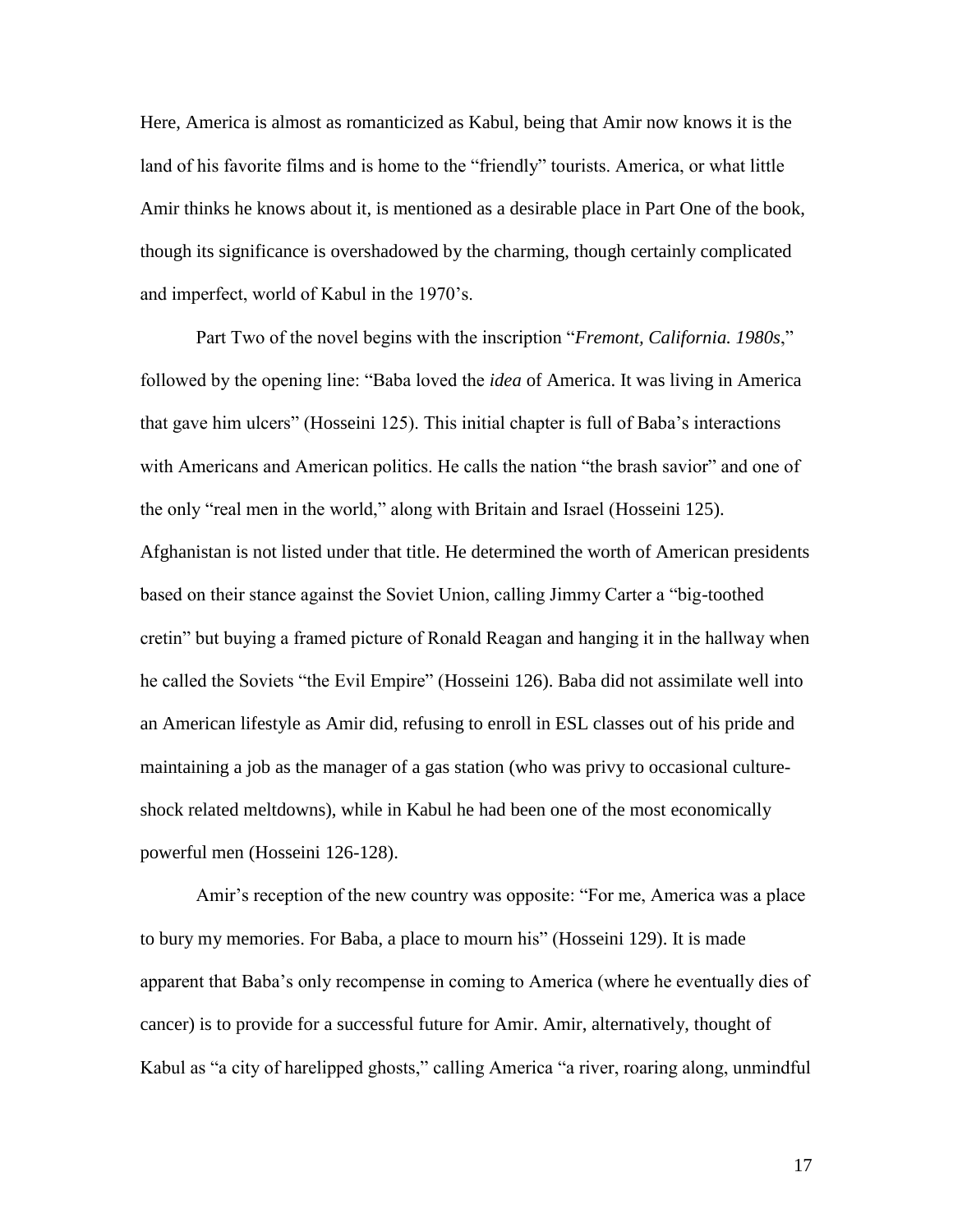of the past (Hosseini 136). He took his departure from Afghanistan as an escape from the guilt of his actions toward Hassan, and "if for nothing else, [he] embraced America," receiving a college education and adopting the ultra-American principle of "following one's dreams" by studying creative writing (Hosseini 136).

In this section, though Baba is at times at odds with America and Amir is adjusting to it, the Afghan refugee community plays a large role in the societal makeup of their lives. Baba is able to see and socialize with many figures from his successful past in Kabul, and Afghan tradition and cultural idiosyncrasies (Baba reminds Amir that his future father-in-law has "*Nang*. *Namoos*. Honor and pride. The tenants of Pashtun men.") remain strong throughout the community (Hosseini 145). Amir is still able to have an Afghan wedding, and some of the refugees, like General Taheri, only consider America to be a temporary marker on the timelines of their lives and expect to be summoned back to Afghanistan after the conflict quiets. For most of the community, especially the younger Afghans, however, it is apparent that they are in America to stay and should make arrangements to sink into the "Melting Pot."

The role of America becomes complicated in Part Three as the "imaginary homeland" of Amir's 1970s Kabul is replaced by the war-beaten wasteland of Kabul under Taliban rule. In this section, the contrast between the West and the Orient is greatest.

The change is apparent before Amir even re-enters Afghanistan in his meeting with Rahim Khan. Overlooking the kinship that still existed between the men, there is an obvious dissonance between Kahn, who remained in Kabul after Baba and Amir fled, and Amir, who, it seems, has been "Americanized:"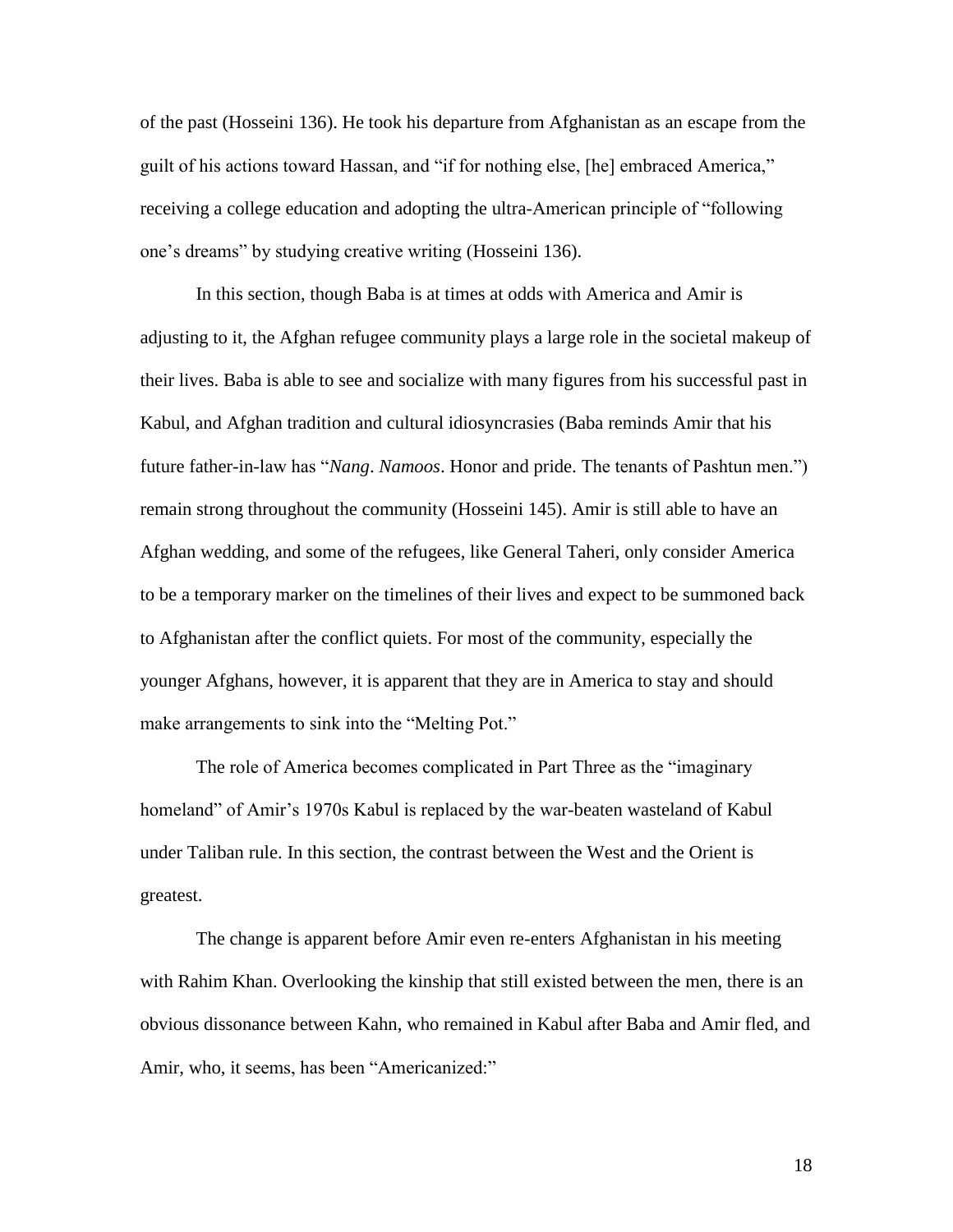"I see America has infused you with the optimism that has made her so great. That's very good. We're a melancholic people, we Afghans, aren't we? Often, we wallow too much in *ghamkhori* and self-pity. We give in to loss, to suffering, accept it as a fact of life, even see it as necessary. *Zendagi migzara*, we say, life goes on" (Hosseini 201).

Rahim Kahn says this in reference to Amir's suggestion that he take him home to America with him for cancer treatment. It is a solemn nod to Baba's death, expedited by the fact that he embraced the more Afghan approach of accepting suffering rather than fighting it, as well as evidence that Amir has adopted the "never give up" and "money and science change everything" attitude that is held by many Americans. A shift is noted here, as Rahim Kahn becomes a figure who will eventually fade into the background of Amir's memory as another representation of his Afghan childhood and sensibilities. This is confirmed when Rahim Kahn asks something of Amir and Amir immediately assumes he can fix the issue with money instead of be bothered by it personally, and Kahn becomes visibly upset, declaring "I am a dying man and will not be insulted!" (Hosseini 221). He becomes a symbol for Afghanistan who coaxes Amir into the heroic fight that is in him and that reflects his father, Baba. Thus begins a series of comparisons of contemporary Afghanistan with the modern America in which Amir now lives.

Shortly after this scene, Amir enters Afghanistan for the first time since his hurried departure as a young refugee. His driver and guide, Farid, gives him lemon to help his carsickness, saying "It's not fancy like American medicine, I know, just an old remedy my mother taught me" (Hosseini 229). This foreshadows Farid's outburst when Amir proclaims, not unlike Hosseini himself, "I feel like a tourist in my own country" (Hosseini 231). "You still think of this as your country?" Farid snickers (Hosseini 231),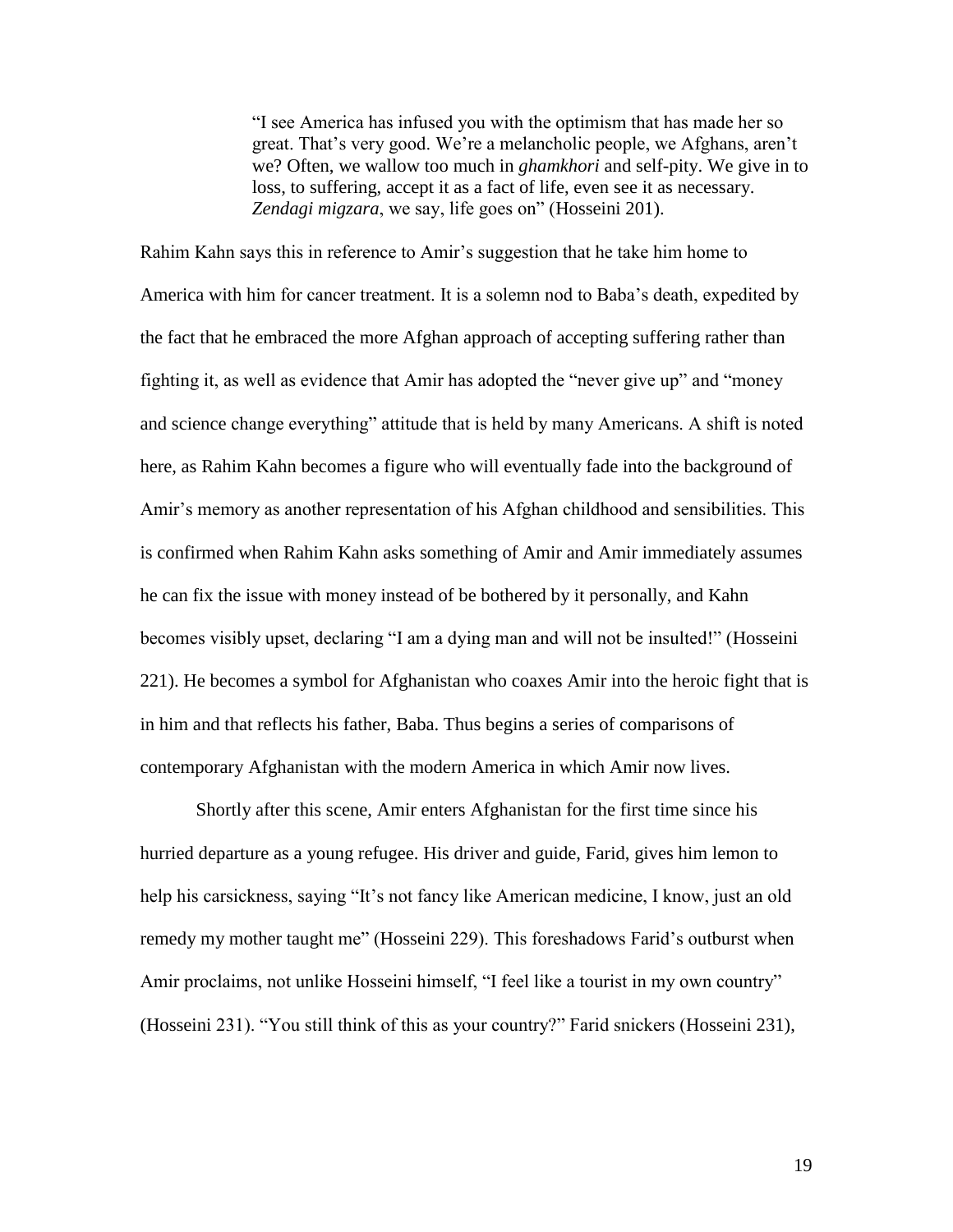and proceeds to guess correctly that, though Amir is Pashtun and was raised in Kabul, he was so in a large estate with a powerful father and Hazara servants, and then:

> He pointed to an old man dressed in ragged clothes trudging down a dirt path, a large burlap pack filled with scrub grass tied to his back. "That's the real Afghanistan, Agha sahib. That's the Afghanistan I know. You? You've always been a tourist here, you just don't know it." (Hosseini 232)

Rahim Kahn had told Amir not to be surprised if the Afghans who had not fled the country had no welcome to offer him, but Farid's words in some ways rang true for Amir, who, in the spirit of generosity, gives Farid's children his expensive watch that night, without realizing that he mistook their lustful stares that were directed at his food, not his wrist (Hosseini 241).

As Amir finally enters Kabul, many of the scenes he sees ("rubble and beggars") he compares with old, enchanted Kabul instead of with America, but when he and Farid can't sleep one night, he entertains him with stories about what it's like to live in America, replete with tales of "plentiful" fruit and clean water and within every home a TV that could "receive over five hundred channels" (Hosseini 266). The awe of these stories, however, is followed up with silence, which Farid breaks by telling a "Mullah Nasruddin" joke, which is beloved and famous in Afghan culture. Instances such as this occur throughout the third part of the novel, where America, large, looming, shiny, successful, stands next to Afghanistan, marginalized, war-torn, impoverished, and the warm presence of Afghan culture seems to have more charm and life-blood than plasticized America.

Where the role of America may be troublesome in *The Kite Runner* is where the nation enters into the perceived allegory involving Assef and Sohrab. If Assef represents the Taliban and Sohrab represents Afghanistan and its future, what does Amir represent?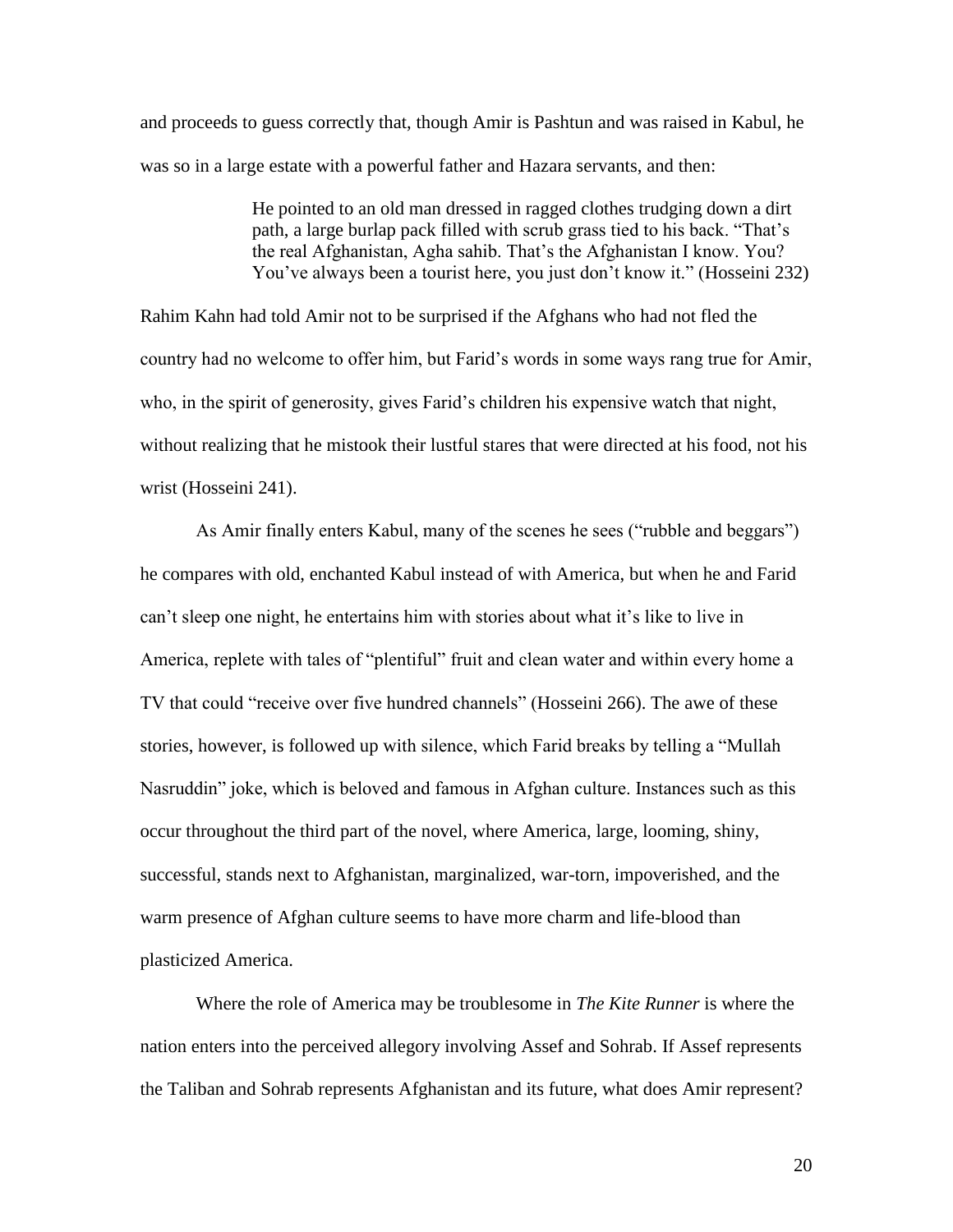Given the fact that he removed Sohrab from danger in Kabul and spirited him away to safety suggests that Amir, who embodies America, needed to intervene or else the rape and mistreatment of Sohrab would not stop. This reads like a political statement in support of American intervention in the conflict in Afghanistan, especially since Amir is only able to rescue Sohrab because he is now from America. Is Hosseini suggesting that the only hope Afghanistan has for the future involves either direct intervention by the savior America, or a Westernization of Afghans to be able to defeat the foes at home? Several critics have taken this view and found it extremely problematic (Chan, O'Rouke).

However, perhaps there is more to the story of Sohrab's "salvation" and Amir's redemption. Though Part Three of the novel hinges on cinematic coincidences and a somewhat overtly tidy dramatic plotline, there are many grey areas amongst the black and white aspects of the text. First of all, Amir didn't "save" Sohrab. In the fight with Assef, it was Sohrab who drew his slingshot and ensured their escape. Also, though Sohrab expresses excitement at getting to travel and see America, his first and second reactions to Amir's request that he come to live with them are "it scares me" (Hosseini 324), and in the end, he never accepts Amir's offer (Hosseini 356). Sohrab attempts suicide not because he cannot go to America immediately, but because Amir tells him he may be temporarily sent back to the orphanage (Hosseini 342-343). When Amir eventually does take the boy back to San Francisco it is not depicted as an act of salvation in Sohrab's life:

> What he yearned for was his old life. What he got was me and America. Not that it was such a bad fate, everything considered, but I couldn't tell him that. Perspective was a luxury when your head was constantly buzzing with a swarm of demons. And so it was that, about a week later, we crossed a strip of warm, black tarmac, and I brought Hassan's son home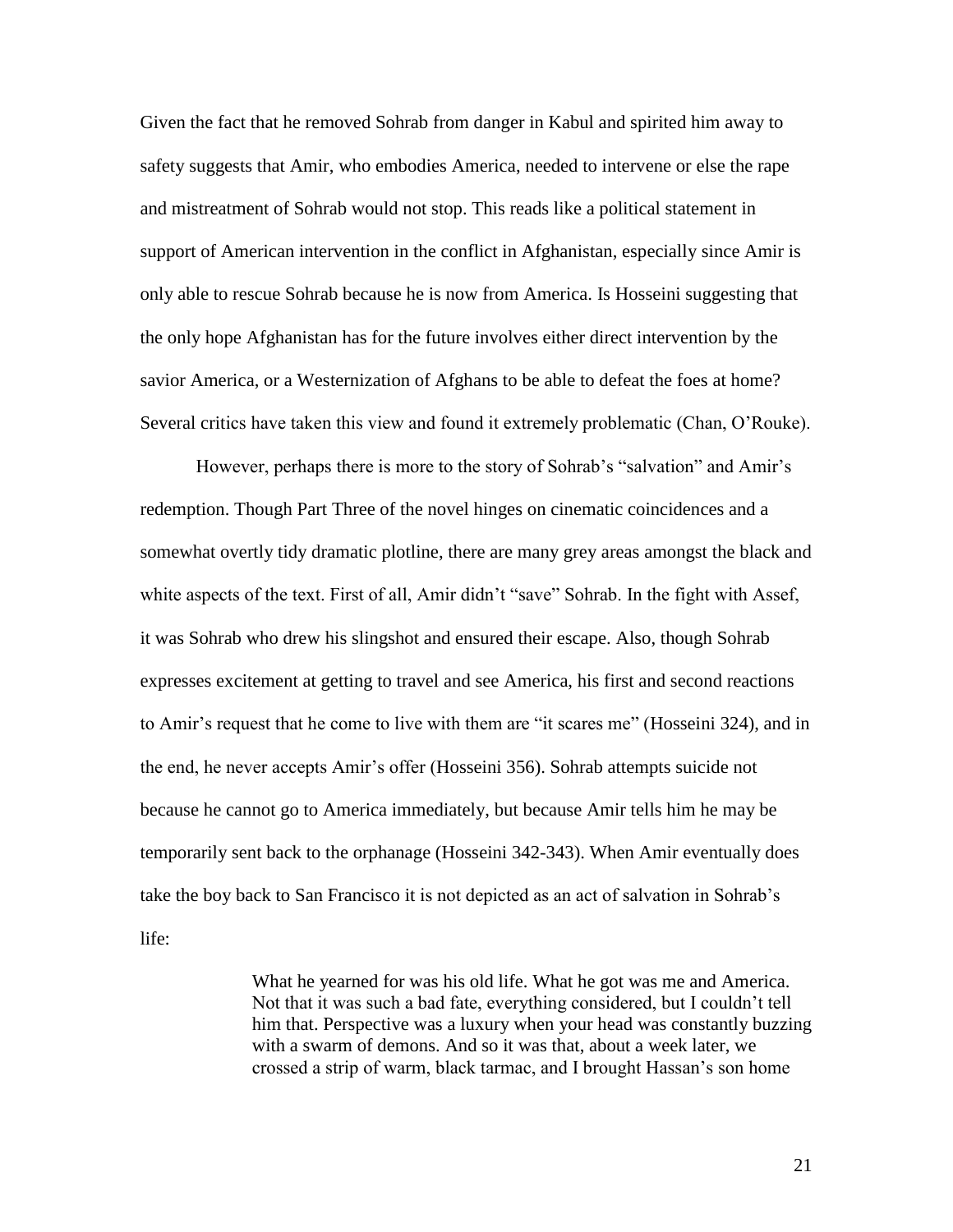from Afghanistan to America, lifting him from the certainty of turmoil and dropping him in a turmoil of uncertainty. (Hosseini 356)

That is hardly the description of a triumphant, joyful homecoming. He remains depressed and withdrawn for over a year, and when he eventually does show an almost imperceptible sign of opening up, it is at something that reminds him of home and of his father: kite running (Hosseini 370-371).

Hosseini takes careful pains to ensure that the ultimate stacking-up of America versus Afghanistan should not have a clear winner. Yes, Western values triumph in this book, but Afghan culture and the spirit of Amir and Hassan's childhood is depicted as ultimate value. Amir isn't qualified to put his hand toward rescuing Sohrab because of his Americanization (Rahim Khan didn't accept his offer of money to solve the problem; Amir is obviously unable to fight Assef physically), instead, it is the little Hazara boy, the future of Afghanistan, who injures his slaver and truly saves Amir's life. These events suggest that Afghanistan has enough courage, value, and skill to be put towards its own liberation from oppression. In the end, Amir only becomes of worth in Sohrab's life when he reminds him of his father, Hassan, the embodiment of everything familiar, pure, and Afghan.

Ultimately, *The Kite Runner* as a whole has some troublesome facets, such as a small gap in depictions of moderate Islamic faith that isn't laced with reflections of Western religious conversion, and the fact that the cinematic redemption plot is, at times, distractingly improbable and dramatic so as to all but skim past some of the more harrowing issues such as the stoning of the adulterous couple. Overall, however, *The Kite Runner* breaks down Orientalist separatism and employs the use of "the imaginary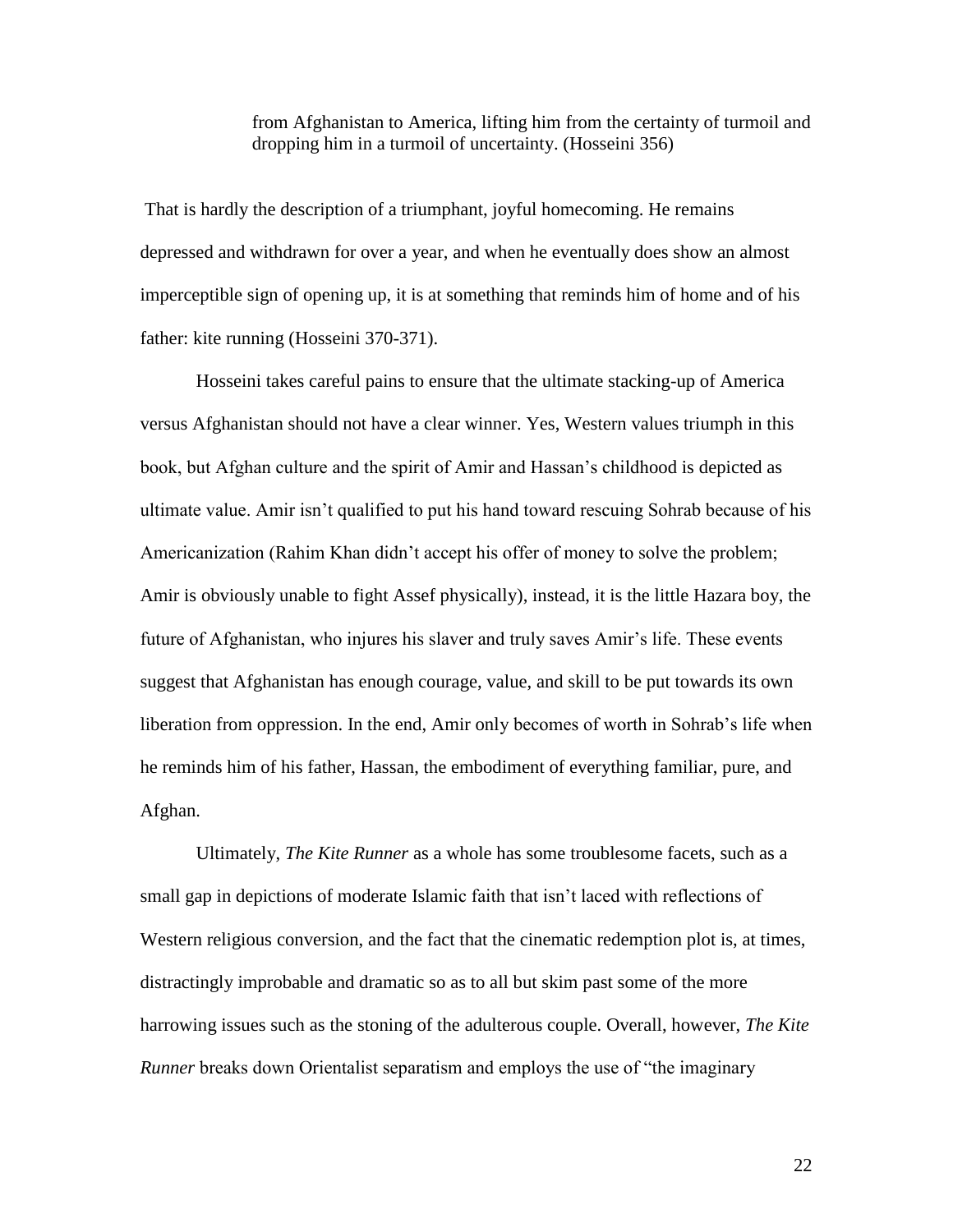homeland" and universalization to appeal to readers of an array of cultures. This work invites interested readers into something more than a moving story that takes place in Afghanistan; it invites them into a moving story that takes place within a nation with a myriad of people groups, cultural cues, traditions, problems, fears, questions, and great beauty. It's that aspect of the text that invites American readers to discover Islam and Afghanistan on a human level, a benefit which, when the text is read closely, outweighs any problematic elements.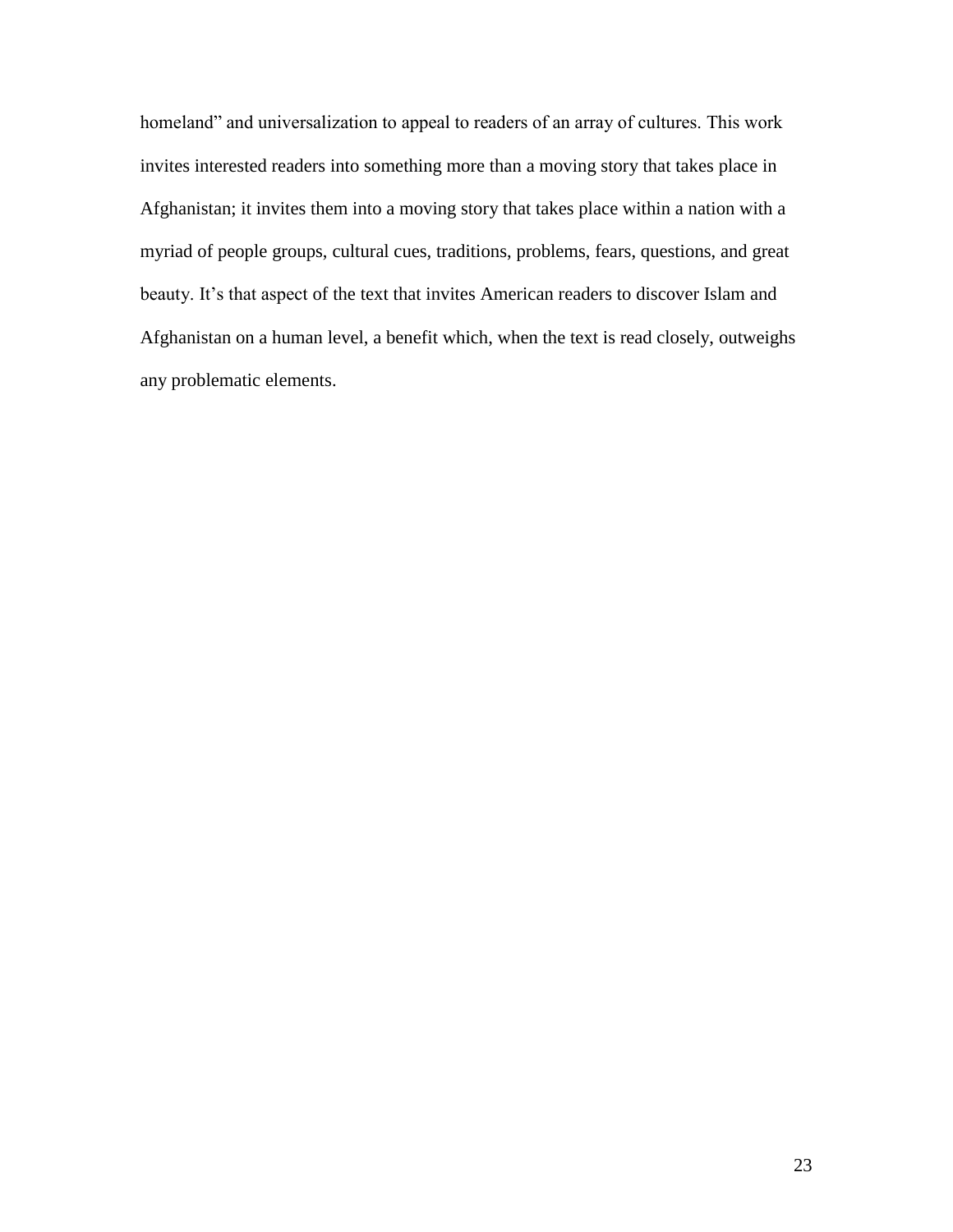## CHAPTER 2: THE RELUCTANT FUNDAMENTALIST

Mohsin Hamid has spent about half of his life in Pakistan. Moving to America when he was three, he learned English and in turn forgot Urdu, only to move back to Lahore at the age of nine to re-learn the language and all but forget English before he moved back to the United States to earn degrees from Princeton University and Harvard Law School (mohsinhamid.com). After schooling, he entered the world of finance as a business consultant in New York City, until moving home to Lahore, and has since spent time in London, where he maintains a dual-citizenship, and California (N.P.R. Staff).

*The Reluctant Fundamentalist* is his second novel, which was published in 2007 and achieved international fame almost instantaneously. Like *The Kite Runner*, *Fundamentalist* was also made into a major motion picture, but with a significantly altered plot. The success of this short novel is somewhat enigmatic. Scholars have pointed out that it "offers a counter- statement to one of the most established ways of understanding the post-9/11 era," but it does so in such a way that is not immediately appealing to the American reader (Darda).

Hamid encases his semi-autobiographical work within the form of a frame story, where the protagonist, Changez, who also attended Princeton and landed a competitive position at a New York consulting firm, is telling the story of his time in America to an unknown, mysterious American. The rather dramatic, ambiguous ending of the story, which takes place outside the "frame" of Changez's storytelling, contributes to the cinematic elements of the novel, and has caused it to be described as a "thriller," an idea to which Hamid responded with: "The reason for that is that we are already afraid" (moshinhamid.com).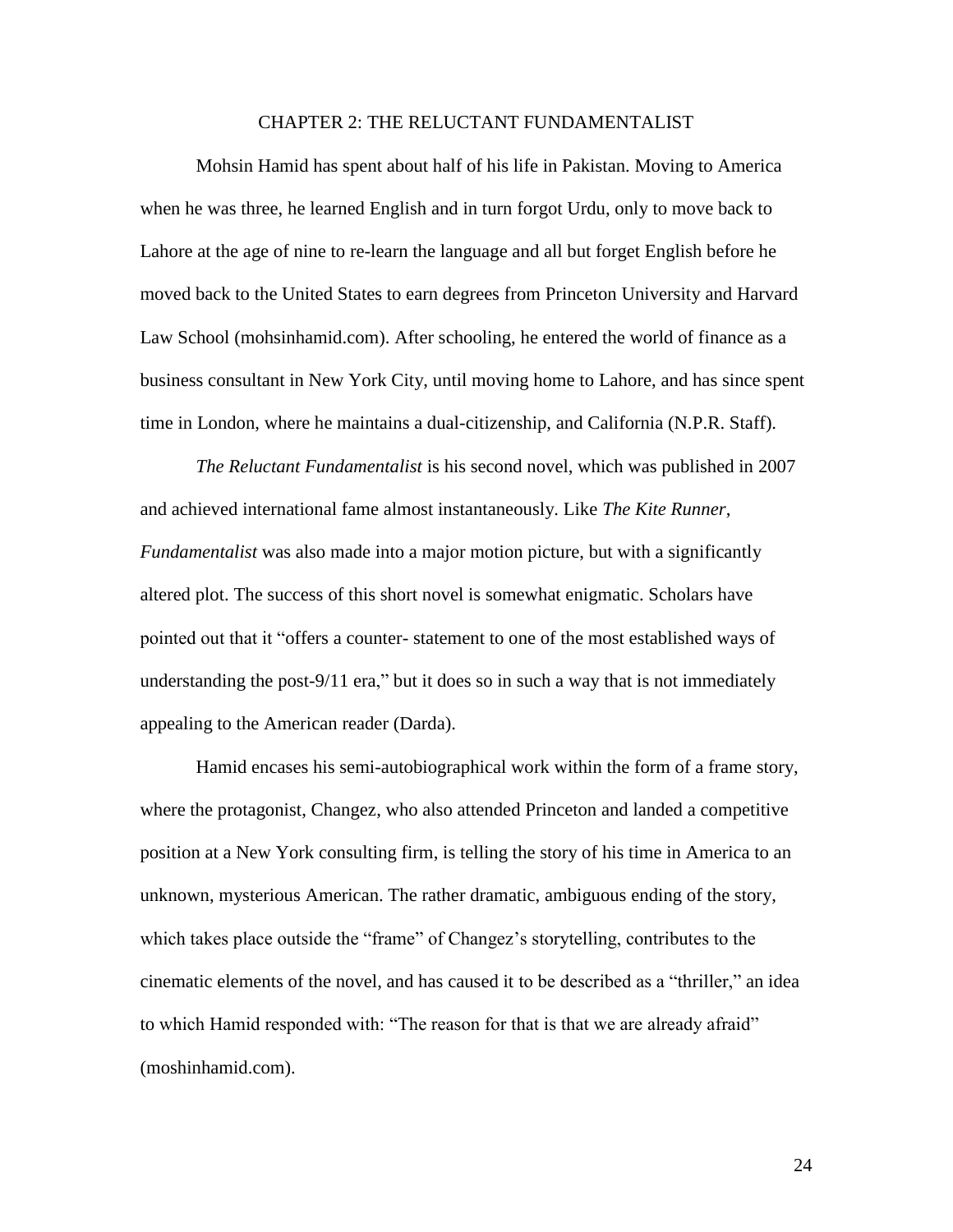Hamid's novel is not divorced from his strong ideological views on conflict and American foreign relations, and scholars have seen *The Reluctant Fundamentalist* as both political discourse and the cornerstone for a new kind of "critical global imaginary" in literature, which resists global hostility and suggests international coalition through understanding (Darda, Iqbal et al.). However, the novel has sparked controversy and has been criticized by its popular audience for being "anti-American" (Darda). This may be evidence that it is unsuitable for use as part of "a global imaginary," as Darda claims, or is its reception in the United States, through both its popularity and its small-scale rejection, evidence that this imaginary is well needed among the American people, whether or not the novel can be trusted to provide such an understanding?

## Islam in *The Reluctant Fundamentalist*

The role of Islam in the novel is enigmatic. On one hand, the title itself is a double entendre, with one of its meanings clearly hinting at Islamic Fundamentalism. On the other hand, Islam is rarely expressively mentioned in the text.

This section must begin with an analysis of the narrator's assumptions about the reader. Some scholars consider this text to be political discourse in part because it seems to be written to a very specific audience (Iqbal et al.). The narrative frame ensures that Hamid can expertly choose his own listener – his intended readership embodied by the guest sitting across the table from old Changez. What is clear from the beginning of the novel is that the listener is American (Hamid 1). Early into the first chapter, Hamid begins to meta-educate, a technique Hosseini used in *The Kite Runner* to give necessary background on the Hazara people to inform the reader as they delve further into the text (Hosseini 9). In both cases, the authors choose to do this because they assume their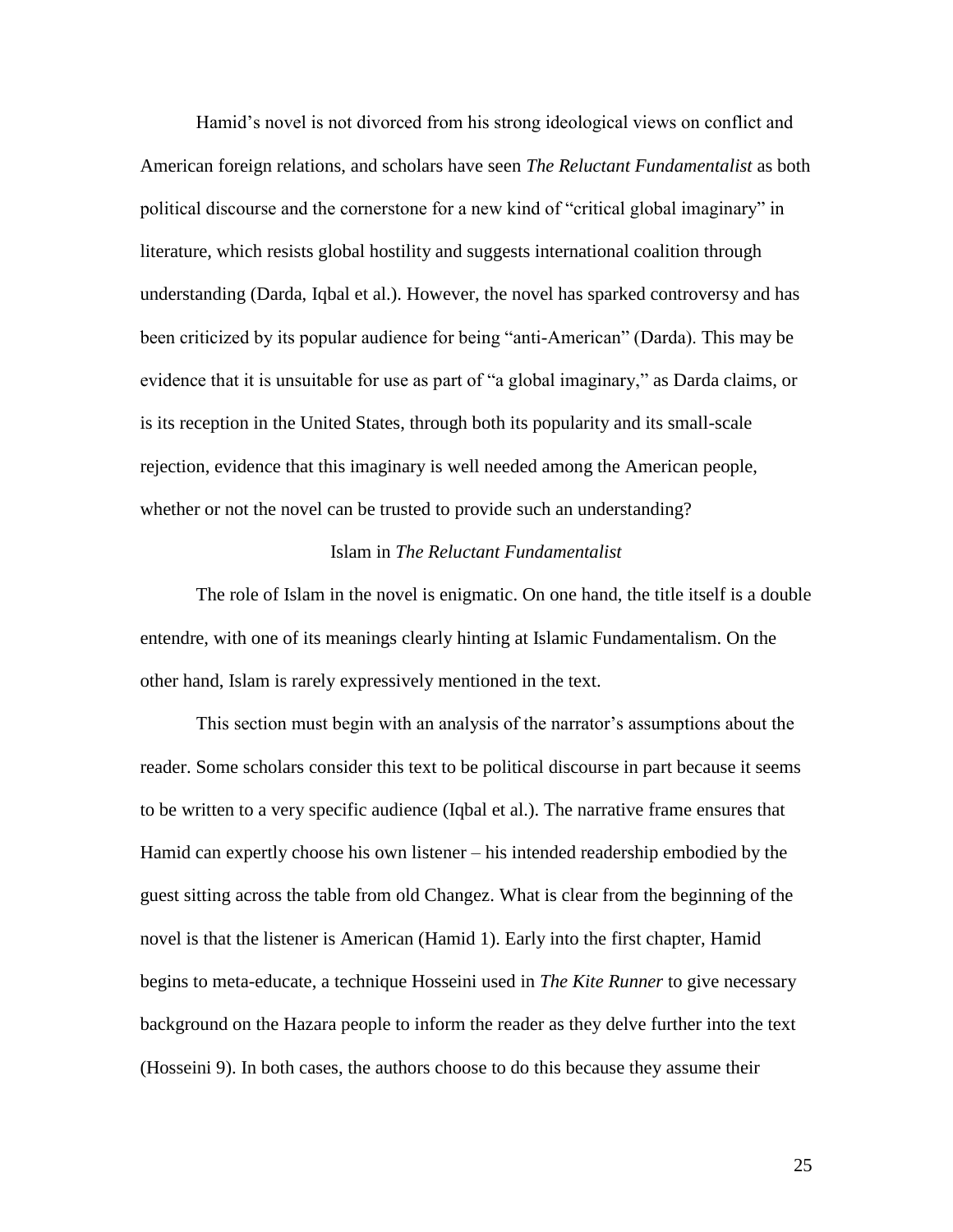readers are unaware of this knowledge. Hosseini's model for meta-educating, however, is that the information that is conveyed is central to the plot of the story; the reader is severely under-resourced if trying to read the novel without a basic understanding of Hazara-Pashtun dynamics. Hamid's use, however, is less functional. He seems to burden himself, as an author, with taking on the role of a defender of Pakistani culture (Perner). In Chapter 1, when Changez is first meeting his mysterious companion, he reveals that he did not know that he was American based on his skin, adding "we have a wide range of complexions in this country, and yours occurs often among the people of our northwest frontier" (Hamid 1). This is a tidbit of information that first personifies the speaker, Changez, as an intelligent, perhaps pretentious man. Secondly, it reveals the audience Hamid is targeting: Americans (perhaps white Americans), who are largely ignorant and perhaps ethnocentric. Hamid embodies his audience in the man who listens to Changez's story. The tip about the lighter-skinned Pakistanis in the northwest is not a crucial piece of information necessary to moving the text forward. Rather, it is thinly veiled commentary on the fact that most Americans tend to imagine the Arab and East Asian world monolithically, filling in the gaps of their understanding with what they know from popular media and entertainment. It is if Hamid is intentionally alerting the reader to the fact that this author is not privy to American ignorance, and considers it his duty, as a Pakistani who was educated in America, to bridge the knowledge gap between illinformed western readers and the Pakistani people.

One area that is included in this meta-education treatment, however, is that of Islam. Hamid does not present Islam itself as a teaching point, only the effect it has on the Pakistani culture. He does not explicitly discuss the religion or attempt to clear up any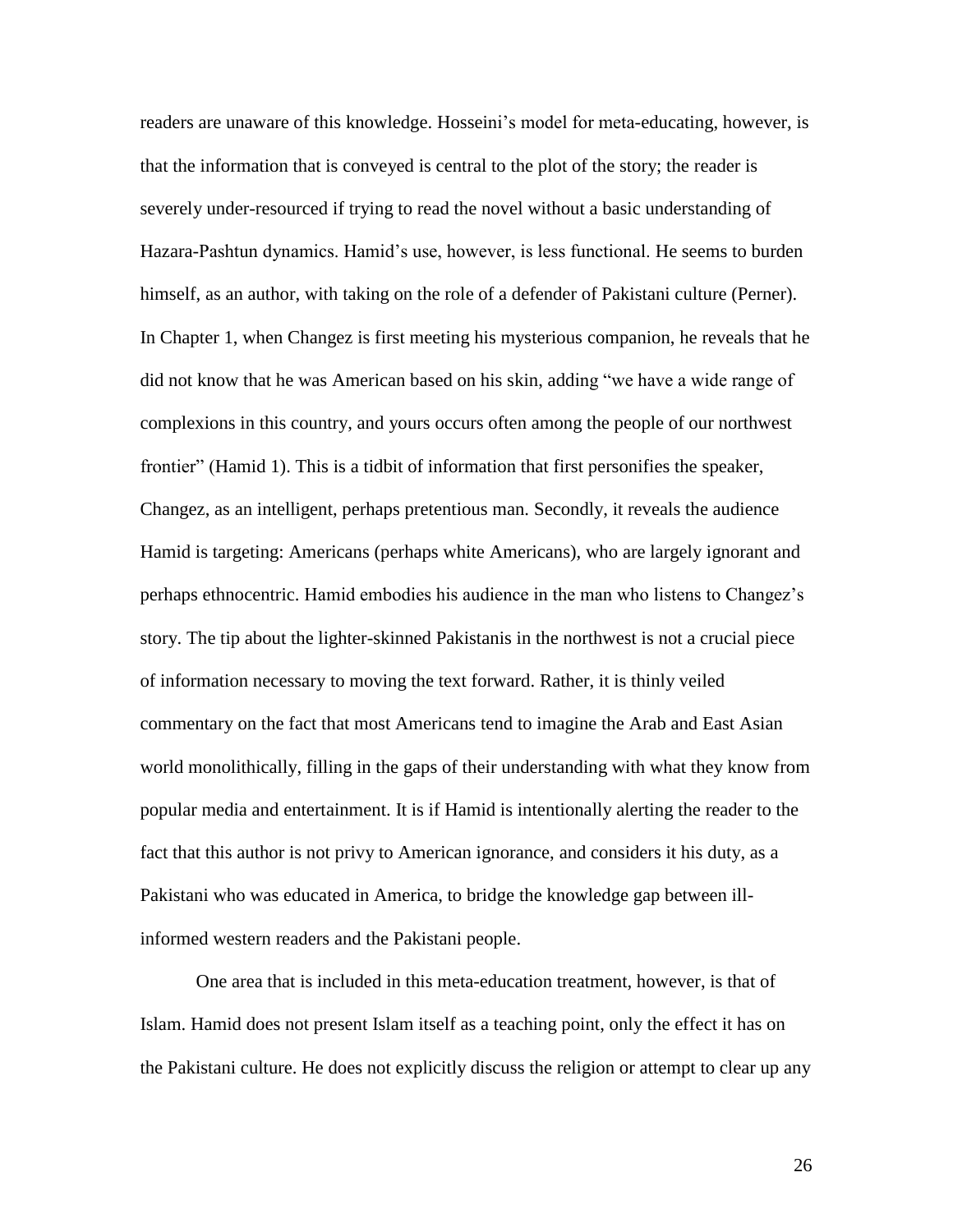misconceptions about Islamic theology. Instead, he offers it up as a piece that is integral to Pakistan, and a given for the protagonist and his family, but it is rarely explicitly mentioned, if ever.

Hamid seems to consider Islam as a guide and cultural tie for the Pakistani people, just as Judeo-Christian values govern America, and there are several points in the text where Changez alerts his guest to the effect of Islamic standards. For instance, he points out a group of girls to his guest, contrasting their t-shirts and jeans with a table of women in "traditional dress" (Hamid 17), and later goes on to let his guest in on street secrets of Lahore, saying that in the marketplace "if a woman is harassed by a man, she has the right to appeal to the brotherly instincts of the mob, and the mob is known to beat men who annoy their sisters" (Hamid 22-23). This is in reference to a man in their vicinity who is unable to keep his eyes off the young girls, which prompts Changez to explain that the man's reaction to this minimal exposure is "the effect of scarcity; one's rules of propriety make one thirst for the improper" (Hamid 26).

He makes another reference to Islamic law and tradition backfiring in Pakistan when it comes to alcohol: "In truth, many Pakistanis drink; alcohol's illegality in our country has roughly the same effect as marijuana's in yours" (Hamid 53).

Another topic Hamid continually falls back on related to Islam is that of beards. When Changez leaves the inside of the narrative frame to comment on the world around them in Lahore, he often refers to the gentlemen in sight as "bearded," and seemingly mentions this particular physical trait as a means to associate them with Islam (Hamid 26). A beard plays the same role in Chagez's life as well. At the beginning of the story, one of his first words to his nameless companion is "Do not be frightened by my beard: I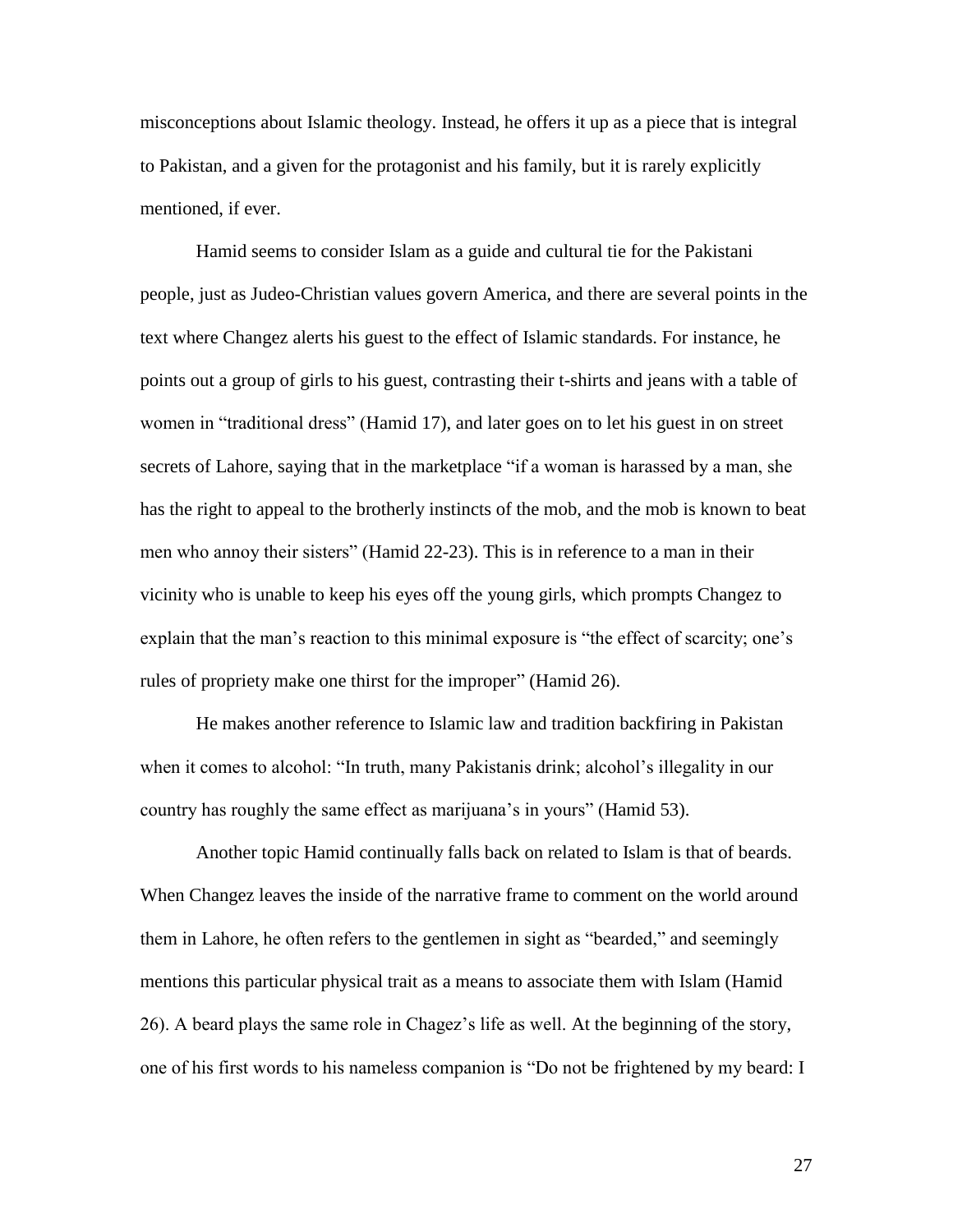am a lover of America" (Hamid 1). He leans into the notion that Americans view bearded, dark-haired men as threatening, which is a response carried over from his time in America, where he started growing a beard after the attacks on September  $11<sup>th</sup>$ , and many of his co-workers began to treat him with contempt, and his friends and boss asked him to shave it (Hamid 130-131). However, as his sympathies towards his homeland (and, by extension, Islam) grow, so does his facial hair, which he opts to keep, eventually choosing Lahore over New York.

Female modesty in the streets, bans on alcohol, and beards serve as the three touchstones of Islam that Hamid presents, and they all interact with the idea of fundamentalism and its function in the novel. The title itself suggests that the four years Changez spends in America serve as a sort of "Rumspringa" for his Islamic and Pakistani sensibilities, to which he finds himself returning and choosing over his values in New York. However, there is no conversion moment, or point of re-dedication on a religious spectrum that occurs in Changez's life. His departure from America has more to do with his disillusionment with American greed and foreign policy than religion, yet he seems to associate this change of allegiance with a change of religion. One is not a "fundamentalist" Pakistani or a "fundamentalist" American, yet Changez's shift seems more political and value-driven, and has nothing at all to do with religion, save for his beard, which he describes as "common where I come from," suggesting that his adoption of facial hair has more to do with his cultural identity than a religious identity (Hamid 130).

The notion of fundamentals has a double entendre in the novel. At Changez's firm in New York, his boss is constantly reminding the team members to "focus on the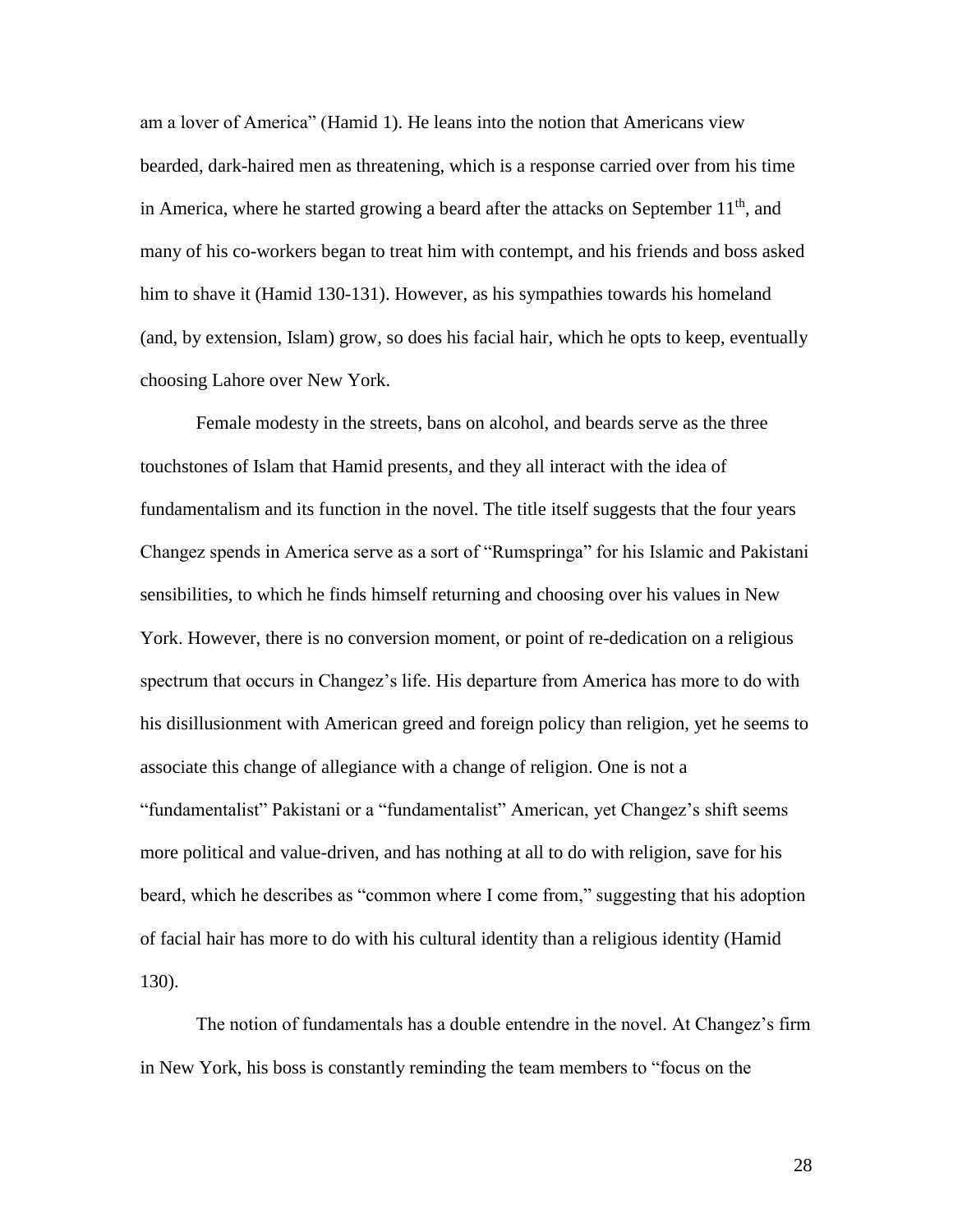fundamentals," referring to economics and business practices (Hamid 98). These are the fundamentals that Changez adopts as his governing authority during the first half of the book, where his life is consumed with the goal of success in his market. These "fundamentals" are presented as a type of "American programming" where fresh Ivy League graduates are conditioned to compete cunningly in a market of pure greed and ruthlessness. The "fundamentalism" that Changez ultimately reverts to after his rejection of his American life seems largely absent of Islam, and hints at being more of a movement from "American Changez" to "Pakistani Changez," who becomes a professor and political activist in Lahore. One fails to see how Hamid uses the term fundamentalist in a religious context.

Two instances where Islam is explicitly mentioned, however, both include references to nuclear terrorism. When Changez is getting to know a group of friends who he is travelling with, he introduces himself and says that he "hoped one day to be the dictator of an Islamic republic with nuclear capability; the others appeared shocked, and I was forced to explain that I had been joking" (Hamid 29). This remark suggests that Changez, and perhaps the author himself, feel comfortable jesting about the reputations of Islamic people groups, but he ended up perpetuating instead of subverting them in this awkward encounter.

The second occurrence is less playful and more ambiguous. On a plane ride from New York to Lahore, Changez was seated "next to a man who removed his shoes—much to my dismay—and who said, after praying in the aisle, that nuclear annihilation would not be avoided if it was God's will, but God's will in this matter was yet unknown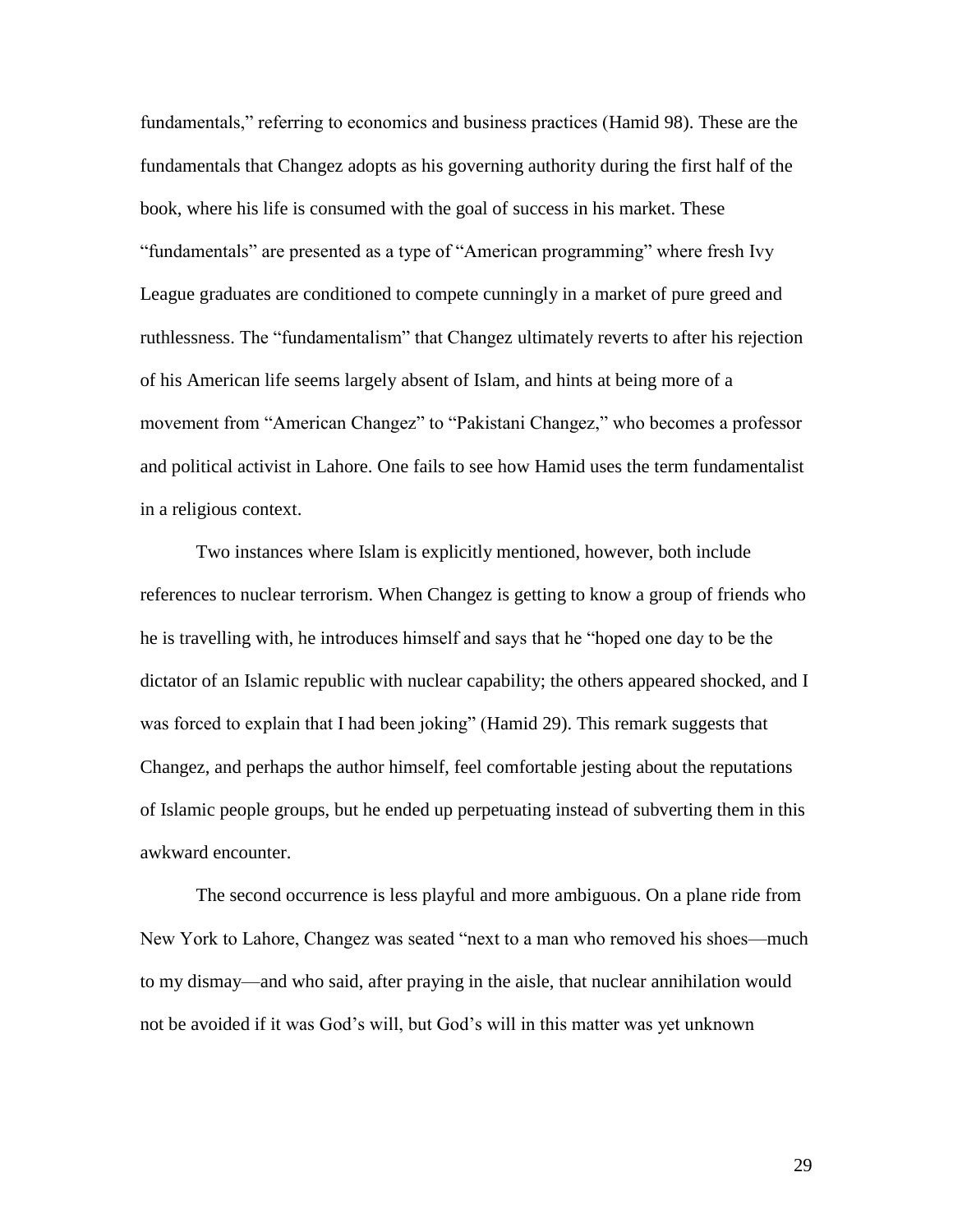(Hamid 121-122). This is the only picture in the novel of an Islamic fundamentalist, and he is depicted as friendly, yet somewhat delusional.

Hamid refers to his Pakistani characters as Muslim, but they never interact with their faith on a personal or even communal level. Instead, any references to the Islamic religion are couched in commentary on the stereotypes that are associated with Muslims in America, and would indeed perpetuate them were it not for the voice of the protagonist, Changez, who claims at least nominal Islam, and though he is a radical activist, his beliefs are strictly non-violent (Hamid 181). In short, Hamid does not try to dispel Islamic stereotypes prevalent in America by creating a Muslim character whose faith resembles that of a Christian journey, such as in *The Kite Runner*, or by showing the beauty and mystery of the faith, such as in *Habibi.* The Islamic religion itself is not Hamid's main concern, but it may be suggested that the absence of depictions of Islam amongst the magnifying glass that is held up to certain American habits and sensibilities is meant to suggest that national idiosyncrasies and group polarization based on ethnic and social identity speak louder in casual interaction than religious differences.

#### The Role of America in *The Reluctant Fundamentalist*

Turning to Hamid's treatment of America, it is evident that the role of America is the centerpiece of the novel, and is strongly tied to the author's purpose for writing it. Hamid punctuates and gives life to his views on America through one of the novel's main character: Changez's elusive girlfriend Erica, whom is used as an extended metaphor for the nation that resembles her first name.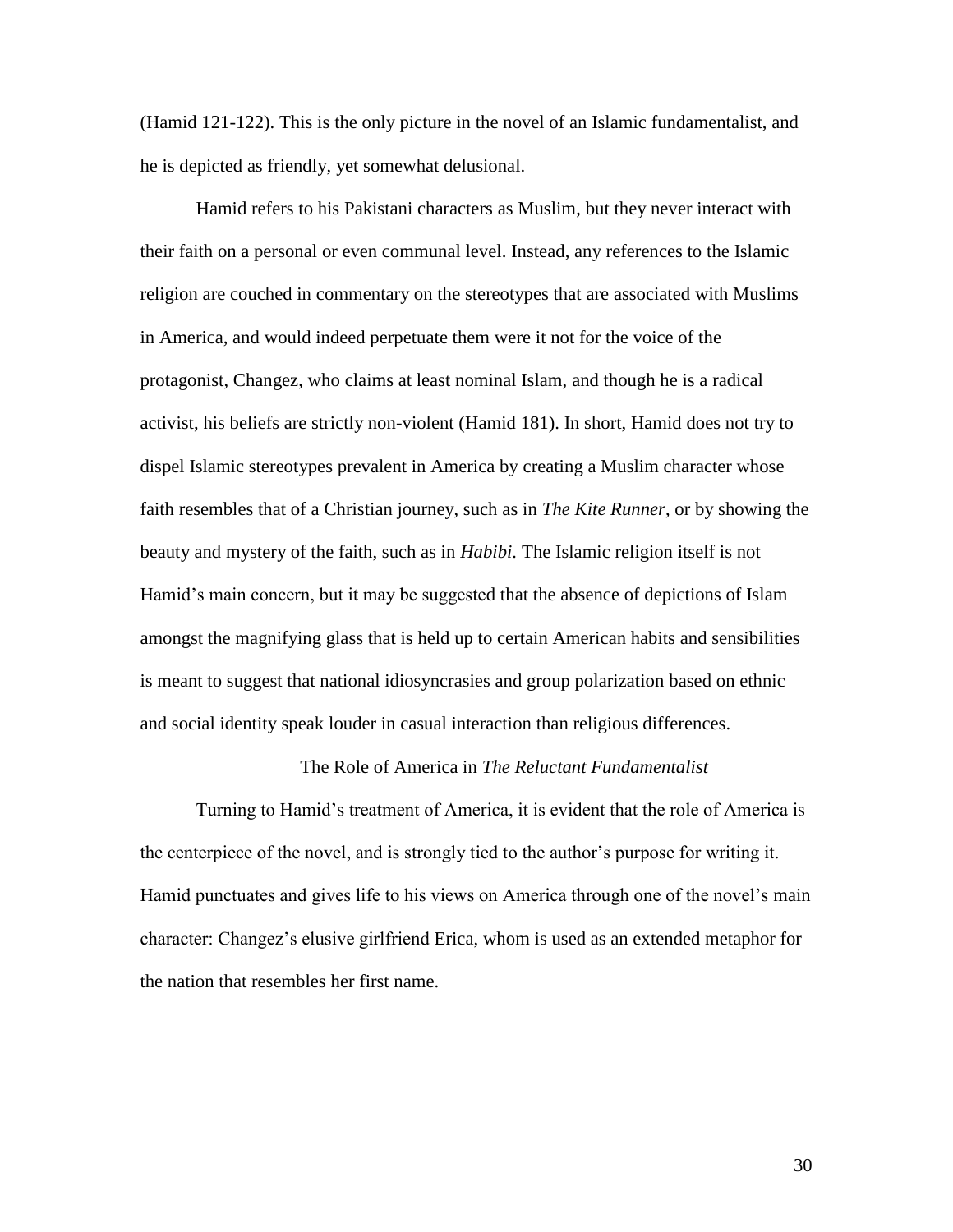When Changez first arrived in America, he was impressed and excited in the face of his impending academic pursuits and freedom, told through his first experience at Princeton:

> What did I think of Princeton? Well, the answer to that question requires a story. When I first arrived, I looked around me at the Gothic buildings younger, I later learned, than many of the mosques of this city, but made through acid treatment and ingenious stone-masonry to look older—and thought, *This is a dream come true*. Princeton inspired in me the feeling that my life was a film in which I was the star and everything was possible. *I have access to this beautiful campus*, I thought, *to professors who are titans in their fields and fellow students who are philosopherkings in the making*. (Hamid 4)

In this stage, the Changez who is experiencing the story as it is told is brimming with promise and hope. The Changez who is telling the story many years later, however, is already establishing his position on America by commenting that the buildings of Princeton have a façade-like quality that is not as impressive as the ancient mosques of his hometown. As he experiences it, however, this is not something that he is aware of, which is a common thread throughout his early years in the United States, where he is not yet disillusioned.

In this stage, he longs to feed the beast of American capitalism and climb the infamous ladder of success with a hunger that a recruiter for a successful New York firm recognizes almost instantly, which propels him into his arena of choice (Hamid 12). Before he even enters into said arena, however, the Changez telling the story relates to his American guest how he did not consider his migration to America as complete:

> Yes, it was exhilarating. That, in an admittedly long-winded fashion, is how I think, looking back, about Princeton. Princeton made everything possible for me. But it did not, could not, make me forget such things as how much I enjoy the tea in this, the city of my birth, steeped long enough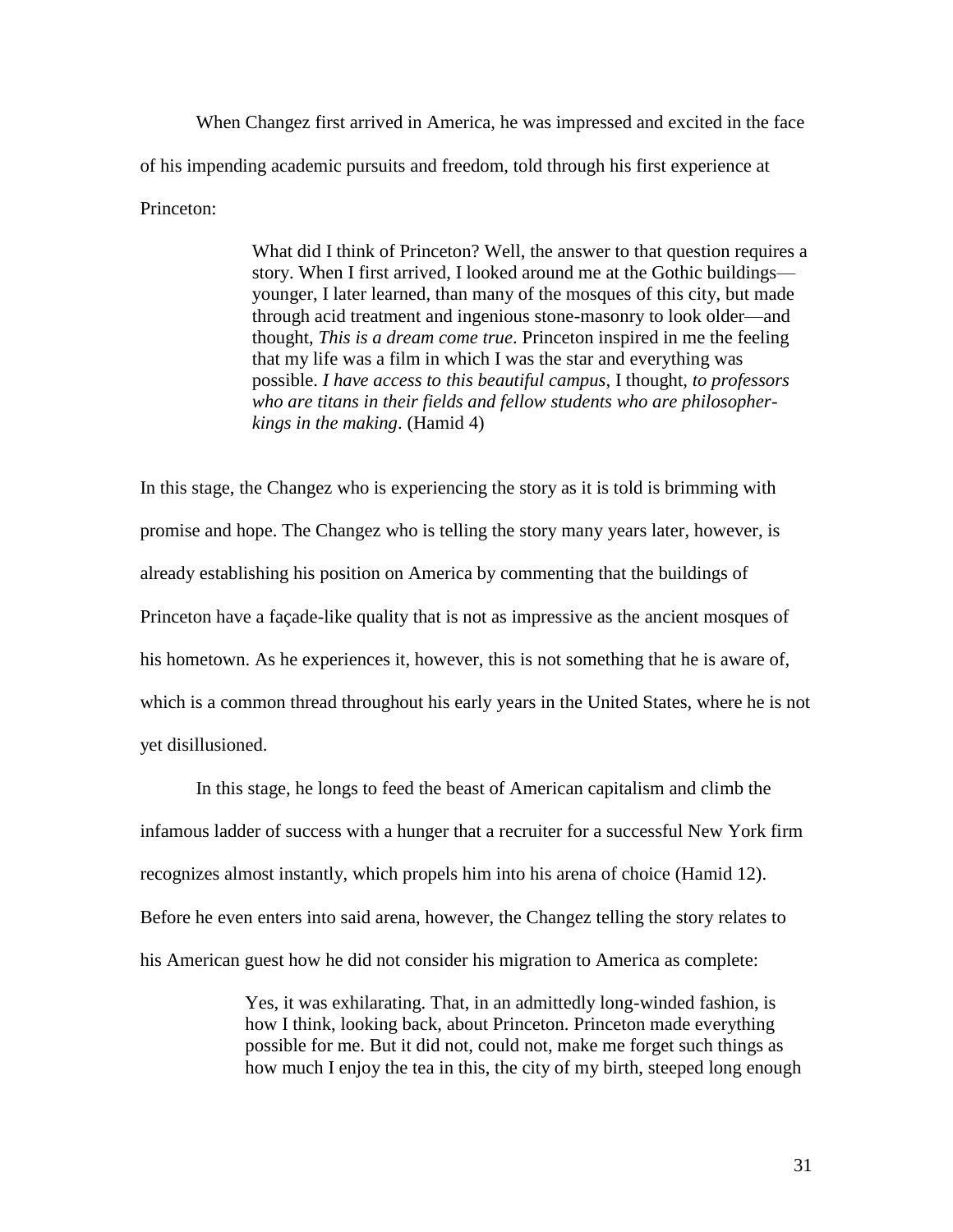to acquire a rich, dark color, and make creamy with fresh, full-fat milk. (Hamid 15)

This is one of the first appearances of the sense of "imaginary homeland" in this novel. The role of the imaginary homeland is complicated in this text, given the transitory nature of the protagonist, and the fact that he ultimately chooses to end up in his beloved hometown, where the outer frame of the narrative takes place. Though there are points in the story in which Changez verbalizes his appreciation and nostalgia for certain experiences from America, such as shrimp cocktails, the focus of the imaginary homeland is overwhelmingly on Pakistan. Throughout the novel, no matter what stage Changez is in in relation to his feelings about America, he mentions his longing for the flavors and scents of home. As he tells the story, the Changez who has since moved back to Lahore pulls his American guest into his own savory appreciation for Pakistani cuisine and culture, repeatedly exposing him to new dishes and dining habits with the flair and pride of a native cultural guide. This serves the purpose of pulling the reader into Hamid's own imaginary homeland, offering pleasant scents of jasmine and roasted meat, and inviting the reader to bathe in the dim streetlamp glow of the marketplace at night. Hamid is very intentional in this, and appears to lend credibility to the adoration of Pakistani culture by presenting it through the eyes of an American-educated character.

In the inner frame of the story, Changez moves to New York and his relationship with America is heightened and expanded with all the excitement and opportunity New York offers. His initial thoughts about New York are shared directly after considering Lahore, a city that he frequently compares to New York, and vice versa:

> Like Manhattan? Yes, precisely! And that was one of the reasons why for me moving to New York felt—so unexpectedly—like coming home. But there were other reasons as well: the fact that Urdu was spoken by taxi-cab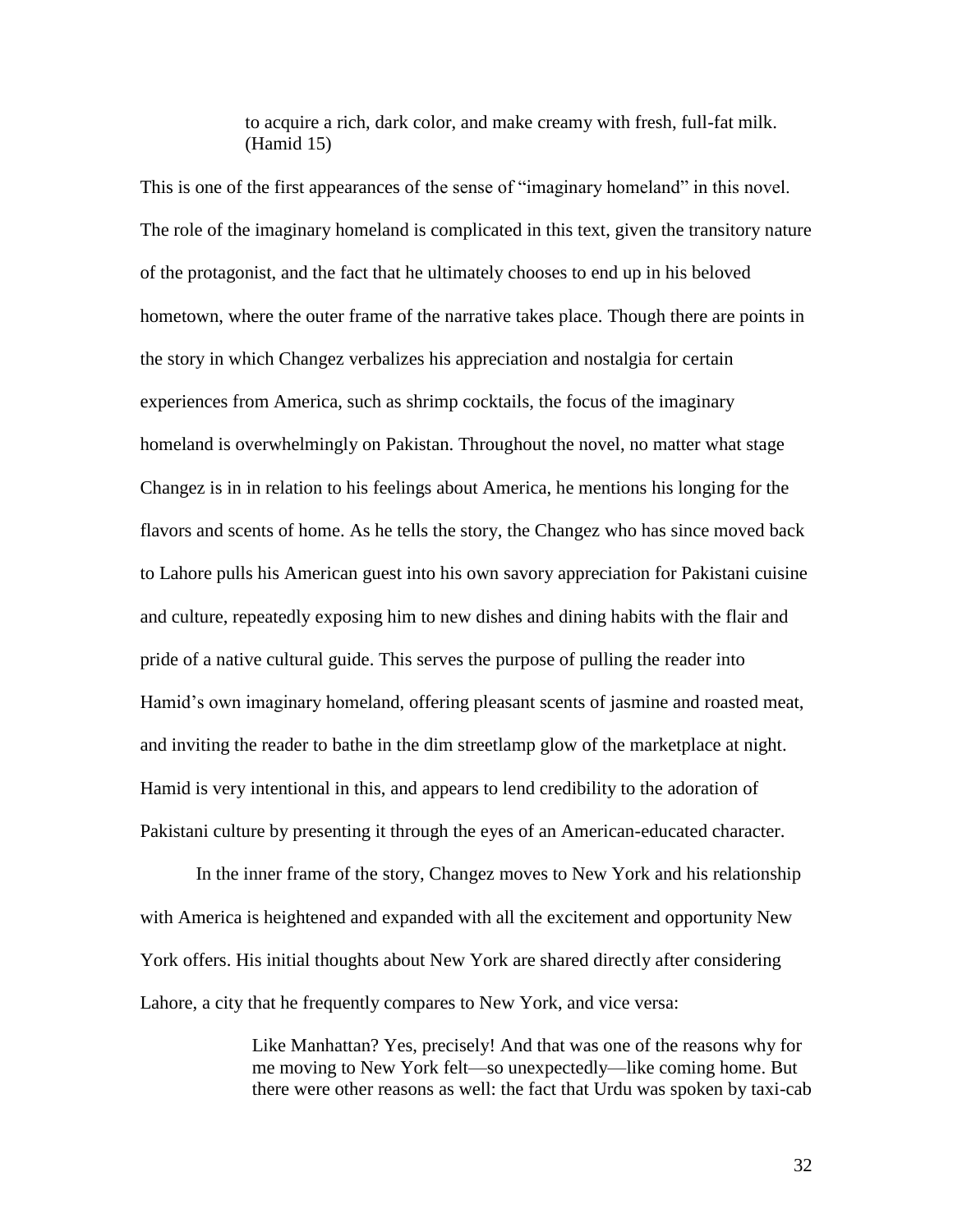drivers; the presence, only two blocks from my East Village apartment, of a samosa- and channa-serving establishment called the Pak-Punjab Deli; the coincidence of crossing Fifth Avenue during a parade and hearing, from loudspeakers mounted on the South Asian Gay and Lesbian Association float, a song to which I had danced at my cousin's wedding.

In a subway car, my skin would typically fall in the middle of the color spectrum. On street corners, tourists would ask me for directions. I was, in four and a half years, never an American; I was *immediately* a New Yorker. (Hamid 32-33)

Changez reveals a fondness for New York City that supersedes how he has come to feel

about America, and, in this passage, largely attributes it to the diversity and inclusion that

comes with the anonymity of living in a multi-million-person city.

However, that all changes for Changez, along with his view of America, on

September  $11<sup>th</sup>$ , 2001. He isn't actually in New York City when the terrorist attack takes

place, but instead watches it on television from his business trip to Manila, and his

shocking reaction marks a significant turning point in the novel:

I turned on the television and saw what at first I took to be a film. But as I continued to watch, I realized that it was not fiction but news. I stared as one – and then the other – of the twin towers of New York's World Trade Center collapsed. And then I *smiled*. Yes, despicable as it may sound, my initial reaction was to be remarkably pleased….Please believe me when I tell you that I am no sociopath; I am not indifferent to the sufferings of others….So when I tell you I was pleased at the slaughter of thousands of innocents, I do so with a profound sense of perplexity….I was caught up I the symbolism of it all, the fact that someone had visibly brought America to her knees. (Hamid 72-73)

Changez goes on to compare his reaction with that of Americans watching video clips of their munitions laying low the enemy. He makes no apology for his reaction, only conveys that he felt shocked by his own initial thoughts, and knew that he could never share his thoughts with his co-workers.

However, no matter what his stance on the terrorist attack was, it didn't manner,

and Changez went back to a New York that was much altered, especially in their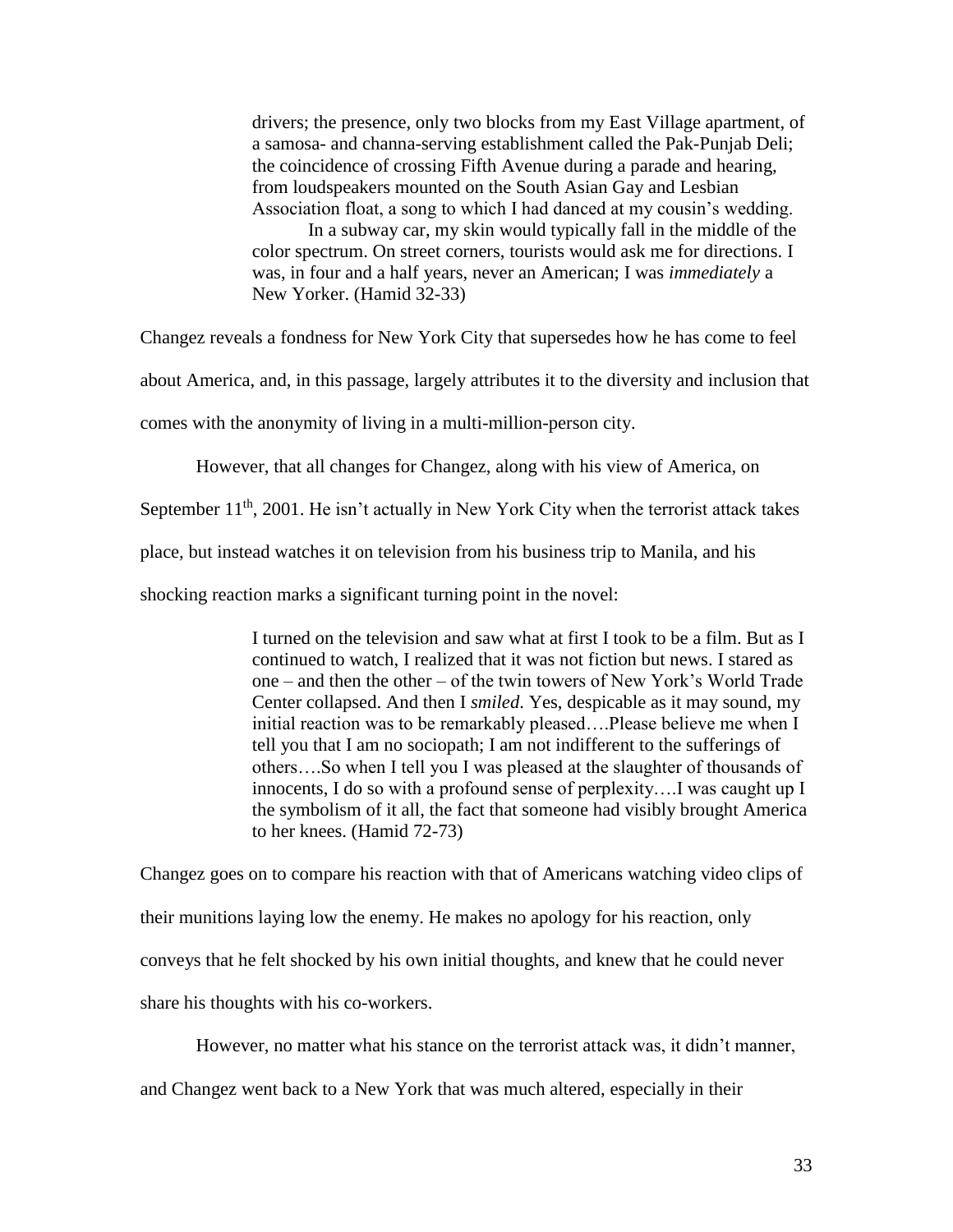tolerance for those who looked, spoke, or worshipped like the enemy. Upon returning from Manila, Changez was briefly detained and strip-searched before being allowed through customs, he is sworn at and called an "Arab" near his work, and his co-workers start to let contempt permeate their interactions with him in the office (Hamid 74, 117, 120). He finds America's reaction to the September  $11<sup>th</sup>$  attacks to be strange and is bothered by the belligerent patriotism and retaliatory attitude held by a shaken national consciousness: "*you have slighted us; beware our wrath*" (Hamid 79). According to Changez, America was going through a regression and coping unhealthily in the days after the attack:

> America …was increasingly giving itself over to a dangerous nostalgia at that time. There was something undeniably retro about the flags and uniforms, about generals addressing cameras in war rooms and newspaper headlines featuring words such as *duty* and *honor*. I had always thought of America as a nation that looked forward; for the first time I was struck by its determination to look *back*. (Hamid 115)

When the World Trade Center went down, Changez's regard for America went with it. Up until then, he had merely considered his presence there a gift to cultivate. Now, seeing America thus weakened, he began to poke holes in the America of his mind as well. Eventually, those holes would be too numerous to count, and too invasive to justify staying in America, especially when compounded by his treatment by his coworkers and American passerby who associated his ethnicity with terrorism (Singh).

The balance tips even further when Changez makes a trip home to Pakistan to visit his family over the American holidays. His reaction to the house alarms and disappoints him, as he automatically and unwillingly compares it to homes he's stayed in in America and thought to himself "*This* was where I came from, this was my provenance, and it smacked of lowliness" (Hamid 124). After being in the house for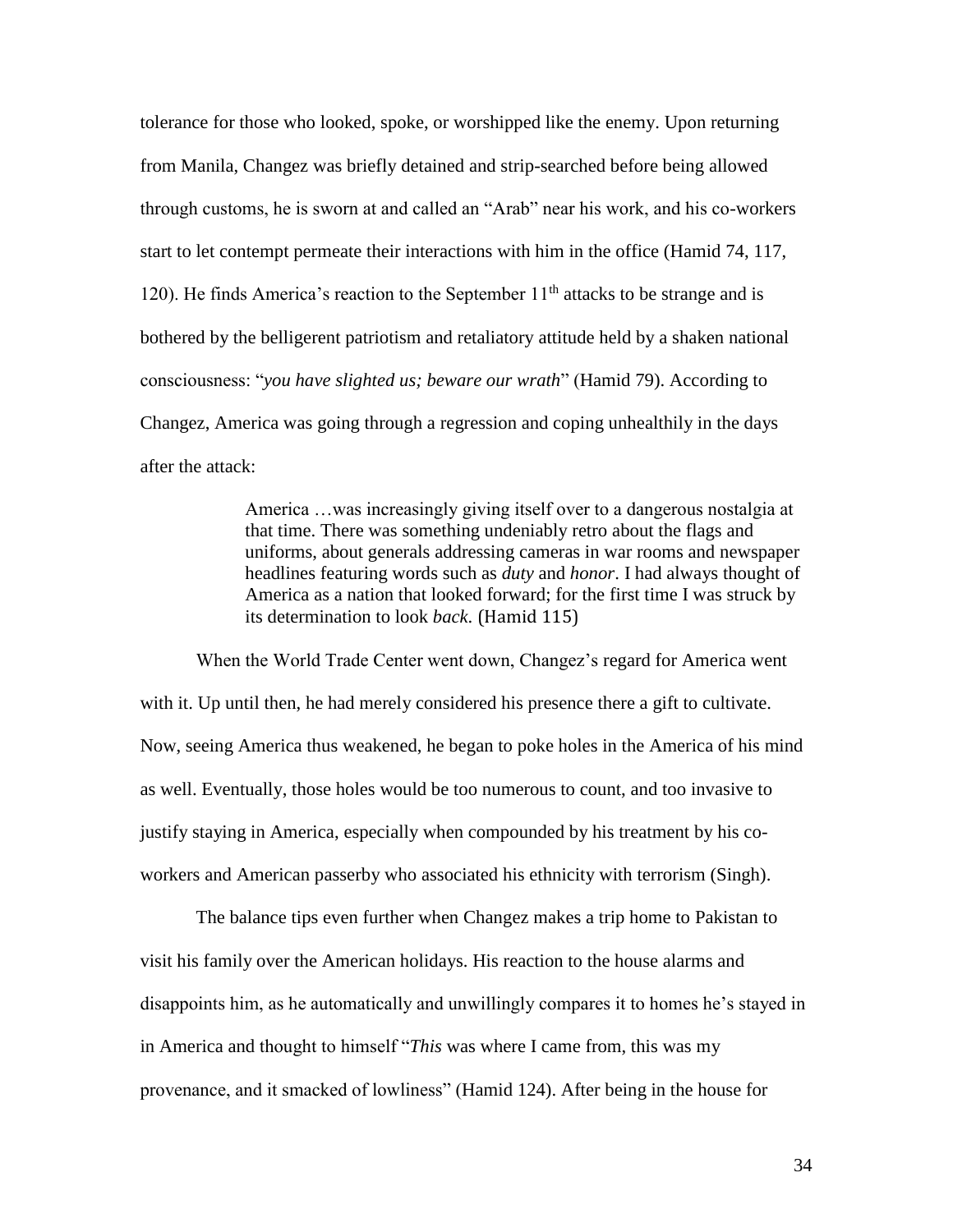awhile, however, he becomes frustrated with how Americanized he had become, rejecting his childhood home as shabby and uncomfortable. Eventually, however, he acclimatizes to his family and his home, which, he decided, was "rich with history," and he spends the rest of his time in Pakistan with his family, hearing family stories, and informing him of the impending war between powerful India and ill-equipped Pakistan, who supported America against Afghanistan, but whom America chose not to treat like an ally, even pushing the two nations towards war (Hamid 127, 143).

When Changez comes back from visiting his family, his regard for America is splintered irreconcilably, and it begins to truly consume his thoughts and affect his work at the business firm.

Hamid stages another pivotal moment for Changez's relationship in America while he is overseas for business a second time, in Chile. A book publisher who has strategic interest in sabotage's Changez's work at their company takes him out to eat and asks him a significant question: "Have you ever heard of the janissaries?" (Hamid 151). Juan-Bautista goes on to explain that the janissaries were Christian boys who were captured by the Ottoman empire and trained to serve in the Muslim army, all the while not fully realizing that they were brought in to fight against their own homeland. Changez takes this as confirmation that that is what he had become unknowingly, "colluding to ensure that my own country faced the threat of war" (Hamid 152).

From there, Changez's fate was sealed. He became emotional when thinking about home and the possibility of violence on the border with India, brought on by harmful American foreign policy. Once he keeps his beard for several weeks, consciously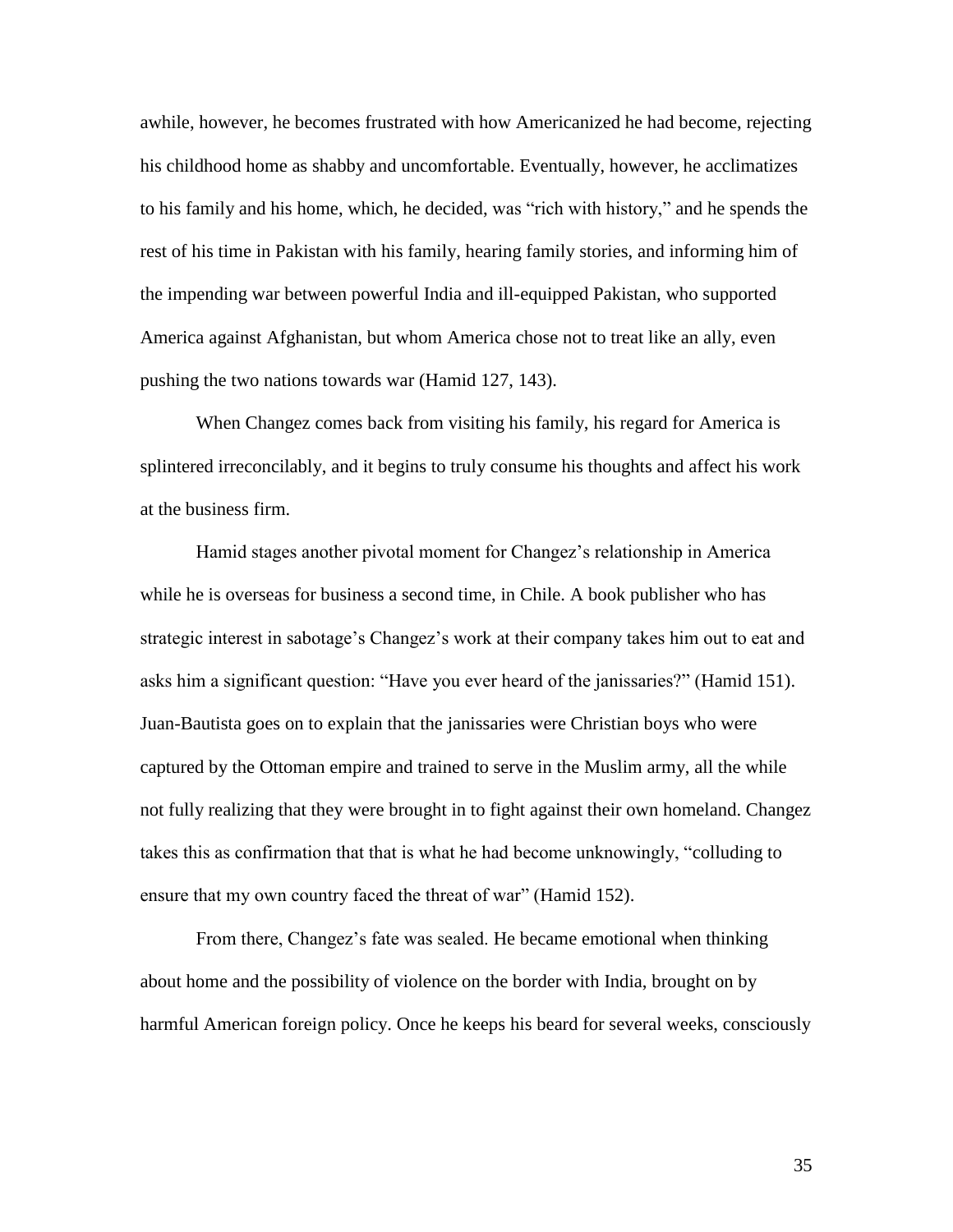or subconsciously, his solidarity with Pakistan becomes visible, and once he has attempted to wrap up several personal affairs, he is free to leave.

Changez's relationship with America, and Hamid's commentary on the future of America, is embedded in the character's relationship with his distant lover, Erica. Just as he was excited by the possibility of success and the hopeful spirit in the air at Princeton, so was he attracted to and intrigued by Erica, whom he met on a trip to Greece, and when he started advancing at his consulting firm, the two started spending more time together, and she invited her into her world as a socialite's daughter, taking him into "the chic heart of the city" (Hamid 56).

Changez had no girl back in Pakistan, or anywhere, with whom to compare Erica such as he frequently drew comparisons between America and Pakistan, but his disillusionment with attractive, rich Erica came when he realized she was hindered by the haunt of a past love, Chris.

Here Hamid's comparison is most noticeable, explicitly drawing America into Erica's own "dangerous nostalgia" in the form of living in the past and her unwillingness to move on. Changez's desire to please her and be with her overtakes his pride and sense of self, and he urges her to pretend he is her deceased lover so that they can make love for the first and only time (Hamid 105). This comes on the heels of his self-compromise with America as a nation and New York as a city, whom he longed to please by becoming what they longed for, which was not a young Pakistani immigrant.

Erica's situation becomes more serious, however, and her anorexic condition soon overtakes her, as she moves to an institution and eventually goes missing with the probability of suicide. This all-consuming hunger and inability to move on and confront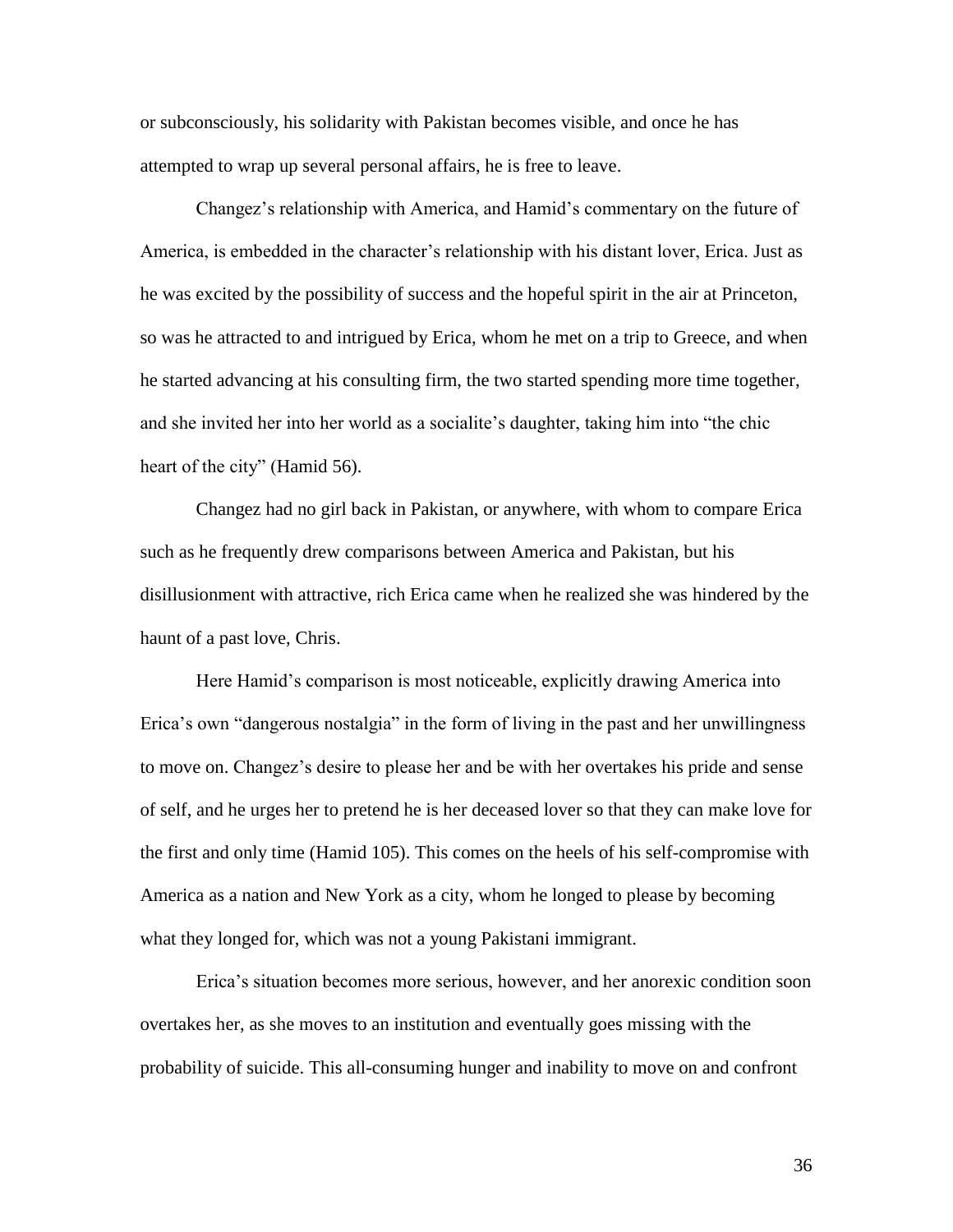the past is Hamid's representation of America: a young, attractive, wealthy socialite who is brimming with creative potential, but who cannot reconcile a painful past in order to reach a hopeful future. His commentary on America as an empire reflects this: "It seemed to me then—and to be honest, sir, it seems to me now—that America was engaged only in posturing. As a society, you were unwilling to reflect upon the shared pain that united you with those who attacked you" (Hamid 167-168). This mirrors Erica's, who was grieving the loss of her boyfriend, inability to connect with Changez, who was grieving the loss of his native home. America, then, according to Hamid, is headed to self-destruction at the hands of the inability to connect with those who desire a real relationship with her.

Changez resents America as an empire and eventually returns to Lahore and acts as a professor who mentors extremely politically active students, and is even tied to an ill-executed act of anti-American terrorism, but his love for Erica remains steadfast even when he is in his home country:

> Often, for example, I would rise at dawn without having slept an instant. During the preceding hours, Erica and I would have lived an entire day together. We would have woken in my bedroom and breakfasted with my parents; we would have dressed for work and caressed in the shower; we would have sat on our scooter and driven to campus, and I would have felt her helmet bumping against mine; we would have parted in the faculty parking area, and I would have been both amused and annoyed by the stares she received from the students passing by, because I would not have known how much those stares owed to her beauty and how much to her foreignness; we would have gone out for an inexpensive but delicious dinner in the open air, bathed by the moonlight beside the Royal Mosque; we would have spoken about work, about whether we were ready for children; I would have corrected her Urdu and she my course plan; and we would make love in our bed to the hum of the ceiling fan. (Hamid 172- 173)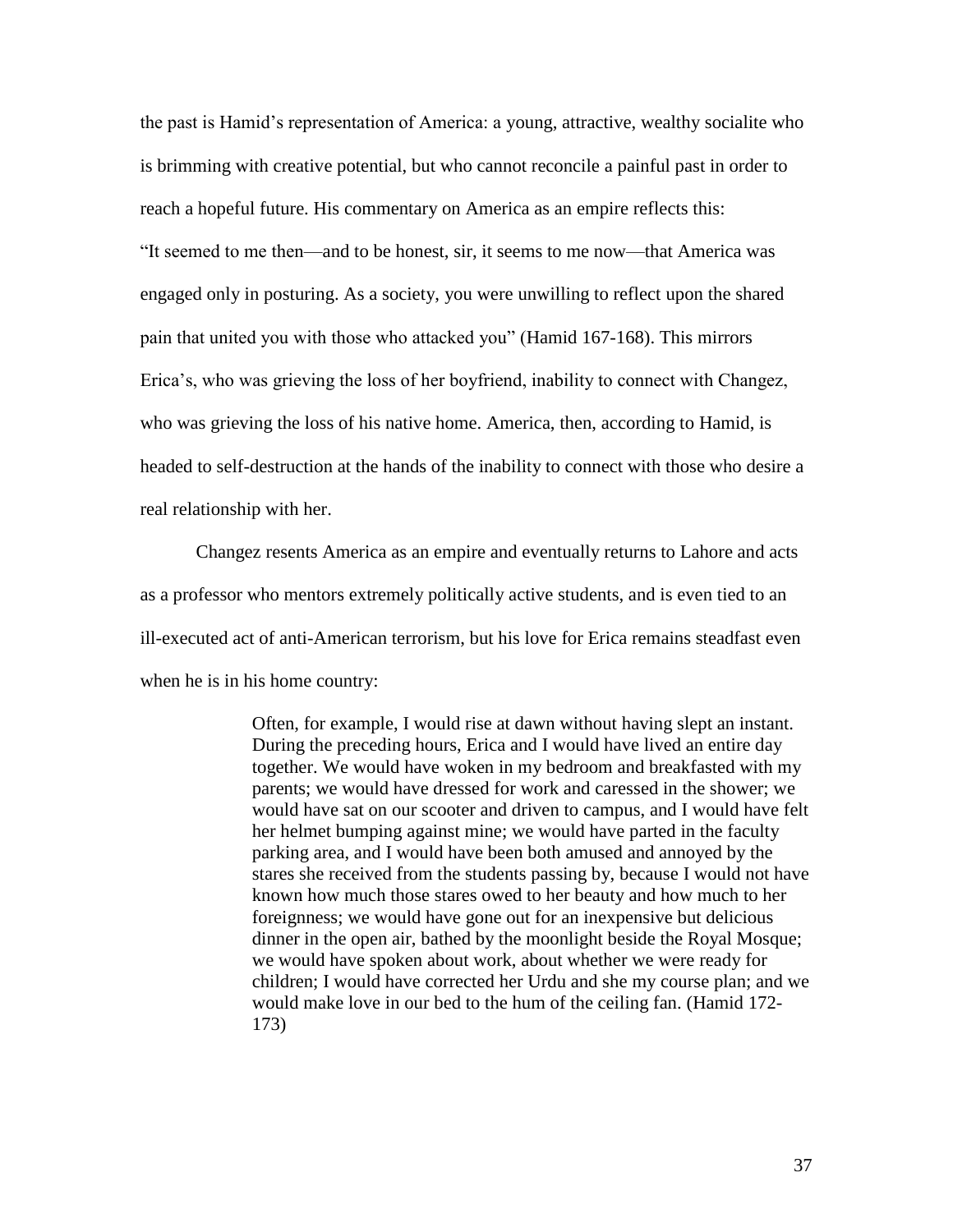Changez regards and remembers Erica just as Erica was fixated in her remembrance of Chris, as if her death passed something onto Changez that drew him into her hopeless world. Even in Lahore, Changez is unable to move beyond an obsession with America, though he still regards the nation negatively, it has crept into his bones and taken hold of him, whether he completely realizes it or not, and there is indication as the novel nears its ending that Changez may not be completely reliable (King 685).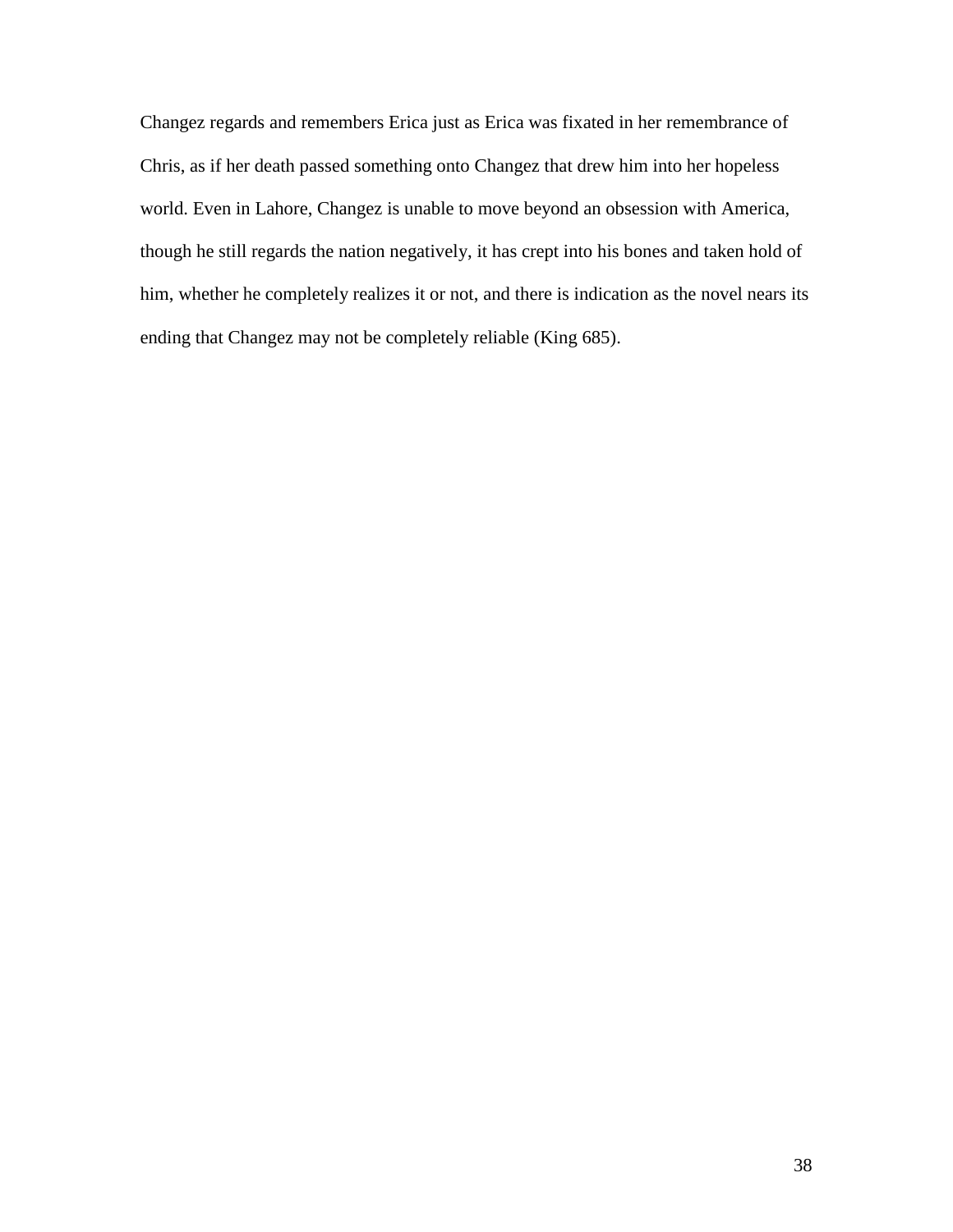## CHAPTER 3: HABIBI

In Naomi Shihab Nye's letter "To Any Would-Be Terrorists," she expresses the

deep pain and frustration of an Arab American in the wake of 9/11:

I am sorry I have to call you that, but I don't know how else to get your attention. I hate that word. Do you know how hard some of us have worked to get rid of that word, to deny its instant connection to the Middle East? And now look. Look what extra work we have. Not only did your colleagues kill thousands of innocent, international people in those buildings and scar their families forever, they wounded a huge community of people in the Middle East, in the United States and all over the world. If that's what they wanted to do, please know the mission was a terrible success, and you can stop now. (Nye, "To Any Would-Be Terrorists")

Nye's frustration with violence is evident, and she evokes the images of her family, her Arab father, her American mother, and her half-Arab brother who "has to fly every week," as well as her Palestinian grandmother, who "would consider the recent tragedies a terrible stain on her religion and her whole part of the world" (Nye, "To Any Would-Be Terrorists"). Her letter suggests that the Arab community, both in America and abroad, are much more than how they have been portrayed in the news and at the cinema ("The USA should apologize to the whole world for sending this trash out into the air and for paying people to make it"). Her consolation and her hope, however, come in the form of small, simple delights. She urges these "would-be terrorists" to "plant mint," befriend someone different from them, and to read American and Arab poetry. Her faith in the power of smallness through the recreation of elements from her "imaginary homeland" of Palestine (her father plants fig trees in America, she offers to make the "would-be terrorists" their favorite Arab dishes), and her commitment to poetry and art being the impetus for cross-cultural and cross-religious understanding saturates her poetry and colors the pages of her first novel (Blasingame).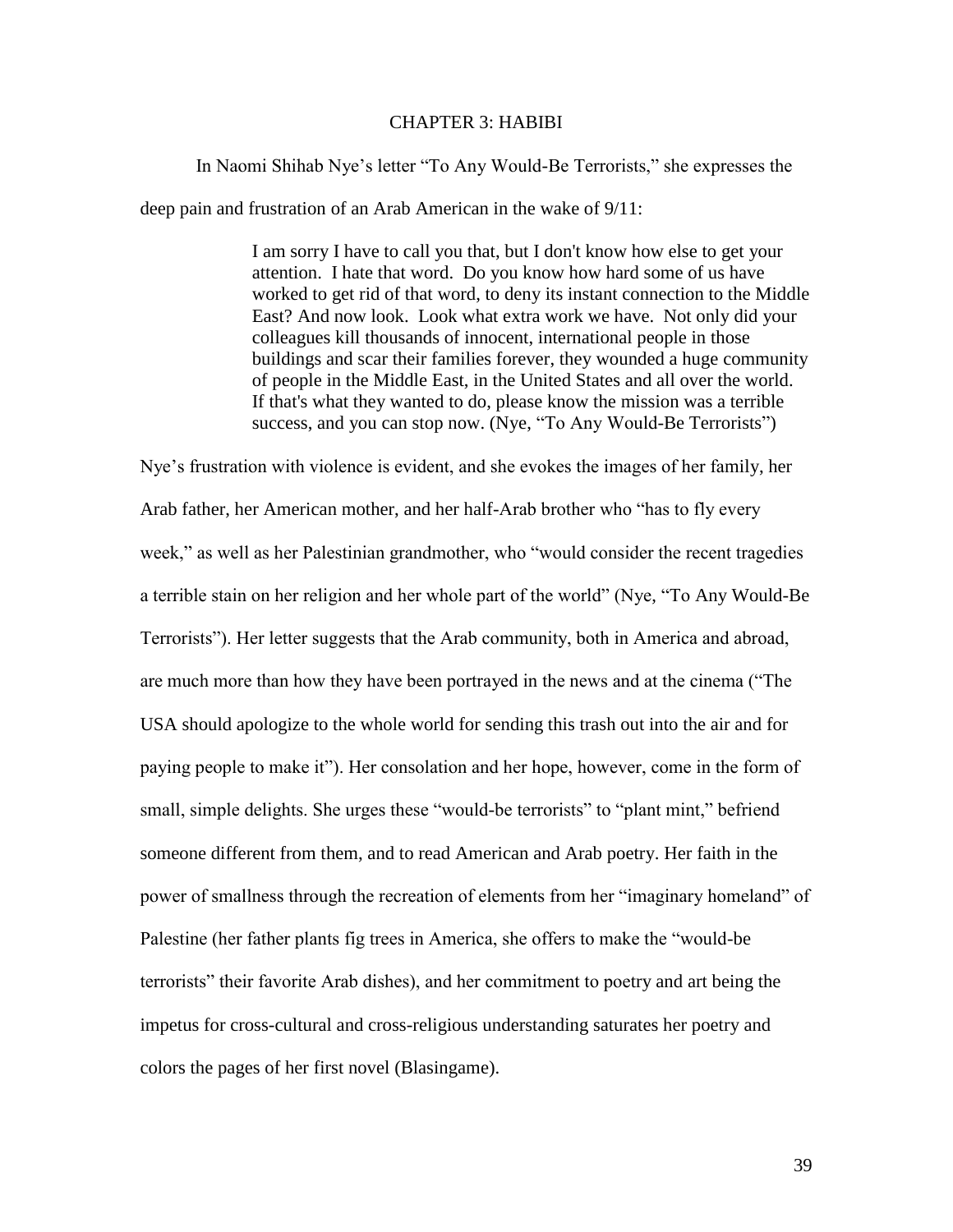#### *Habibi* is a much different story than *The Kite Runner* or *The Reluctant*

*Fundamentalist*. It is a young adult novel published in 1997 and did not make waves with its publication. Popular with teachers of multicultural literature and those who are familiar with Nye's poetry, Habibi has been praised as an effective work of cross-cultural fiction that largely puts itself out of the way of the common pitfalls of orientalism, oversimplification, overtly cinematic flair, and "othering." Nye's poetry has been described to be "infused with a direct, determined commitment to peace and cross-cultural understanding" (Castro), and the same can be said of this novel, which, as the inside cover boasts, "bespeaks a vision of a gentler world in which kisses are more common than gunshots" (quote from the Houston Chronicle listed in the edition of the novel).

Of all three works discussed, *Habibi* is the most autobiographical. The protagonist, Liyana, is a half-American, half-Palestinian 14-year-old living in St. Louis, Missouri, when her father, an Arab immigrant, decides to move their family to the West Bank to be closer to his ancestral village and extended family. Nye herself grew up in Missouri, in Ferguson, and her father was a refugee who fled Israel in 1948,the year it was created, and she too moved with her family to the West Bank at the age of 14 and became the only non-Armenian student in a historical Armenian school in Jerusalem's Old City, just like Liyana (Nye, "On Growing Up in Ferguson and Palestine"). Her grandmother hugely impacted her life, and she has fashioned poems, children's books, and novels after her *sitti's* wisdom and simplicity.

Nye, a Chancellor of the Academy of American Poets, is known for communicating the aesthetic of the simple and the sublime of smallness in her poetry (Najmi), and this applies to *Habibi* as well. Absent from the pages are the cinematic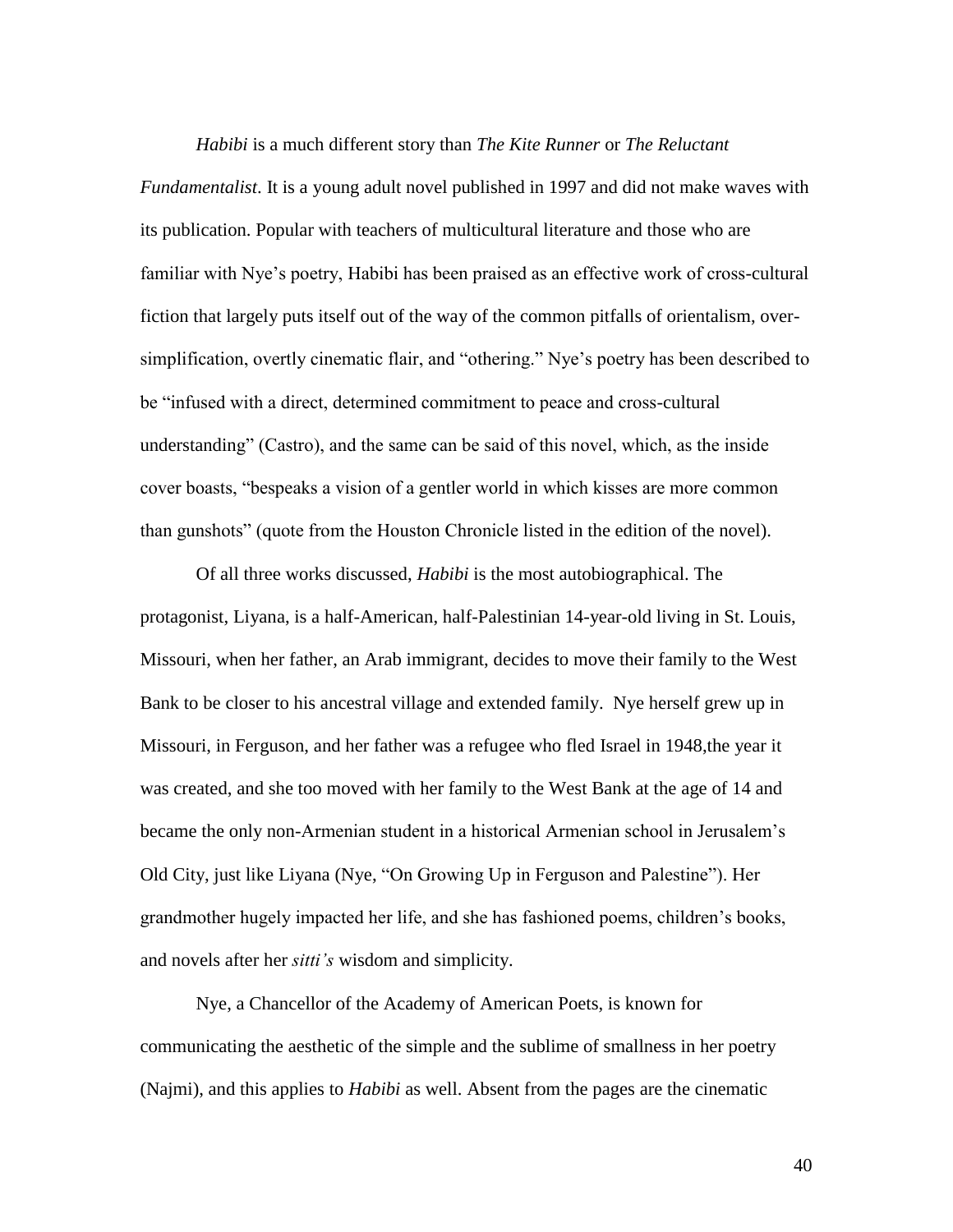twists and large-scale plots with intense emotional connotations, and what remains is an exploration, from a young person's point of view, of a centuries-long conflict, amongst navigation in an unfamiliar land (as she travels not to America, but from it) in the shadow of her first and second kisses, which are symbolically treated with nearly the same weight as the tumult around her.

## Islam in *Habibi*

The religious scope of *Habibi* is slightly broader than the other two texts. Taking place in Jerusalem, it portrays Islam and Judaism in equal measure. Liyana's family, however, is Arab Muslim, and the role of Islam is an important part of the text. Liyana's grandmother is a devout Muslim, as is the paternal side of her family, the Arab side. On the Abboud family's first visit to the village on the day they arrive in Jerusalem, Liyana witnesses an unfamiliar scene:

> A muezzin gave the last call to prayer of the day over a loudspeaker from the nearby mosque and all the relatives rose up in unison and turned their backs on Liyana's family. They unrolled small blue prayer rugs from a shelf, then knelt, stood, and knelt again, touching foreheads to the ground, saying their prayers in low voices. They didn't mind that Liyana's family was sitting there staring at them. When they were done, they rolled up the rugs and returned to sit in the circle. "Poppy," Liyana whispered, touching his hand. "Did you ever pray the way they pray?" "Always—in my heart." (Nye, *Habibi* 56)

The most revered character in the book, Sitti, is also the most devout Muslim character, who will never leave her homeland except to make the pilgrimage to Mecca – an honor Liyana's dad refuses to fund based on the fact that he is convinced she is sustained by the dream of visiting Mecca and will die as soon as it is accomplished. Islam itself is not singled out critically at any point in the novel. The only place where the faith of Sitti comes into question is through her belief in superstition, complete with stories of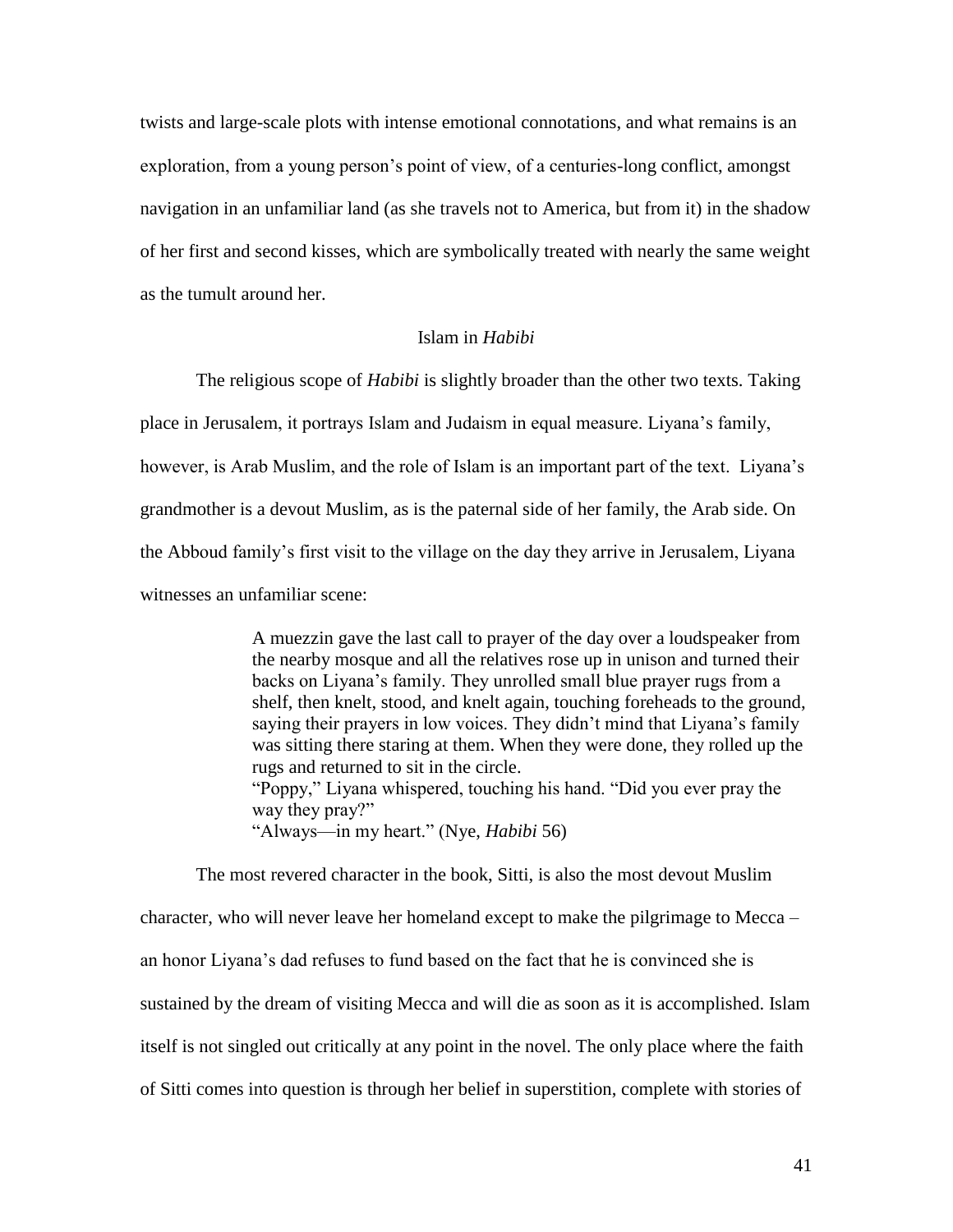angels and a bizarre healing ritual, which Liyana's father claims is the reason he studied to become a doctor, "to balance them out" (Nye, *Habibi* 134).

The faith of the Abboud family itself is described as a jumbled, syncretistic mix where no one metanarrative comes out on top, calling themselves a "spiritual family" but not a "traditionally religious one" (Nye, *Habibi* 175). Liyana states she believes in "God and goodness and hope and positive thinking and praying," along with "the Golden Rule" and certain, cherry-picked ideas from "the eightfold path in Buddhism," and all of the family members believed in reincarnation (Nye, *Habibi* 176). Mrs. Abboud was raised in Missouri with devout Christian grandparents, but her own mother was put off by the idea that only one group of people could be "saved," and that is where Poppy (Dr. Abboud) and Liyana's mother agreed as well:

> Liyana's parents did not believe everyone was an automatic sinner when they were born. Too dramatic! All people on earth would do good and bad things both. Poppy said every religion contained some shining ideas and plenty of foolishness, too.

"The worst foolish thing is when a religion wants you to say it's the only right one. Or the best one. That's when I pack my bags and start rolling." (Nye, *Habibi* 177)

This statement conveys the rejection of all religions claiming a metanarrative, which includes Islam. However, the treatment of Islam in this novel, though neither condoning nor condemning, is subjectively positive in relation to the blatant rejection of evangelical Christianity.

The Abboud family visits the famous sites in the life of Jesus in Jerusalem,

including a Christmas eve service in Bethlehem and an Easter sunrise service at the

contested spot of Jesus's tomb, but this appears to mainly be a result of Christian cultural

practices that are engrained in the family as Americans. At several points in the text,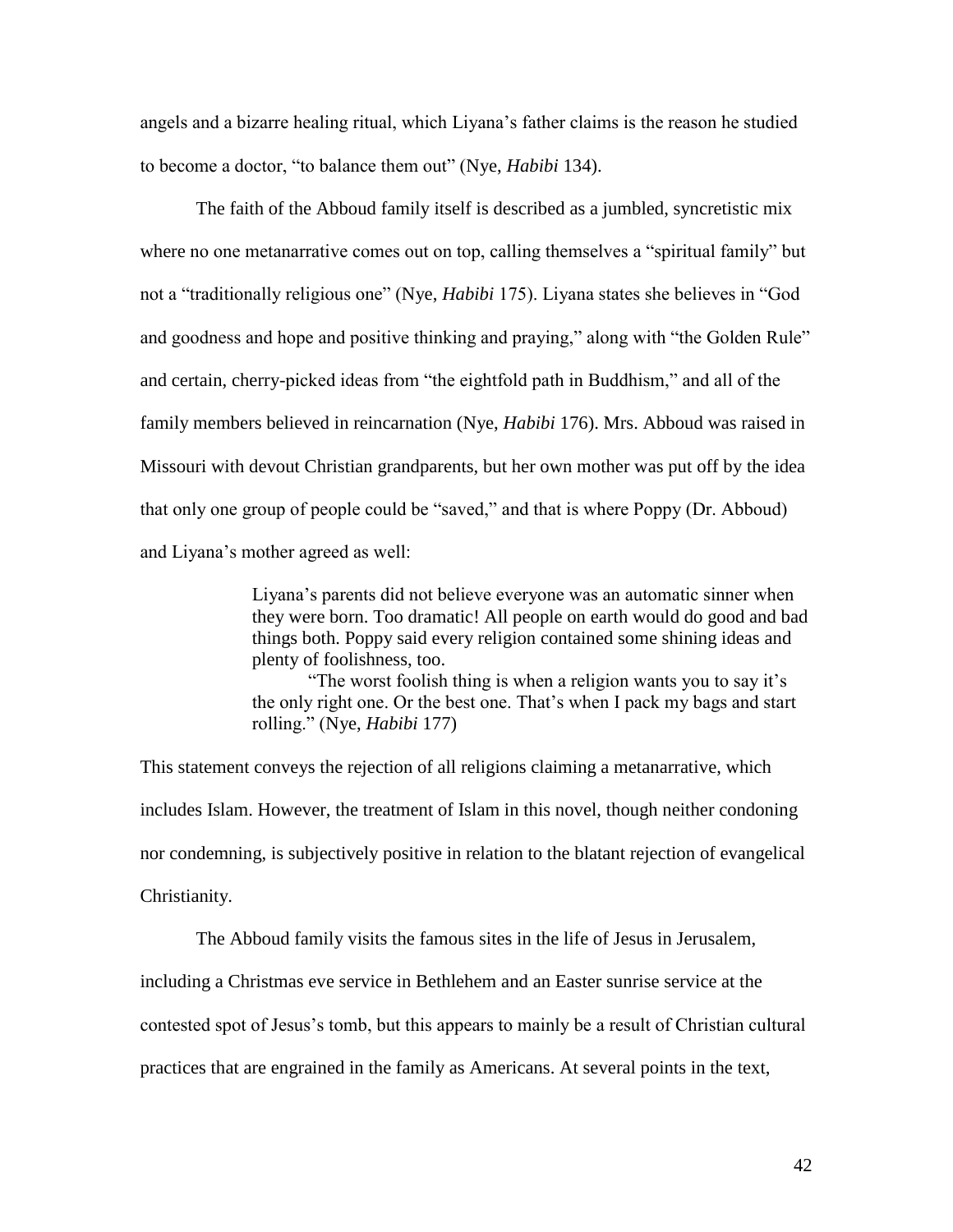however, Nye depicts evangelical Christians in a searing manner. Nowhere else is that more true than in the scene where three southern Christian evangelists arrive at the Abboud's house for dinner. This scene is nothing if not a deliberate statement of criticism of the characters depicted. Poppy comes across the evangelists "wandering with dazed looks by the shoe shops where the streets get narrower" and invited them to eat with the family (Nye, *Habibi* 209). The Abbouds get to know them:

> Reverend Walker said, "God told us to visit Mount Gilboa right now to see the blessed Gilboa iris that only blooms three weeks a year. So we packed our bags in Atlanta and bought tickets! Amen! Now they were waiting for further instructions from God because they hadn't received a complete itinerary. (Nye, *Habibi* 209)

When Poppy suggests the group stay and help out at a hospital that is in dire need of volunteers (strategically saying their presence would be "a Godsend"), the trio decides instead to travel to Jordan to see Petra instead (Nye, *Habibi* 209, 212). The family also assumes that the Abbouds are Jewish and ask Liyana "if she'd been bathed in the blood of Jesus," to which her mother responded, "Um—we don't think—quite in those terms" (Nye, *Habibi* 210).

Nye's indictment of evangelical Christians seems strategic, as a platform for her own beliefs and commentary on how American fundamentalist Christians can come across to other cultures and religions.

The depiction of the Abboud family as "spiritual" instead of religious and their rejection of "one, true story" makes them accessible to many American readers, who struggle with their own concepts of faith and religion. Her presentation of Islam, or lack thereof, gives off the idea that being a Muslim is not an overtly foreign or strange thing. She portrays it by attaching it to warm, beloved characters, and discusses the Israeli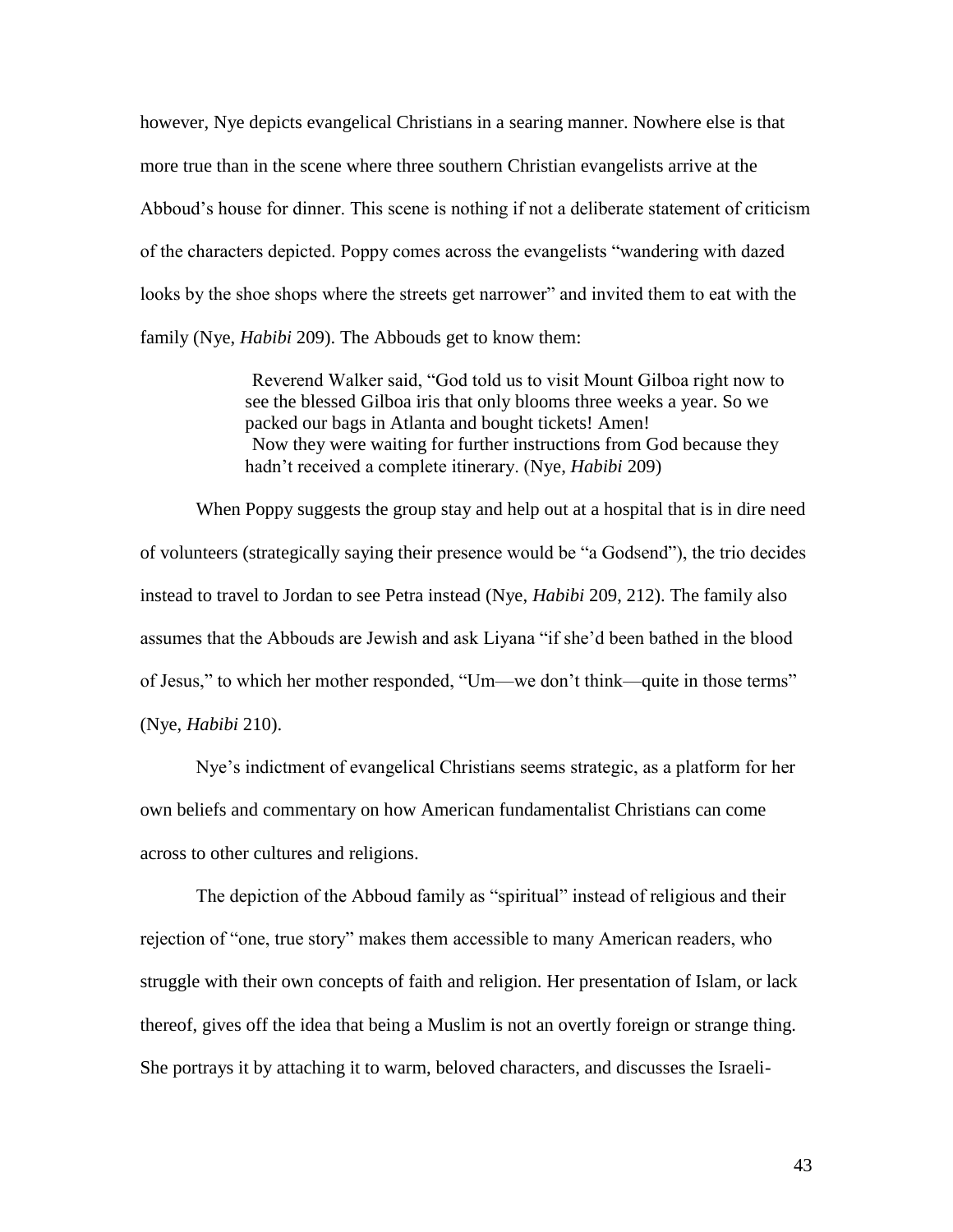Palestinian conflict largely in terms of ethnicity instead of religion, steering clear of any commentary whatsoever on Islamic extremism.

## The Role of America in *Habibi*

*Habibi's* depiction of America is also an anomaly. At the beginning of the story, right before the Abbouds leave St. Louis for Jerusalem and for the first few months of their relocation, America seems like the "imaginary homeland" Nye is writing about. Liyana is weighing her identity as a "*nos-nos*" (Nye, *Habibi* 104) "half-American with the Arab eyes in the navy blue Armenian school uniform" (Nye, *Habibi* 84), and she mourns the loss of her American neighborhood and identity:

> Maybe the hardest thing about moving overseas was being in a place where no one but your own family had any memory of you. It was like putting yourself back together with little pieces. As home in St. Louis even the man in the grocery store remembered the day a very young Liyana poked a ripe peach too hard and her finger went inside it. She shrieked and the neighborhood ladies buying vegetables laughed. Forever after when she came into his store, the grocer would say, "Be careful with my plums! Don't get too close to my melons!"

> It was a little thing, of course, but it helped her be *somebody*. (Nye, *Habibi* 84)

Liyana doesn't have to wait too long, however, to become "somebody" in

Jerusalem. It may be as simple as making friends, getting to know shop owners, and bonding with her grandmother, but soon Liyana's dreams of Forest Park and worries that her old friends are moving on and forgetting about her are replaced by the sense of magic woven in the descriptions of her family's Arab village, the almond trees in bloom, and falafel stands in the Old City, and she tries to remember what she is so homesick about:

> Then her mind went blank. What was she really homesick for? Those ugly green signs marking the exits off the interstate? The sports sections of American newspapers that she never glanced at anyway? The chilled tapioca puddings in little tubs at the supermarket? What was she really missing anymore? (Nye, *Habibi* 245)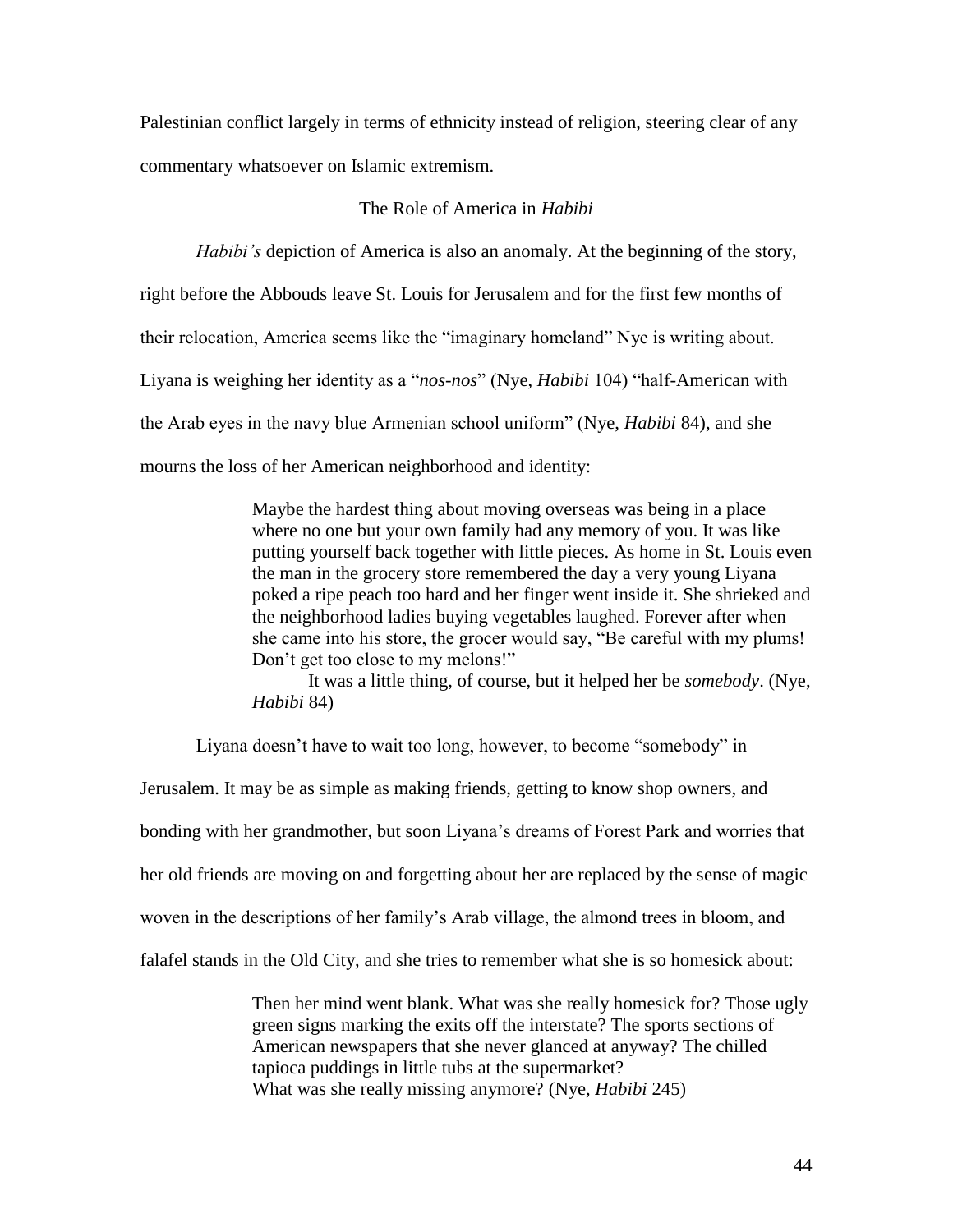This passage marks the complete transition of Liyana as an immigrant and of the novel as an exploration of Nye's "imaginary homeland" of Palestine.

Even before that, however, the role of America in *Habibi* is not necessarily one of fond connotations. Liyana's hometown friends and teachers are depicted as ignorant and perhaps racist. When she discloses that she will be moving to Jerusalem, her history teacher asks her, in front of the class, to explain why "people have had so much trouble acting *civilized* over there?" (Nye, *Habibi* 27), and the influence of the anti-Arab media is mentioned by adults in the novel several times.

Also, the integrity of American foreign policy is called into question when Rafik, Liyana's younger brother, casually mentions American funding to the Israeli army at dinner with the American evangelists:

> "Do you know what our grandmother has in her collection? She has an empty tear gas canister that the Israeli soldiers threw at her house one day. It says Made in Pennsylvania on the side of it. The soldiers get their weapons and their money from the United States." (Nye, *Habibi* 210)

This is the only comment of this nature in the novel, and, though it is isolated, it casts her portrayal of Americans as ignorant in a more complex light. Liyans's teacher makes an offhand remark about the lack of civility in the Middle East, while failing to engage with the fact that American foreign policy is anything but bloodless.

Nye distances the protagonist and her family from America in a multitude of ways, including language acquisition, in-home cuisine, and the direction of the longing of their hearts. The Abbouds do not lose their "Americanness" completely in the book, retaining certain cultural idiosyncrasies and progressive views, but transformation comes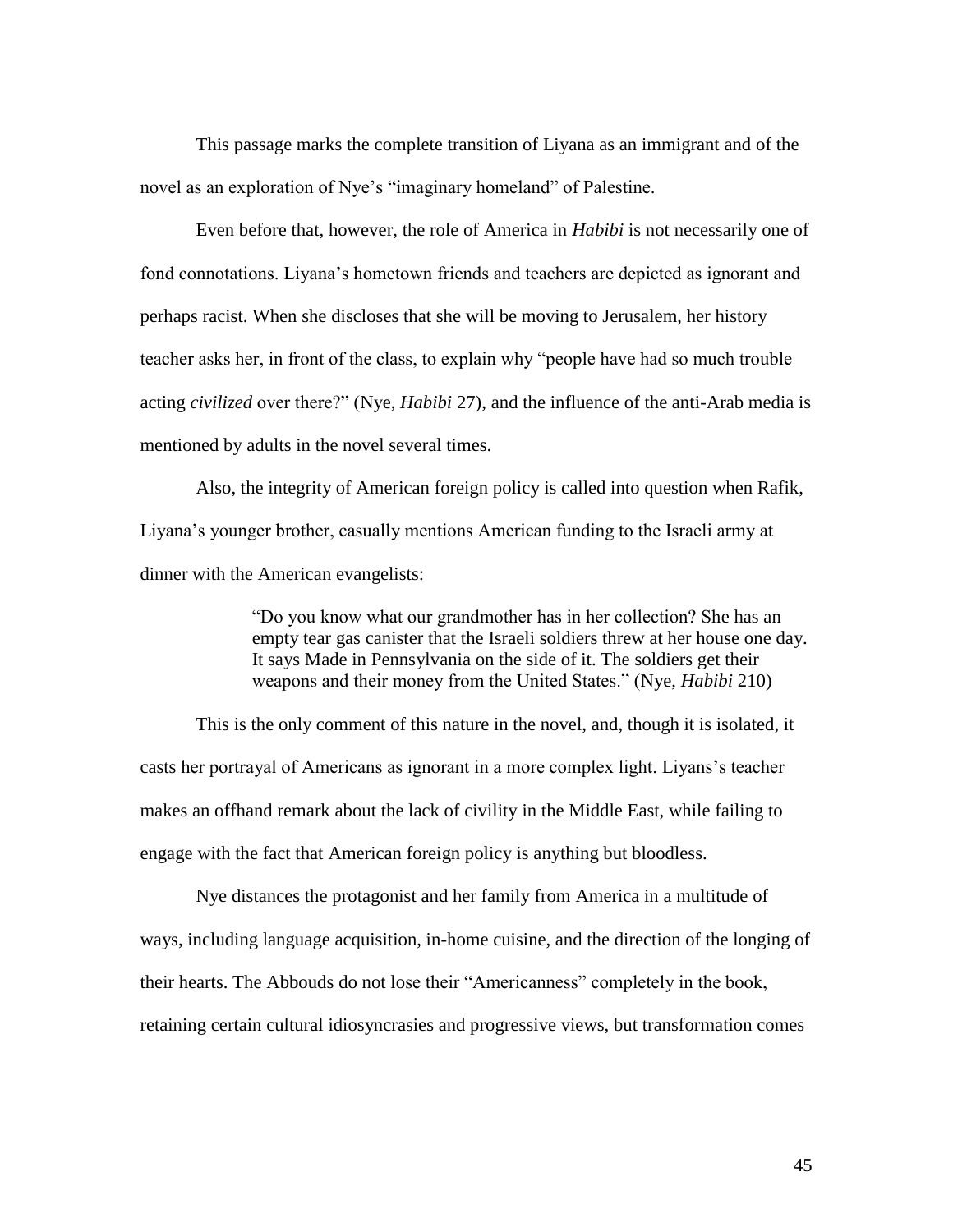to each character through Nye's "imaginary homeland" of Jerusalem and particularly the presence of Sitti.

The novel does what no other text here does, by resisting flag-waving portrayals of America and normalizing Islam as a familiar religion to be critiqued. Nye's employment of the Jerusalem of her beloved grandmother invite the reader into a similar connection to the text, with the ultimate ends being that what is said about Liyana on page 246 becomes true for the reader: "The Old City was inside her already" (*Habibi*).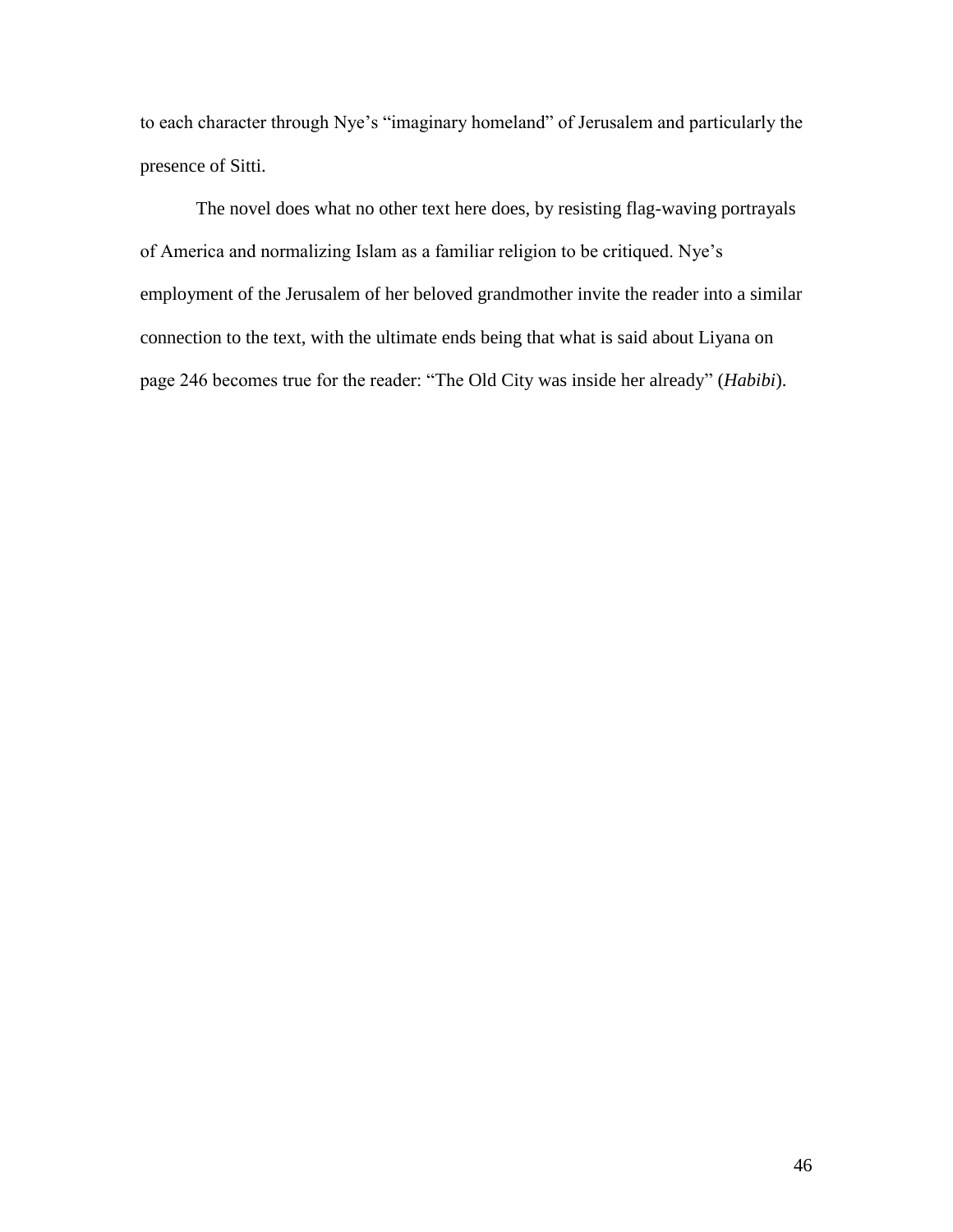#### **CONCLUSION**

The make-up of the world is changing. In 2014, an average of 3,300 Syrian refugees arrived in neighboring countries every single day (Zetter and Ruaudel 6). Afghanistan, Pakistan, and Palestine have had similar exoduses in the past 20 years, and with every migration comes a blending and juxtaposition of dissimilar cultures and religions. Many times, these internationally displaced persons find themselves in the western world – in a chaotic mixing of Said's famed "Orient" and the land of those of European descent who often study and misunderstand them, and these people, living in America or Europe, face challenges of prejudice and crises in identity in their new home on almost a daily basis (Ozyurt). Sometimes, this can lead to a symbiotic relationship that is life-giving and comfortable for both parties. Often, however, the influx of refugees from Islamic nations is a highly confusing and contested affair.

What is the fate of those who come to America dragging the woes of their often perilous and frightening past? What is the proper response of the American people? In a media-driven society, reflections of people groups via movies, books, and news outlets are paramount to how consumers see themselves and others (Jeffres et al.). There are countless economic and political concerns when it comes to immigrant and refugee peoples seeking solace in the United States, but the decisions made in the nation are not made in a vacuum; it would be ideal if people made decisions and voted based on facts and truth, but here the western god of Enlightenment and reason fails, for no one is without bias when it comes to making decisions about a diverse and foreign people group. Those decisions are often informed, for better or for worse, by the portrayal of these people in what is watched and read in America, which are seldom, if ever, unbiased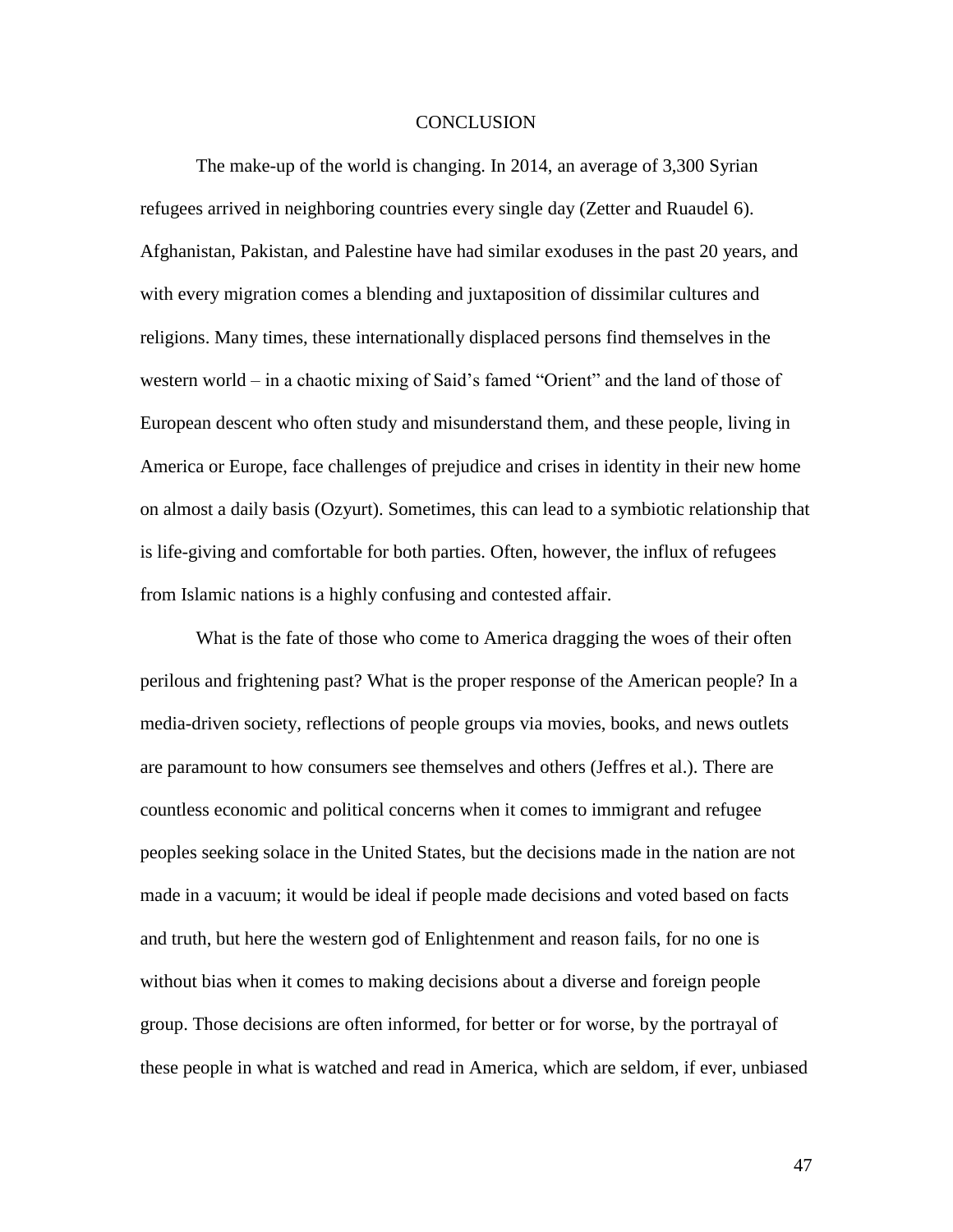sources (Amin-Khan, Druckman and Parkman, Shabir et al.). Exposure to artistic and media portrayals of Islamic people groups is paramount in considering how immigrant and refugee populations are viewed in America, and the three books explored in this text are part of that.

Returning to the story of Rais Bhuiyan, the Bangladeshi man who was shot by Mark Stroman as a misguided counter-attack after 9/11 can serve as a touchstone in recognizing why this form of study is important. Bhuiyan no more represents all Muslim peoples any more than Stroman represents all Americans, or all Christians. Yet he was chosen to be the victim of a violent, racist attack that was not, and still isn't isolated. Bhuiyan was almost killed for his faith, but the attack only made his faith stronger, and soon after his recovery he made the *hajj* to Mecca, where he was inspired to forgive Stroman, who by this time was on death row, and plead to have his death sentence converted to life imprisonment (Sager). Bhuiyan's efforts failed, but by the end of Stroman's life, the two had become friends, their relationship catalyzed by Bhuiyan's conviction to forgive.

This is an extreme example of the relationship between people who need to overcome hatred, ignorance, rage, and wrongdoing to finally understand each other, but perhaps it is possible to bypass such destruction in order to reach a point where human beings are seen by one another as complex and valuable, instead of a homogenized and often harmful representation of their people group, religion, or area of the world.

If Naomi Shihab Nye can plead with Arab terrorists to eat their favorite foods and plant mint instead of embracing violence, Americans can embrace the sublime of the small in reading texts about a little Afghan boy who wants to please his father, a bright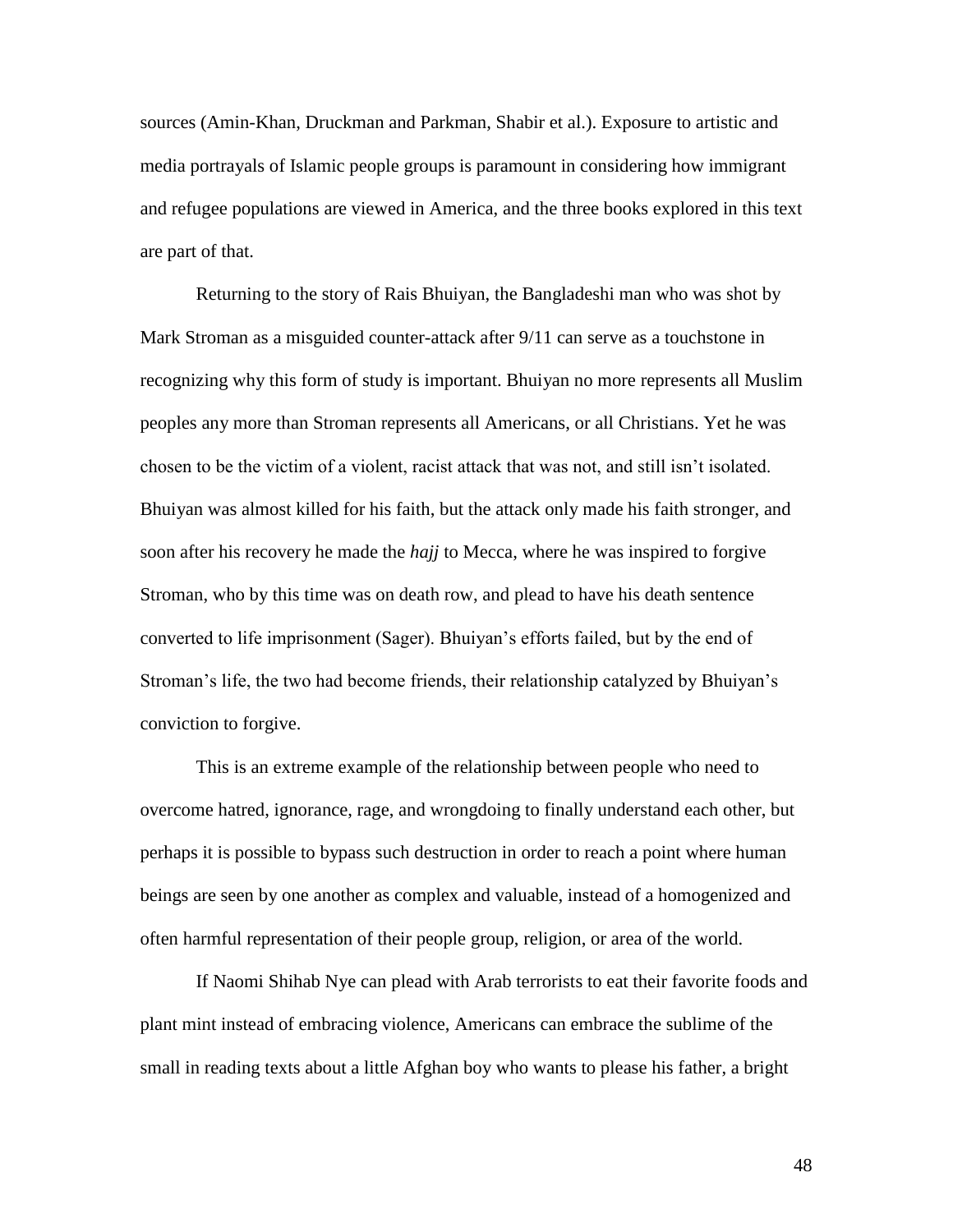young Pakistani man who does not see American policy as black and white, and a young girl who moves to the Old City shortly after her first kiss.

There are gaps and imperfections in every text, granted. One needs to be wary of the author's sensibilities and the purpose of the book or film that is being read or watched (Yoon et al.). Each text portrays Islam as its unique and varied nature, and each text portrays America in its complicated nature as well. This is aptly reflective of the fact that there are a multitude of religious and American experiences. There is no one way to experience Islam, and there is no one way to think about America. Accuracy is irreplaceable, but the human condition is not overtly conducive to complete accuracy in sharing about one's life, especially as it is imagined.

The imaginary homelands of these authors are reflective of the psyche of every person who has been uprooted from their home. Hosseini, Hamid, and Nye all have one thing in common that laces their work together like a quilt, and that is the longing for peace that flows through their stories like a powerful undercurrent. Their work can be scrutinized tirelessly, and recommended or advised against as far as informational reading, but the voices inside these works that clamor for peace cannot be ignored or stifled. That is the most important part, and the factor that separates these works of imaginary homelands from the news articles and war-zone footage that pervades America's national conscience when it comes to Islamic peoples.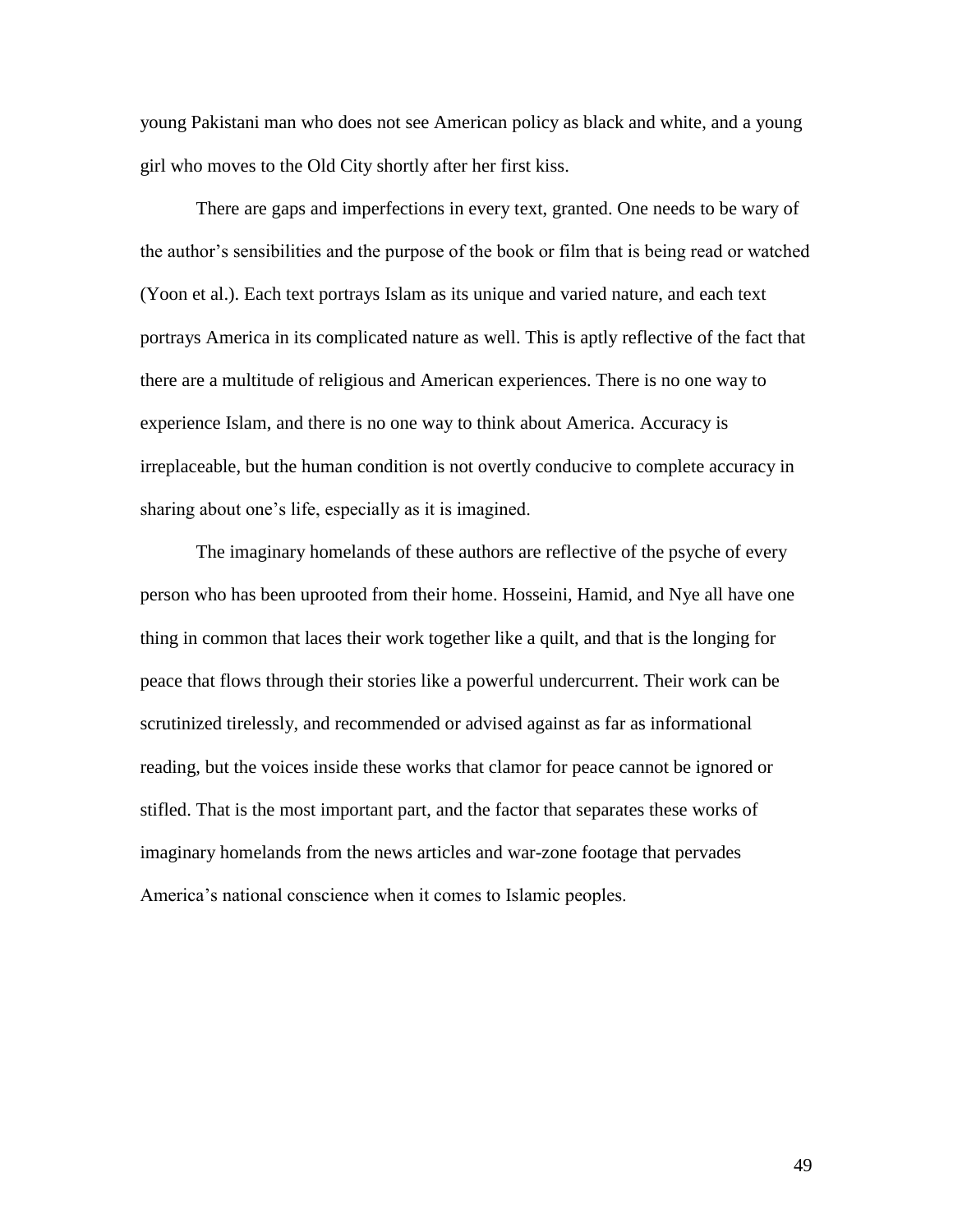#### DISCUSSION OF WEAKNESSES AND FURTHER DEVELOPMENT

The analysis of these three texts in this paper is by no means comprehensive. Due to the subjective nature inherent to the idea of an "Imaginary Homeland," the content of these three books has not been critiqued for accuracy and factual basis. The authors are decidedly biased when writing their semi-autobiographical accounts, and this is seen as a tool that recommends these texts instead of limits them, given the fact that most Americans have an inherent bias against the people groups portrayed by these novels. However, there remains a gap in the research done here. There is a need for an objective tool by which to separate the subjectivity of these texts from the objective factuality of the cultures and homelands portrayed therein. Such a tool would be useful in recommending or shunning these books as important reading for more ignorant populations. It would take a detailed study of culture, language, religion, and political factors, and perhaps expert personnel in each discipline, to tease out the bias included in these respective texts.

Similarly, the chosen texts were selected from diverse ethnic populations and histories. It would be useful to narrow the focus of this research through selecting texts written by authors of the same ethnic identity, and about the same homeland. One could then compare each text to the others to analyze how the same homeland is converted into imaginary homelands that are unique to the author.

Finally, a survey of how these texts literally affect the bias of American readers would be extremely useful. Monitoring how a person thinks and feels about these Muslim people groups, including what they know about them, could be measured before and after reading these texts for a better gage of how readers are responding to these portrayals.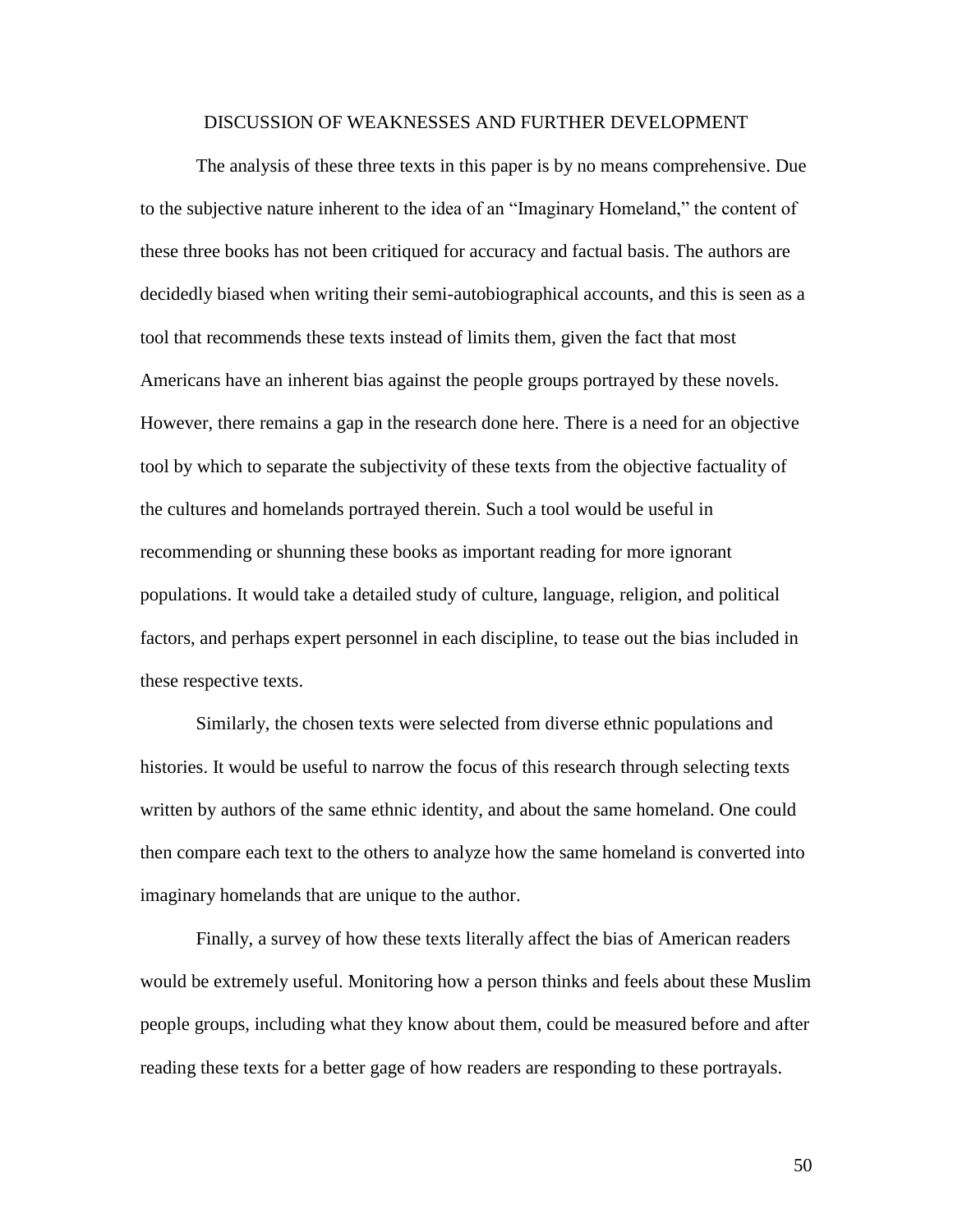If such studies were to be done, it would sharpen the recommendations of these novels and their authors and further the cause of championing human, realistic portrayals of Muslim peoples in an American context over problematic popular texts and media.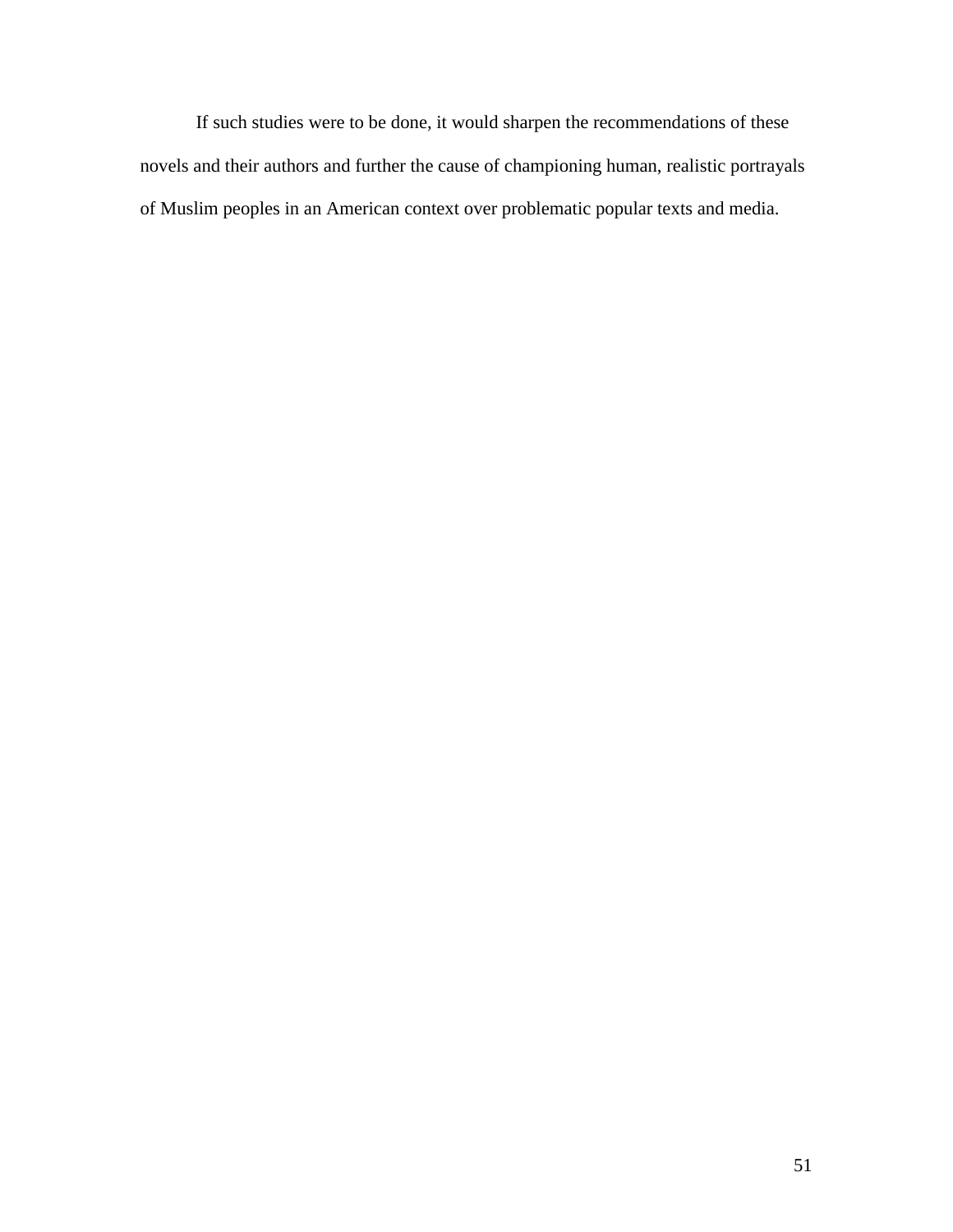#### WORKS CITED

- Ahmad, Dohra. "Not Yet Beyond the Veil: Muslim Women in American Popular Literature." Social Text 27.2 (2009): 105–131. EBSCOhost. Web. 26 Mar. 2015.
- Ahmed, Akbar S. "Hello, Hollywood: Your Images Affect Muslims Everywhere." *Muslim Stereotypes in Movies* 19.2 (2002): 73–75. *EBSCOhost*. Web. 26 Feb. 2015.
- Akhtar, Nasreen. "Pakistan, Afghanistan, and the Taliban." *International Journal on World Peace* 25.4 (2008): 49–73. Print.
- Ali, Muna. "Muslim American/American Muslim Identity: Authoring Self in Post-9/11 America." *Journal of Muslim Minority Affairs* 31.3 (2011): 355–381. *EBSCOhost*. Web. 1 May 2015.
- Alsultany, Evelyn1. "Protesting Muslim Americans as Patriotic Americans: The All-American Muslim Controversy." *Journal of Mass Media Ethics* 27.2 (2012): 145– 148. *EBSCOhost*. Web. 26 Mar. 2015.
- Amin-Khan, Tariq. "New Orientalism, Securitisation and the Western Media's Incendiary Racism." *Third World Quarterly* 33.9 (2012): 1595–1610. *EBSCOhost*. Web. 26 Mar. 2015.
- Aubry, Timothy. "Afghanistan Meets the 'Amazon': Reading 'The Kite Runner' in America." *PMLA* 124.1 (2009): 25–43. Print.
- Auguste, Margaret1. "Those Kinds of Books: Religion and Spirituality in Young Adult Literature." *Young Adult Library Services* 11.4 (2013): 37–40. Print.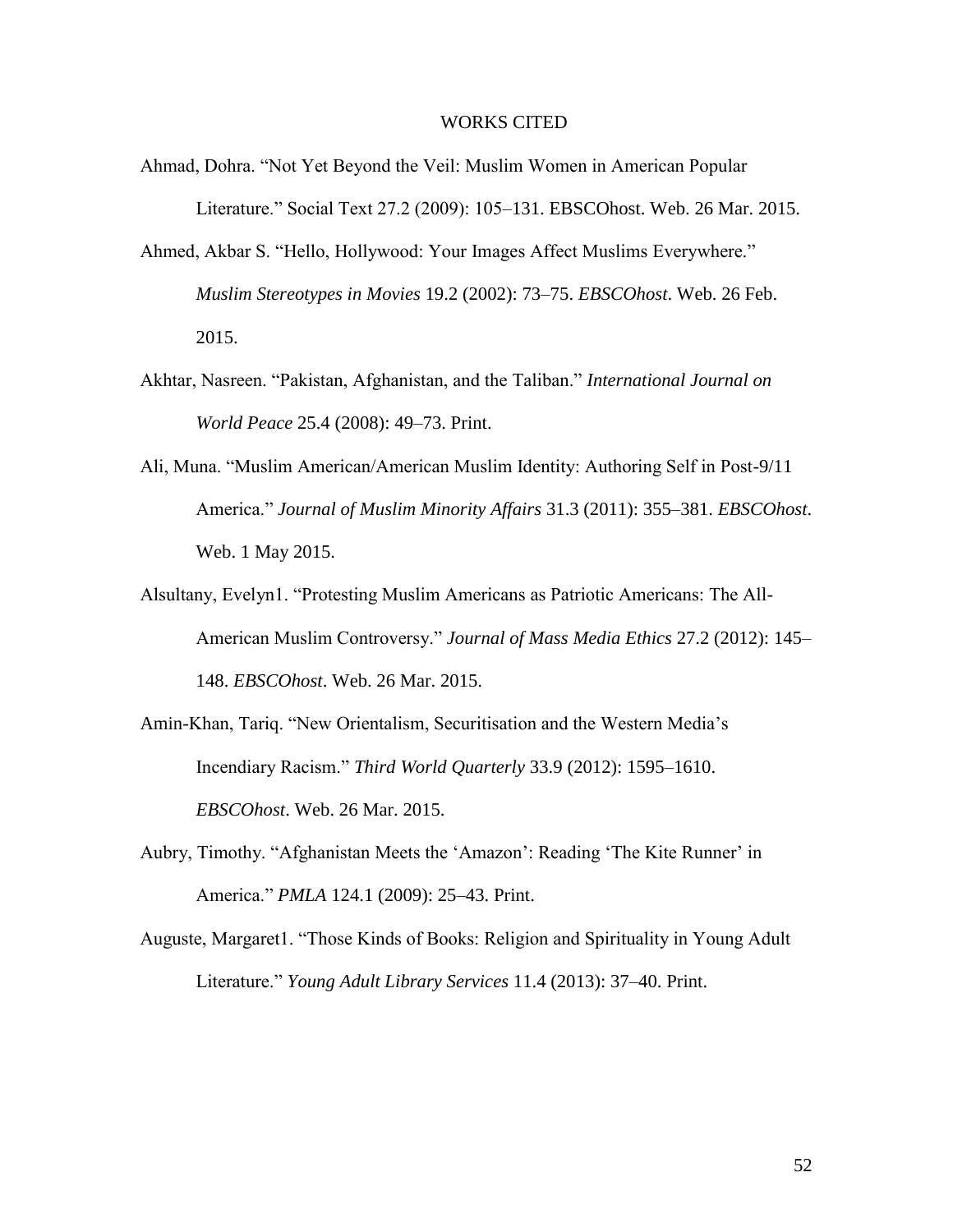- Baer, Allison L., and Jacqueline N. Glasgow. "Negotiating Understanding Through the Young Adult Literature of Muslim Cultures." *Journal of Adolescent & Adult Literacy* 54.1 (2010): 23–32. *EBSCOhost*. Web. 1 May 2015.
- Baiza, Yahia. "The Hazaras of Afghanistan and Their Shi'a Orientation: An Analytical Historical Survey." *Journal of Shi'a Islamic Studies* 7.2 (2014): 151–171. Print.
- "Biography." *Khaled Hosseini*. The Khaled Hosseini Foundation, n.d. Web. 06 Dec. 2015.
- Blasingame, James. "Interview With Naomi Shihab Nye." *Journal of Adolescent & Adult Literacy* 54.1 (2010): 66–67. Print.
- Callaway, Azusa. "Literature Review: The Growing Need to Understand Muslim Students." *Multicultural Perspectives* 12.4 (2010): 217–222. *EBSCOhost*. Web. 9 Feb. 2015.
- Castro, Joy. "Nomad, Switchboard, Poet: Naomi Shihab Nye's Multicultural Literature for Young Readers: An Interview." *MELUS* 27.2 (2002): 225. Print.
- Chan, Stephen. "The Bitterness of the Islamic Hero in Three Recent Western Works of Fiction." *Third World Quarterly* 31.5 (2010): 829–832. *EBSCOhost*. Web. 9 Feb. 2015.
- Darda, Joseph. "Precarious World: Rethinking Global Fiction in Mohsin Hamid's The Reluctant Fundamentalist." *Mosaic: A Journal for the Interdisciplinary Study of Literature* 47.3 (2014): 107–122. Print.
- Druckman, James N., and Michael Parkin. "The Impact of Media Bias: How Editorial Slant Affects Voters." *Journal of Politics* 67.4 (2005): 1030–1049. *EBSCOhost*. Web. 6 Dec. 2015.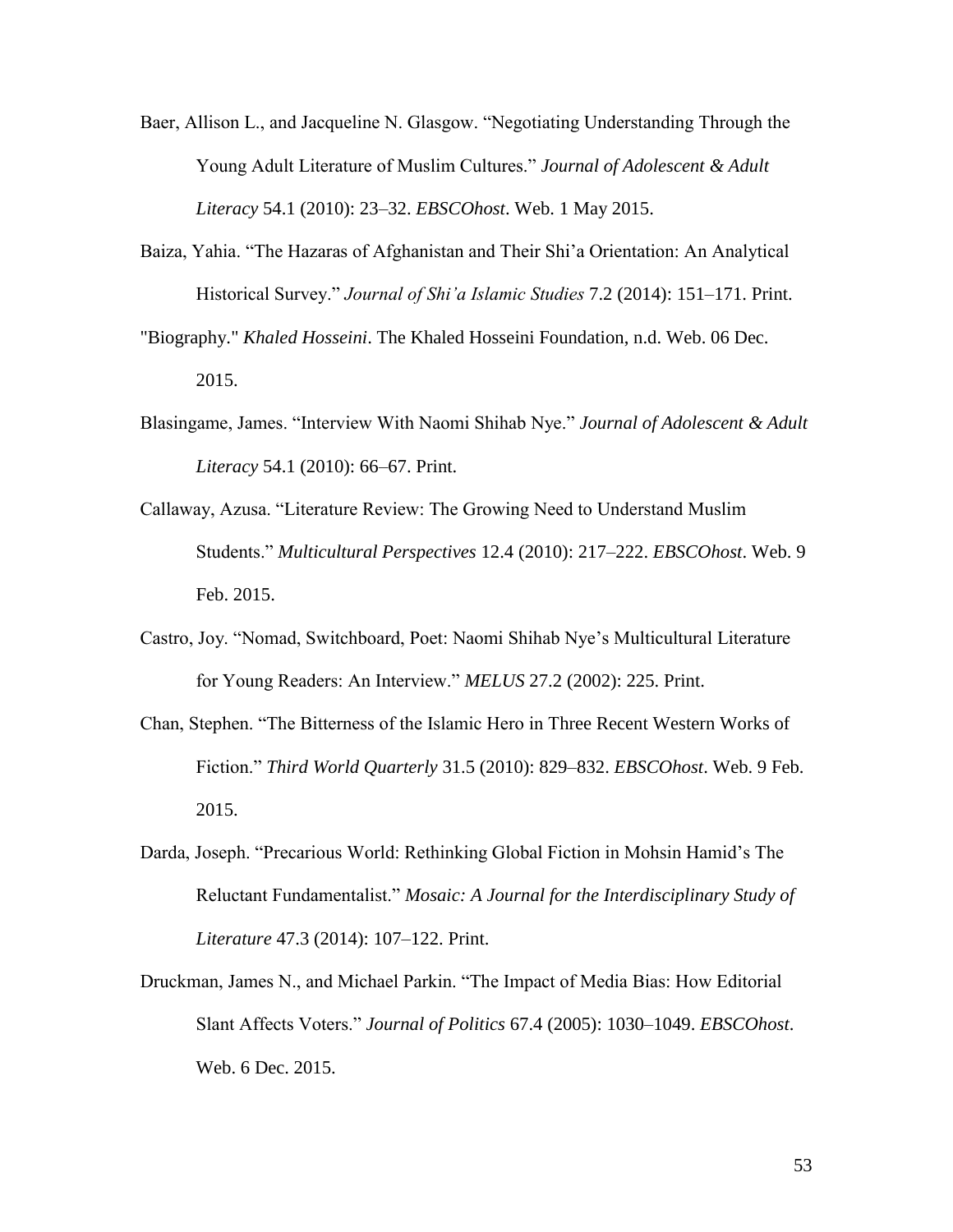- Duderija, Adis. "Literature Review: Identity Construction in the Context of Being a Minority Immigrant Religion: The Case of Western-Born Muslims." *Immigrants & Minorities* 25.2 (2007): 141–162. *EBSCOhost*. Web.
- Fitzpatrick, Coeli. "New Orientalism in Popular Fiction and Memoir: An Illustration of Type." *Journal of Multicultural Discourses* 4.3 (2009): 243–256. *EBSCOhost*. Web. 9 Feb. 2015.
- Hamid, Moshin. *The Reluctant Fundamentalist.* New York: Mariner Books, 2008. Print.
- Harmanşah, Ömür. "Isis, Heritage, and the Spectacles of Destruction in the Global Media." *Near Eastern Archaeology* 78.3 (2015): 170–177. Print.

Hosseini, Khaled. *The Kite Runner*. New York: Riverhead Books, 2003. Print.

- Hussain, Amir. "(Re)presenting: Muslims on North American Television." *Contemporary Islam* 4.1 (2010): 55–75. *EBSCOhost*. Web. 26 Mar. 2015.
- Iqbal, Muhammad Javed, Rashid Mahmood, and Muhammad Asim Mahmood. "'The Reluctant Fundamentalist' as Political Discourse." *International Journal of Academic Research* 3.5 (2011): 242–244. Print.
- Jeffres, Leo W. et al. "Media Influences on Public Perceptions of Ethnic Groups, Generations, and Individuals." *Howard Journal of Communications* 22.1 (2011): 101–121. *EBSCOhost*. Web. 29 Nov. 2015.
- Kaplan, Hasan. "Muslim in Americaand the Question of Identity: Between Ethnic Heritage, Islamic Values, and the American Way." *Amerika'daki Müslüman Göçmenler ve Kimlik Sorunu Özet.* 11.32 (2007): 1–10. Print.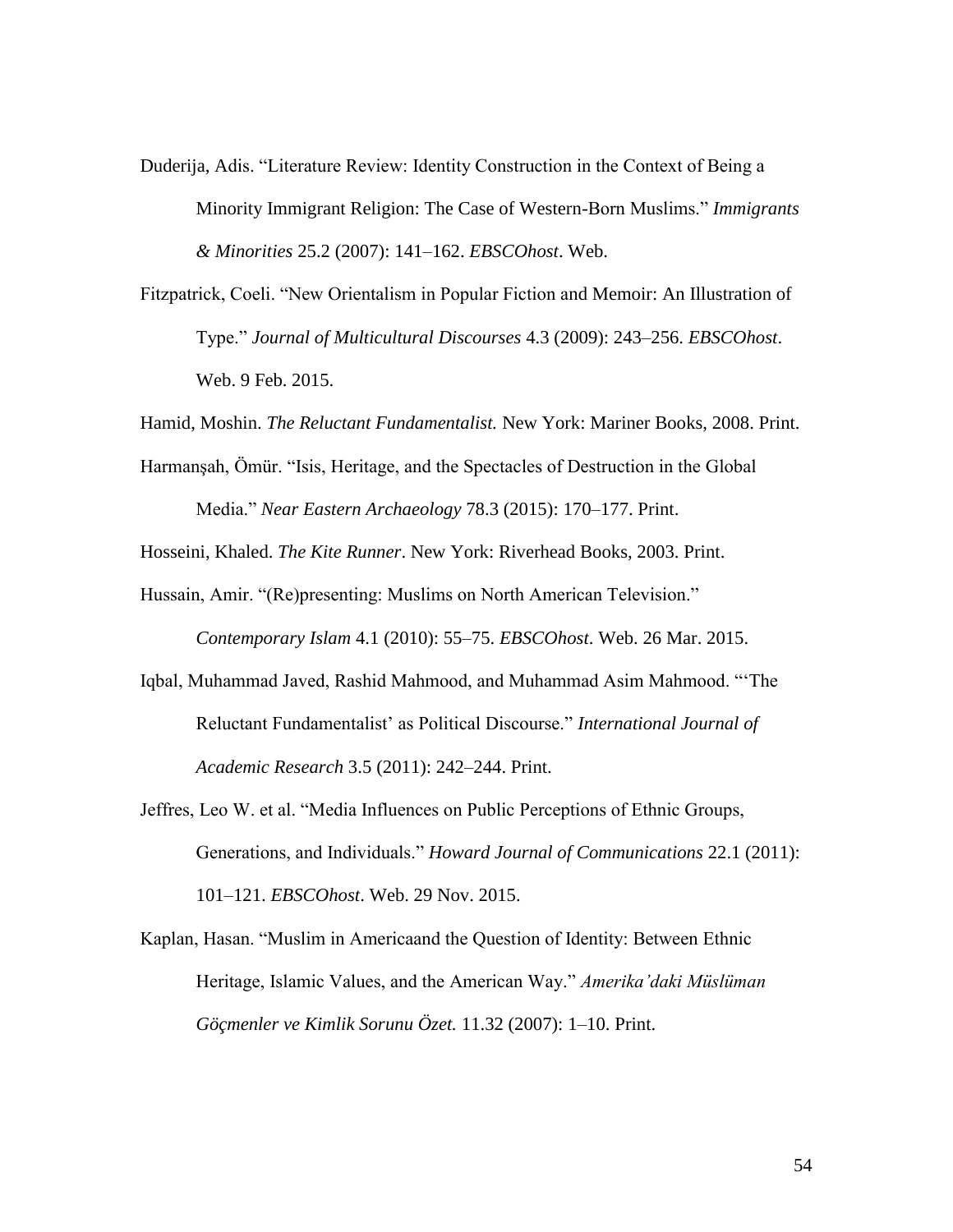- King, Bruce. "The Image of the United States in Three Pakistani Novels." *Totalitarian Movements & Political Religions* 8.3/4 (2007): 683–688. *EBSCOhost*. Web. 1 Nov. 2015.
- Lam, Melissa. "The Politics of Fiction: A Response to New Orientalism in Type." *Journal of Multicultural Discourses* 4.3 (2009): 257–262. *EBSCOhost*. Web. 9 Feb. 2015.

Milvy, Erika. "The 'Kite Runner' Controversy." N.p., n.d. Web. 10 Oct. 2015.

"Mohsinhamid.com." *About Mohsin Hamid*. N.p., n.d. Web. 06 Dec. 2015.

Najmi, Samina. "Naomi Shihab Nye's Aesthetic of Smallness and the Military Sublime." *MELUS* 35.2 (2010): 151–171. Print.

Nurullah, Abu Sadat. "Portrayal of Muslims in the Media: '24' and the 'Othering' Process." *International Journal of Human Sciences* 7.1 (2010): 1020–1046. Print.

Nussbaum, Martha. "Religious Intolerance." *Foreign Policy* 144 (2004): 44–45.

*EBSCOhost*. Web. 29 Mar. 2015.

Nye, Naomi Shihab. *Habibi*. New York: Simon Pulse, 1997. Print.

Nye, Naomi Shihab. "Letter from Naomi Shihab Nye To Any Would-Be

Terrorists." University of Georgia, 2001. Web. 06 Dec. 2015.

Nye, Naomi Shihab. "On Growing up in Ferguson and Palestine." *The Washington Post* 28 Aug. 2014. *washingtonpost.com*. Web. 25 Oct. 2015.

O'Rourke, Meghan. "The Kite Runner." *Slate* 25 July 2005. *Slate*. Web. 10 Oct. 2015.

Ozyurt, Saba. "Negotiating Multiple Identities, Constructing Western-Muslim Selves in the Netherlands and the United States." *Political Psychology* 34.2 (2013): 239– 263. *EBSCOhost*. Web. 26 Sept. 2015.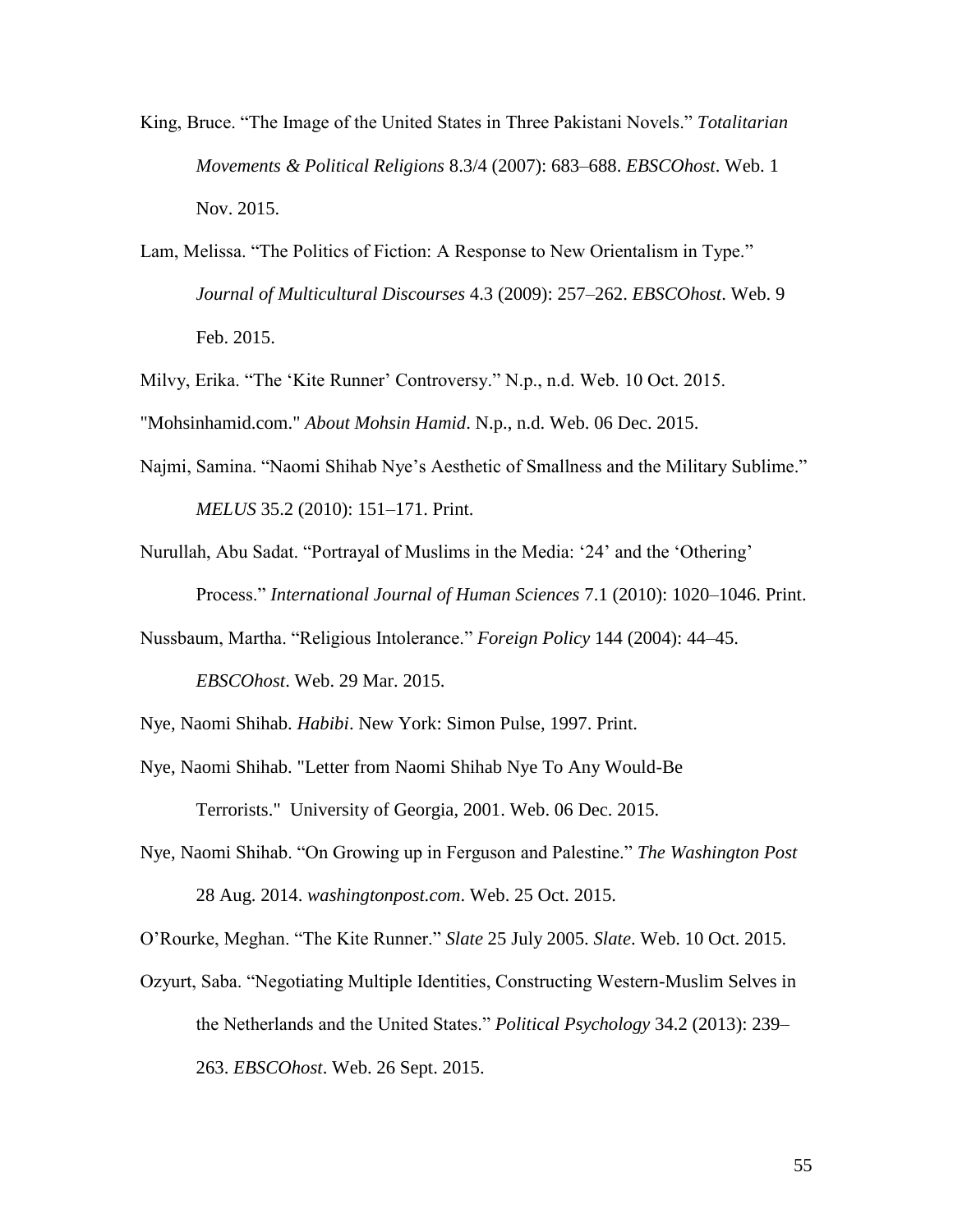- Perner, Claudia. "Tracing the Fundamentalist in Mohsin Hamid's Moth Smoke and The Reluctant Fundamentalist." *Ariel* 41.3/4 (2010): 23–31. Print.
- Rushdie, Salman. *Imaginary Homelands: Essays and Criticism 1981-1991.* New York: Penguin Books, 1992. Print.
- Sager, Mike. "Rais Bhuiyan, American If Someone Shot you in the Face and Left you for Dead, Would you try to Save His Life? (Cover Story)." *Esquire* 156.5 (2011): 184–188. Print.

Said, Edward W. *Orientalism*. New York: Vintage Books, 1979. Print.

- Shabir, Ghulam, Shahzad Ali, and Zafar Iqbal. "US Mass Media and Image of Afghanistan: Portrayal of Afghanistan by Newsweek and Time." *South Asian Studies (1026-678X)* 26.1 (2011): 83–101. Print.
- Singh, Harleen. "Insurgent Metaphors: Decentering 9/11 in Mohsin Hamid's The Reluctant Fundamentalist and Kamila Shamsie's Burnt Shadows." *Ariel* 43.1 (2012): 23–44. Print.
- Staff, N. P. R. "Pakistani Author Mohsin Hamid And His Roving 'Discontent.'" *NPR.org*. N.p., n.d. Web. 6 Nov. 2015.
- Telhami, Shibley. "Arab and Muslim America: A Snapshot." *Brookings Review* 20.1 (2002): 14–15. *EBSCOhost*. Web. 29 Mar. 2015.
- Williams, Brian Glyn. "On the Trail of the 'Lions of Islam': Foreign Fighters in Afghanistan and Pakistan, 1980-2010." *Orbis* 55.2 (2011): 216–239. *EBSCOhost*. Web.
- Winter, Bronwyn. "Secularism Aboard the Titanic: Feminists and the Debate over the Hijab in France." *Feminist Studies* 32.2 (2006): 279–298. Print.